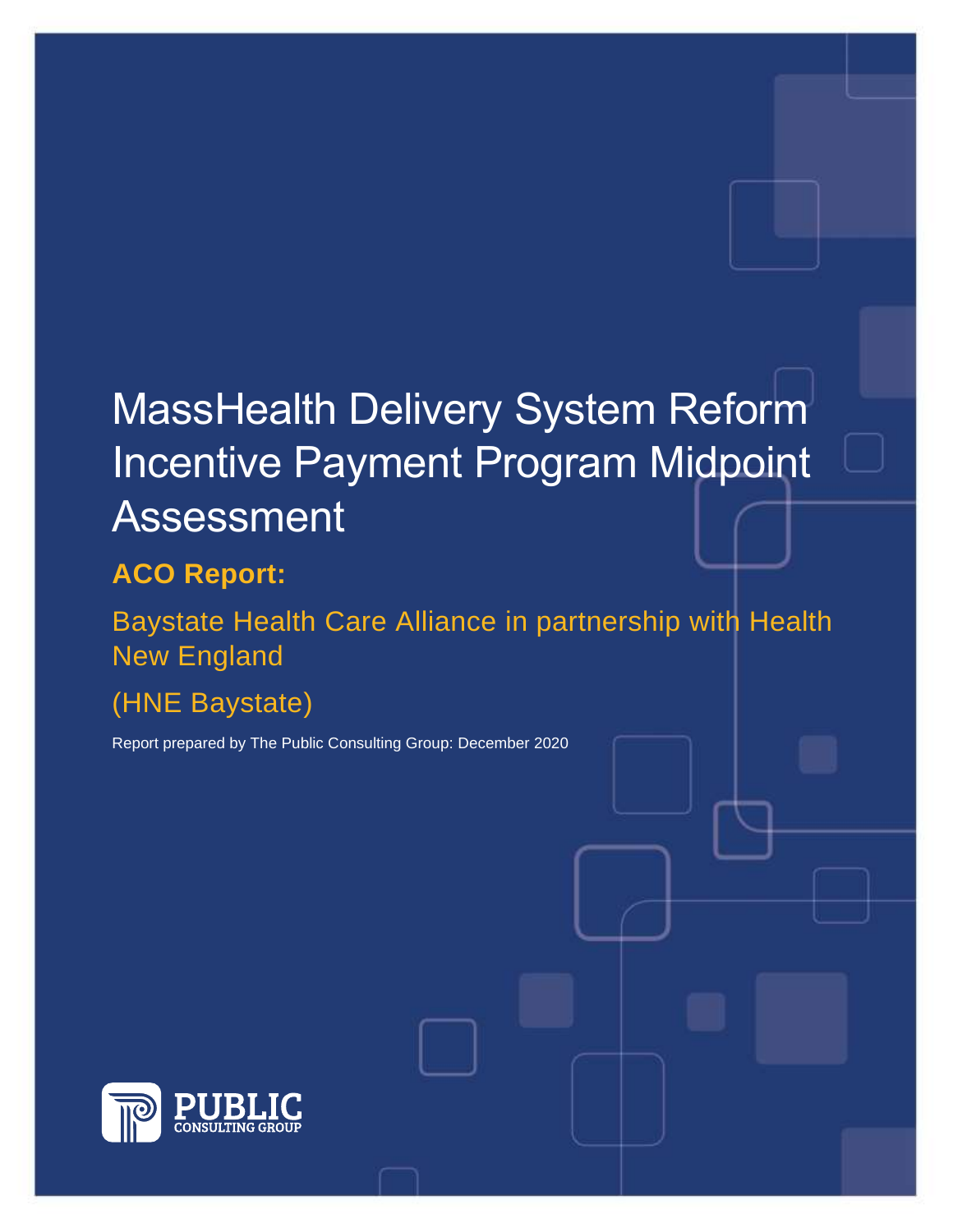## **TABLE OF CONTENTS**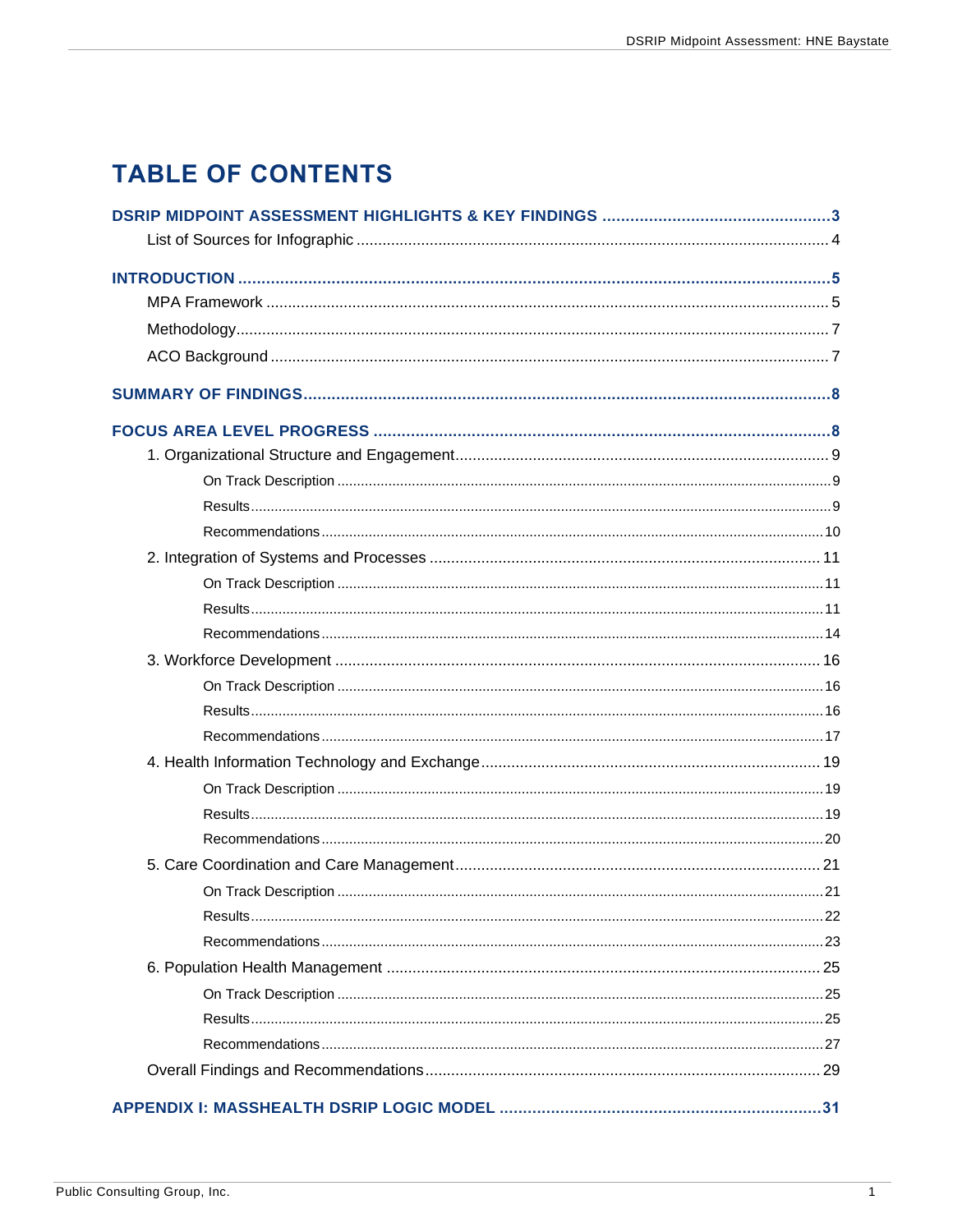| APPENDIX III: HNE BAYSTATE PRACTICE SITE ADMINISTRATOR SURVEY RESULTS37 |  |
|-------------------------------------------------------------------------|--|
|                                                                         |  |
|                                                                         |  |
|                                                                         |  |
|                                                                         |  |
|                                                                         |  |
|                                                                         |  |
|                                                                         |  |
|                                                                         |  |
|                                                                         |  |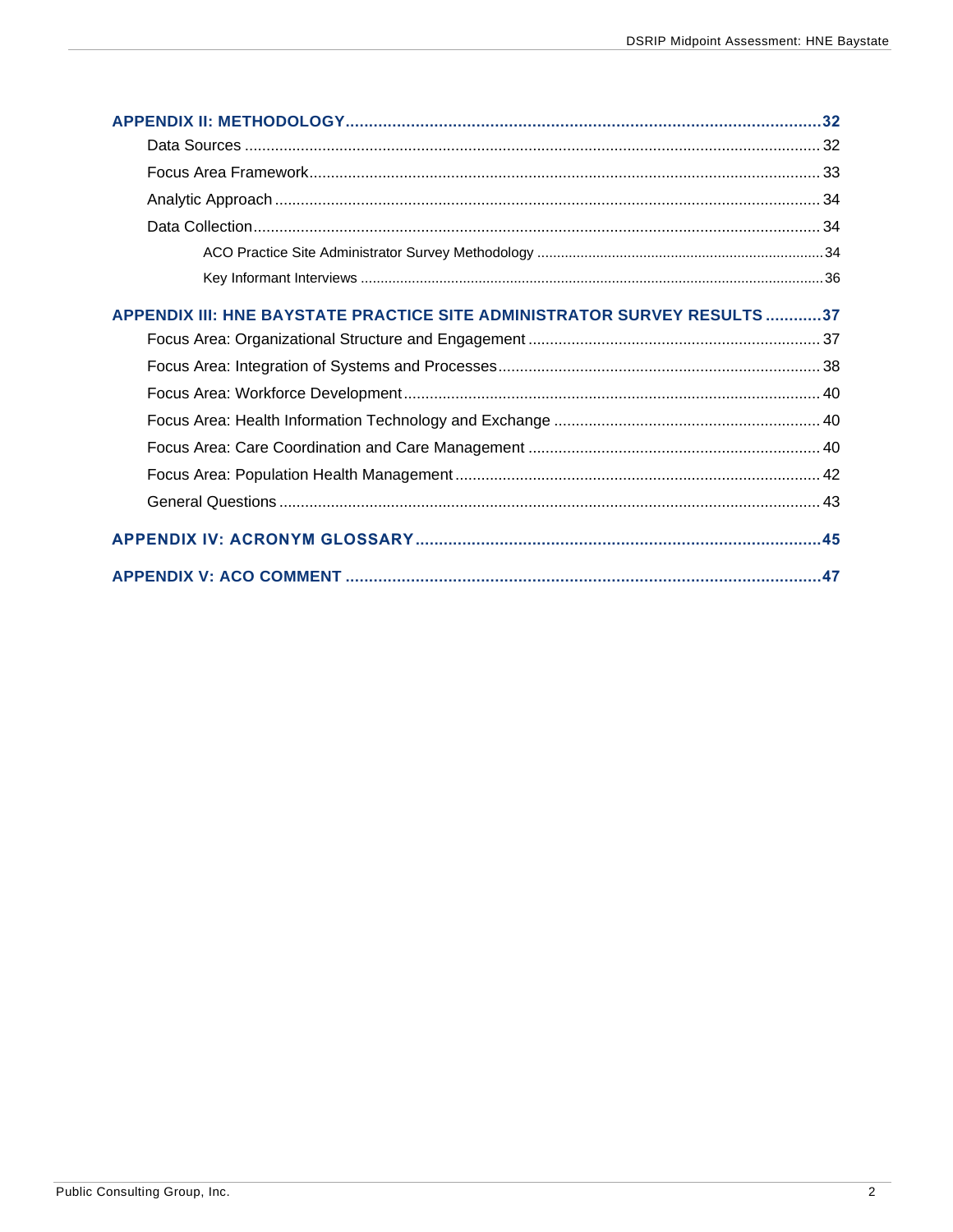<span id="page-3-0"></span>

| England<br>(HNE Baystate)                                                                                                                                                                                                                                                                                                                                                                                                      | Model A ACO                                 |  |
|--------------------------------------------------------------------------------------------------------------------------------------------------------------------------------------------------------------------------------------------------------------------------------------------------------------------------------------------------------------------------------------------------------------------------------|---------------------------------------------|--|
| <b>SERVICE AREA</b><br><b>HNE Baystate is a MassHealth Accountable Care</b><br>Partnership Plan (ACPP), a "Model A" ACO, and is also<br>known as BeHealthy Partnership.<br>An ACPP is a partnership between a single health plan<br>and a provider-led ACO that receives monthly capitated<br>payments from MassHealth, based on enrollment and<br>member risk scores, and takes on full insurance risk for<br>the population. |                                             |  |
| <b>POPULATIONS SERVED</b><br><b>DSRIP ATTRIBUTION AND FUNDING</b>                                                                                                                                                                                                                                                                                                                                                              |                                             |  |
| HNE Baystate serves a diverse population, including<br>2017<br>refugees, individuals experiencing homelessness,<br>39K members<br>\$5.1M<br>(Jul to Dec)<br>and pockets of high concentrations of different ethnic                                                                                                                                                                                                             |                                             |  |
| groups.<br>2018<br>\$9.5M<br>39K members<br>$\blacktriangleright$ The patient mix served by the health centers is<br>similar to the break-downs for the City of Springfield.                                                                                                                                                                                                                                                   |                                             |  |
| > Chronic conditions in the population include high<br>2019<br><b>38K members</b><br>\$6.8M<br>rates of obesity, diabetes, cardiovascular disease,<br>COPD, and asthma.                                                                                                                                                                                                                                                        |                                             |  |
| <b>FOCUS AREA</b><br><b>IA FINDINGS</b>                                                                                                                                                                                                                                                                                                                                                                                        |                                             |  |
| On Track<br>Organizational Structure and Engagement                                                                                                                                                                                                                                                                                                                                                                            |                                             |  |
| On Track<br>Integration of Systems and Processes                                                                                                                                                                                                                                                                                                                                                                               | <b>Limited Recommendations</b><br>.         |  |
| On Track<br>Workforce Development                                                                                                                                                                                                                                                                                                                                                                                              | Limited Recommendations                     |  |
| On Track<br>Health Information Technology and Exchange                                                                                                                                                                                                                                                                                                                                                                         | Limited Recommendations                     |  |
| Care Coordination and Care Management                                                                                                                                                                                                                                                                                                                                                                                          | Opportunity to Improve with Recommendations |  |
| Population Health Management<br>On Track                                                                                                                                                                                                                                                                                                                                                                                       | Limited Recommendations                     |  |

#### **IMPLEMENTATION HIGHLIGHTS**

- For members with certain behavioral health conditions, primary care providers and behavioral health specialists engage in<br>co-visits to holistically address member health, reduce the member's burden of attending two separ productive for members.
- HNE Baystate has a strong substance use disorder (SUD) program at all primary care sites. This program helps members transition out of Community Partner supports following program completion or can serve as a bridge to engagement for members reluctant to work with a Community Partner.
- An ambulatory ICU team provides care to prevent low acuity emergency department visits.

A complete description of the sources can be found on the reverse/following page.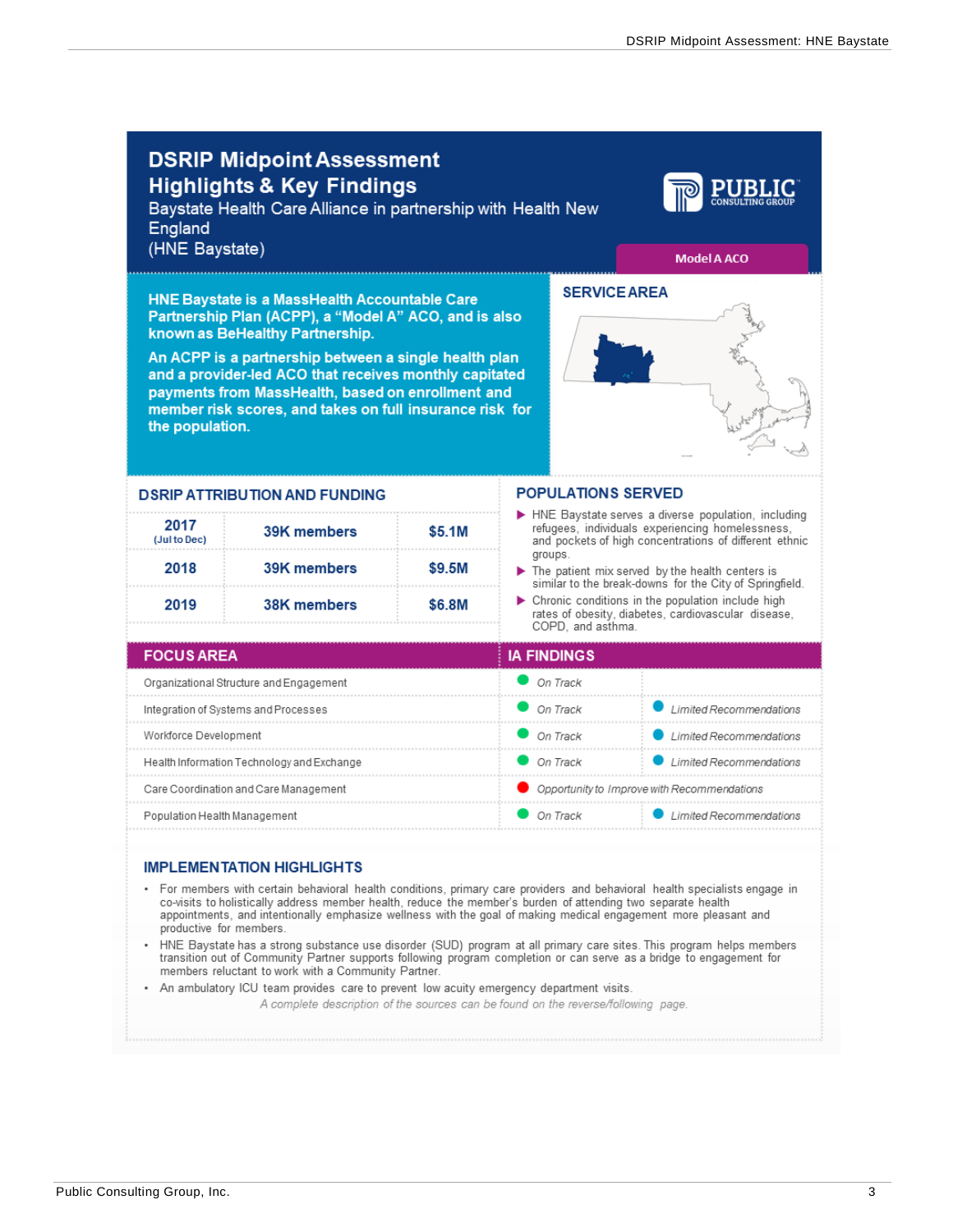## <span id="page-4-0"></span>**LIST OF SOURCES FOR INFOGRAPHIC**

| Service area maps                                       | Blue dots represent ACO primary care practice site locations<br>as of $1/1/2019$ .                                                                                                                                                                 |
|---------------------------------------------------------|----------------------------------------------------------------------------------------------------------------------------------------------------------------------------------------------------------------------------------------------------|
|                                                         | Shaded area represents service area as of 7/1/2019.                                                                                                                                                                                                |
|                                                         | Service areas are determined by MassHealth by member<br>addresses, not practice locations.                                                                                                                                                         |
|                                                         | Service area zip codes and practice site locations were<br>provided to the IA by MassHealth.                                                                                                                                                       |
| <b>DSRIP Funding &amp; Attributed</b><br><b>Members</b> | Funding and attribution were provided to the IA by<br>MassHealth. DSRIP funding is the allocated non-at risk start-<br>up and ongoing funding for the year; it does not include any<br>rollover, DSTI Glide Path or Flexible Services allocations. |
|                                                         | The number of members shown for 2017 was used solely for<br>DSRIP funding calculation purposes, as member enrollment in<br>ACOs did not begin until March 1, 2018.                                                                                 |
| <b>Population Served</b>                                | Paraphrased from the ACO's Full Participation Plan.                                                                                                                                                                                                |
| <b>Implementation Highlights</b>                        | Paraphrased from the required annual and semi-annual<br>progress reports submitted by the ACO to MassHealth.                                                                                                                                       |

#### NOTES

Performance risk is defined as the risk of being unable to treat an illness cost-effectively (unable to control controllable costs). Insurance risk is defined as the risk that a patient will become sick or that a group of patients will have higher than estimated care needs.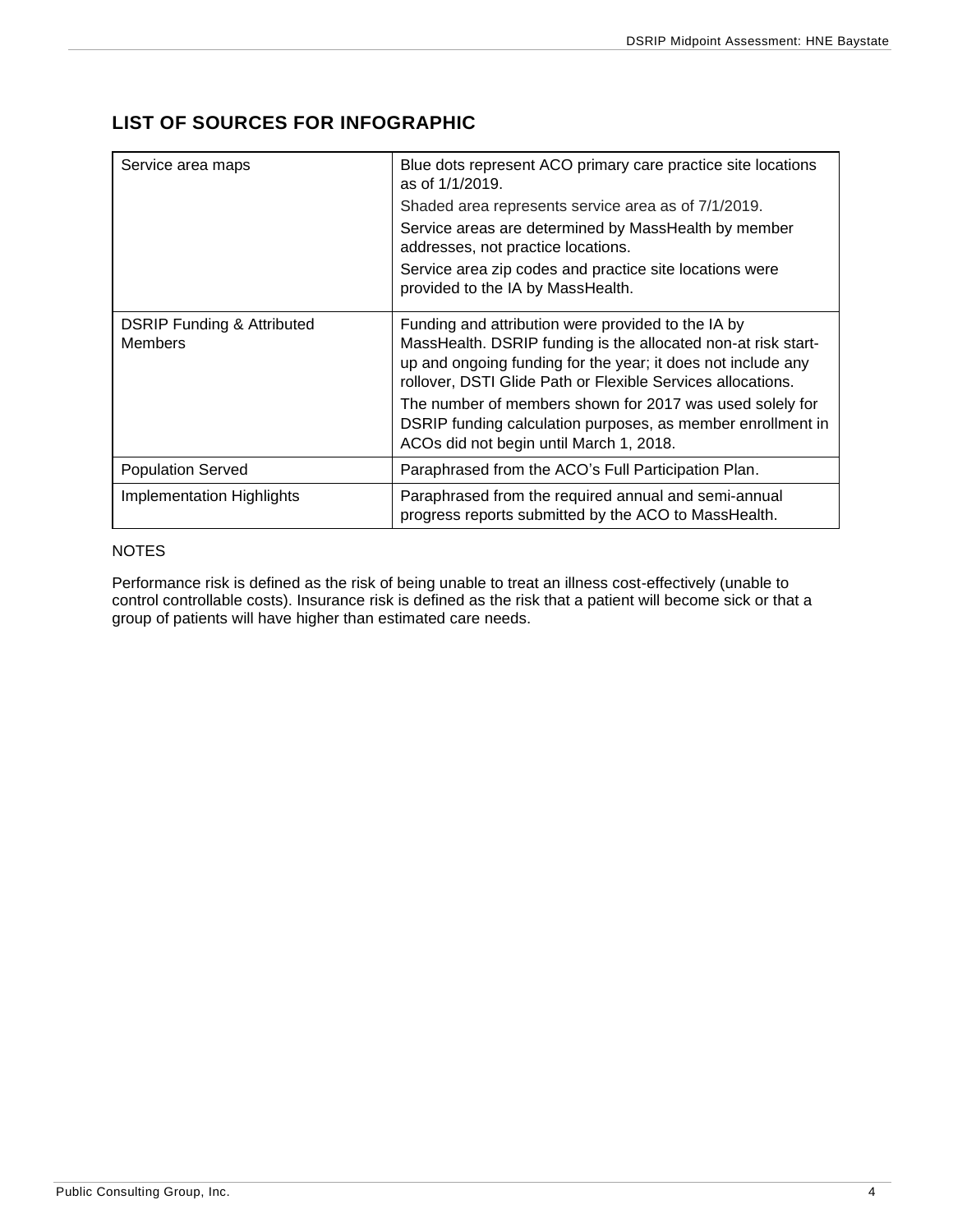## <span id="page-5-0"></span>**INTRODUCTION**

Centers for Medicare and Medicaid Services' (CMS') requirements for the MassHealth Section 1115 Demonstration specify that an independent assessment of progress of the Delivery System Reform Incentive Payment (DSRIP) Program must be conducted at the Demonstration midpoint. In satisfaction of this requirement, MassHealth has contracted with the Public Consulting Group to serve as the Independent Assessor (IA) and conduct the Midpoint Assessment (MPA). The IA used participation plans, annual and semi-annual reports, survey responses, and key informant interviews (KIIs) to assess progress of Accountable Care Organizations<sup>1</sup> (ACOs) towards the goals of DSRIP during the time period covered by the MPA, July 1, 2017 through December 31, 2019.

Progress was defined by the ACO actions listed in the detailed MassHealth DSRIP Logic Model (Appendix I), organized into a framework of six focus areas which are outlined below. This model was developed by MassHealth and the Independent Evaluator<sup>2</sup> (IE) to tie together the implementation steps and the short- and long-term outcomes and goals of the program. It was summarized into a high-level logic model which is described in the CMS approved Massachusetts 1115 MassHealth Demonstration Evaluation Design document [\(https://www.mass.gov/doc/ma-independent-evaluation-design-1-31-19-](https://www.mass.gov/doc/ma-independent-evaluation-design-1-31-19-0/download) [0/download\)](https://www.mass.gov/doc/ma-independent-evaluation-design-1-31-19-0/download).

The question addressed by this assessment is:

*To what extent has the ACO taken organizational level actions, across six areas of focus, to transform care delivery under an accountable and integrated care model?*

This report provides the results of the IA's assessment of the ACO that is the subject of this report. The ACO should carefully consider the recommendations provided by the IA, and MassHealth will encourage ACOs to take steps to implement the recommendations, where appropriate. Any action taken in response to the recommendations must comply with contractual requirements and programmatic guidance.

### <span id="page-5-1"></span>**MPA FRAMEWORK**

The ACO MPA findings cover six "focus areas" or aspects of health system transformation. These were derived from the DSRIP logic model (Appendix I), by grouping organizational level actions referenced in the logic model into the following domains:

- 1. Organizational Structure and Engagement
- 2. Integration of Systems and Processes
- 3. Workforce Development
- 4. Health Information Technology and Exchange
- 5. Care Coordination and Management
- 6. Population Health Management

Table 1 shows the ACO actions that correspond to each focus area. The ACO actions are broad enough to be accomplished in a variety of ways by different organizations, and the scope of the IA is to assess progress, not to determine the best approach for an ACO to take.

<sup>1</sup> For the purpose of this report, the term ACO refers to all ACO health plan options: Accountable Care Partnership Plans, Primary Care ACO plans, and the Managed Care Administered ACO plan. See the ACO Background section for a description of the ACO's organizational structure.

 $2$  The Independent Evaluator (IE) – a distinct role separate from the Independent Assessor - is responsible for evaluating the outcomes of the Demonstration.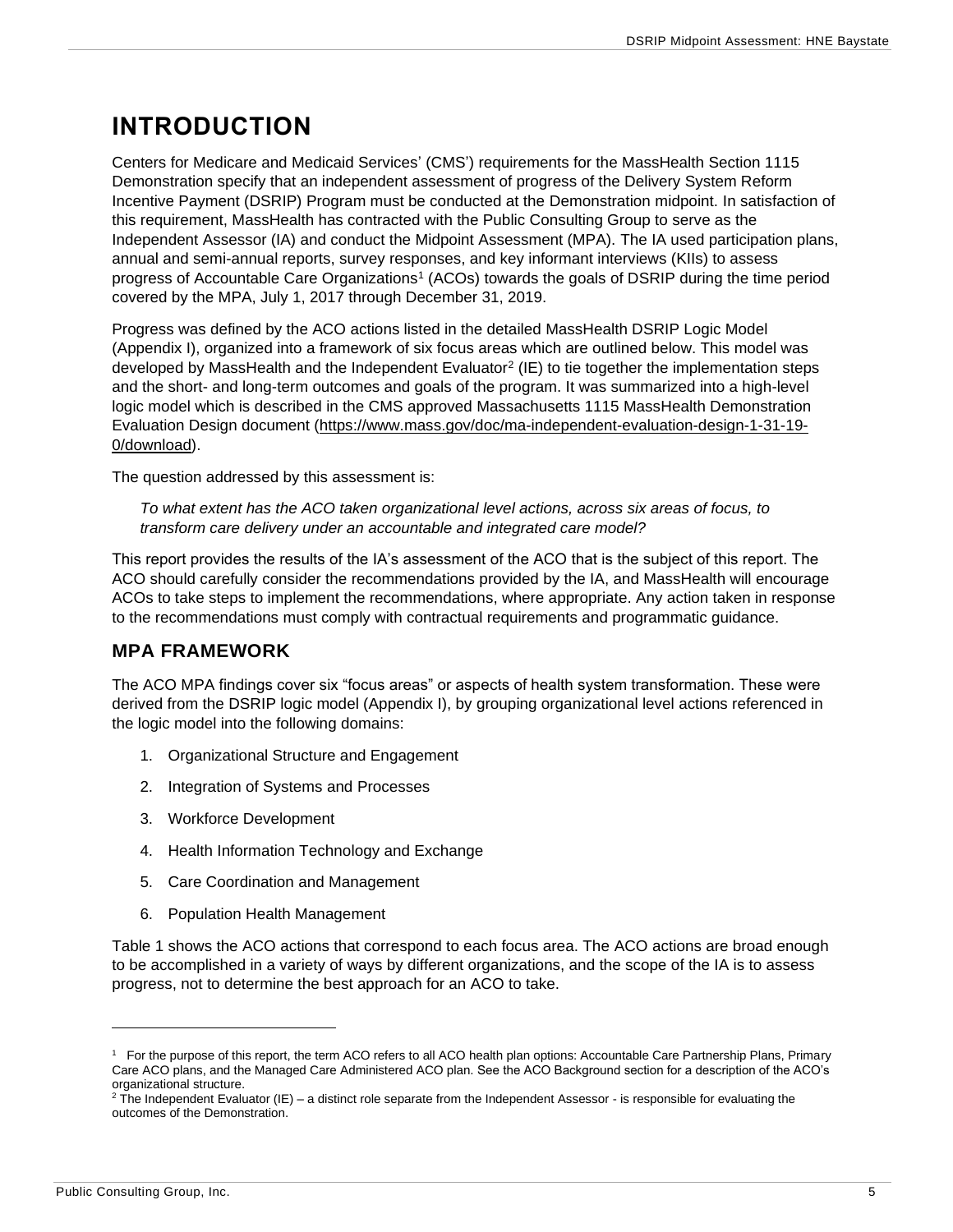The focus area framework was used to assess each entity's progress. A rating of "On track" indicates that the ACO has made appropriate progress in accomplishing the indicators for the focus area. Where gaps in progress were identified, the entity was rated "On track with limited recommendations" or, in the case of more substantial gaps, "Opportunity for improvement." See Methodology section for an explanation of the threshold setting process for the ratings.

| <b>Focus Area</b>                                                     | <b>ACO Actions</b>                                                                                                                                                                                                                                                                                                                                                                                                                                                                                                                                                                                                                                                                                                                                                                                                                                             |
|-----------------------------------------------------------------------|----------------------------------------------------------------------------------------------------------------------------------------------------------------------------------------------------------------------------------------------------------------------------------------------------------------------------------------------------------------------------------------------------------------------------------------------------------------------------------------------------------------------------------------------------------------------------------------------------------------------------------------------------------------------------------------------------------------------------------------------------------------------------------------------------------------------------------------------------------------|
| <b>Organizational</b><br><b>Structure and</b><br><b>Governance</b>    | ACOs established with specific governance, scope, scale, & leadership<br>ACOs engage providers (primary care and specialty) in delivery system<br>change through financial (e.g. shared savings) and non-financial levers<br>(e.g. data reports)                                                                                                                                                                                                                                                                                                                                                                                                                                                                                                                                                                                                               |
| <b>Integration of</b><br><b>Systems and</b><br><b>Processes</b>       | ACOs establish structures and processes to promote improved<br>$\bullet$<br>administrative coordination between organizations (e.g. enrollee<br>assignment, engagement and outreach)<br>ACOs establish structures and processes to promote improved clinical<br>integration across organizations (e.g. administration of care<br>management/coordination, recommendation for services)<br>ACOs establish structures and processes for joint management of<br>$\bullet$<br>performance and quality, and conflict resolution<br>Accountable Care Partnership Plans (Model A) transition more of the care<br>$\bullet$<br>management responsibilities to their ACO Partners over the course of the<br>Demonstration                                                                                                                                               |
| <b>Workforce</b><br><b>Development</b>                                | ACOs recruit, train, and/or re-train administrative and provider staff by<br>$\bullet$<br>leveraging Statewide Investments (SWIs) and other supports; education<br>includes better understanding and utilization of behavioral health (BH) and<br>long-term services and supports (LTSS)                                                                                                                                                                                                                                                                                                                                                                                                                                                                                                                                                                       |
| <b>Health Information</b><br><b>Technology and</b><br><b>Exchange</b> | ACOs develop Health Information Technology and Exchange (HIT/HIE)<br>$\bullet$<br>infrastructure and interoperability to support provision of population health<br>management (e.g. reporting, data analytics) and data exchange within and<br>outside the ACO (e.g. Community Partners/Community Service Agencies<br>(CPs/CSAs), BH, LTSS, and specialty providers)                                                                                                                                                                                                                                                                                                                                                                                                                                                                                           |
| <b>Care Coordination</b><br>and Care<br><b>Management</b>             | ACOs develop systems and structures to coordinate services across the<br>$\bullet$<br>care continuum (i.e. medical, BH, LTSS, and social services), that align<br>(i.e. are complementary) with services provided by other state agencies<br>(e.g., Department of Mental Health (DMH))                                                                                                                                                                                                                                                                                                                                                                                                                                                                                                                                                                         |
| <b>Population Health</b><br><b>Management</b>                         | ACOs develop capabilities and strategies for non-CP-related population<br>$\bullet$<br>health management approaches, which include risk stratification, needs<br>screenings and assessments, and addressing the identified needs in the<br>population via range of programs (e.g., disease management programs for<br>chronic conditions, specific programs for co-occurring mental health<br>(MH)/substance use disorder (SUD) conditions)<br>ACOs develop structures and processes for integration of health-related<br>$\bullet$<br>social needs (HRSN) into their Population Health Management (PHM)<br>strategy, including management of flexible services<br>ACOs develop strategies to reduce total cost of care (TCOC; e.g. utilization<br>management, referral management, non-CP complex care management<br>programs, administrative cost reduction) |

Table 1. Framework for Organizational Assessment of ACOs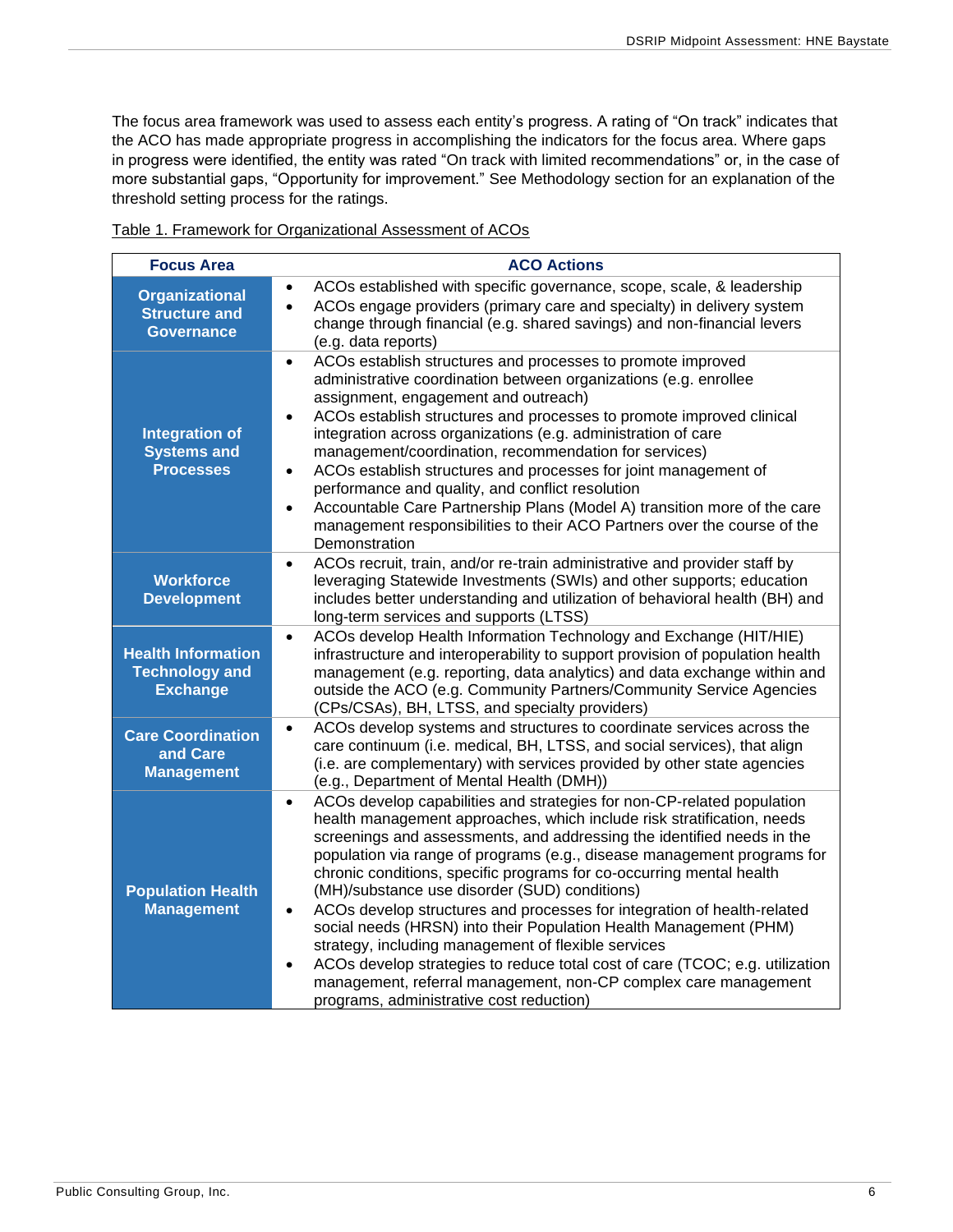## <span id="page-7-0"></span>**METHODOLOGY**

The IA employed a qualitative approach to assess ACO progress towards DSRIP goals, drawing on a variety of data sources to assess organizational performance in each focus area. The IA performed a desk review of participants' submitted reports and of MassHealth supplementary data, covering the period of July 1, 2017 through December 31, 2019. These included Full Participation Plans, annual and semiannual reports, budgets and budget narratives. In addition, the IA developed an ACO Practice Site Administrator survey ("the survey") to investigate the activities and perceptions of provider practices participating in ACOs. For ACOs with at least 30 practice sites, a random sample of 30 sites was drawn; for smaller ACOs, all sites were surveyed. Survey results were aggregated by ACO for the purpose of assessing each ACO. A supplementary source was the transcripts of KIIs of ACO leaders conducted jointly by the IA and the IE.

The need for a realistic threshold of expected progress, in the absence of any pre-established benchmark, led the IA to use a semi-empirical approach to define the state that should be considered "On track." As such, the IA's approach was to first investigate the progress of the full ACO cohort in order to calibrate expectations and define thresholds for assessment.

Guided by the focus areas, the IA performed a preliminary review of Full Participation Plans and annual and semi-annual reports. This horizontal review identified a broad range of activities and capabilities that fell within the focus areas, yielding specific operational examples of how ACOs can accomplish the logic model actions for each focus area. Once an inclusive list of specific items was compiled, the IA considered the prevalence of each item and its relevance to the focus area. A descriptive definition of On track performance for each focus area was developed from the items that had been adopted by a plurality of entities. Items that had been accomplished by only a small number of ACOs were considered to be promising practices, not expectations at midpoint. This calibrated the threshold for expected progress to the actual performance of the ACO cohort as a whole.

Qualitative coding of documents was used to aggregate the data for each ACO by focus area, and then coded excerpts and survey data were reviewed to assess whether and how each ACO had met the defined threshold for each focus area. The assessment was holistic and did not require that entities meet every item listed for a focus area. A finding of On track was made where the available evidence demonstrated that the entity had accomplished all or nearly all of the expected items, and no need for remediation was identified. When evidence from coded documents was lacking for a specific action, additional information was sought through a keyword search of KII transcripts. Prior to finalizing the findings for an entity, the team convened to confirm that thresholds had been applied consistently and that the reasoning was clearly articulated and documented.

See Appendix II for a more detailed description of the methodology.

## <span id="page-7-1"></span>**ACO BACKGROUND<sup>3</sup>**

Baystate Health Care Alliance in partnership with Health New England (HNE Baystate) is an Accountable Care Partnership Plan (ACCP), a "Model A" ACO, and is also known as BeHealthy Partnership. An ACCP is a partnership between a single health plan and a provider-led ACO that receives monthly capitated payments from MassHealth based on enrollment and member risk scores, and takes on full insurance risk for the population.

HNE provides a wide range of administrative functions including network management, member services, claims adjudication and compliance. HNE Baystate is the only Model A ACO operated by HNE for which HNE holds a contract with EOHHS.

<sup>&</sup>lt;sup>3</sup> Background information is summarized from the organization's Full Participation Plan.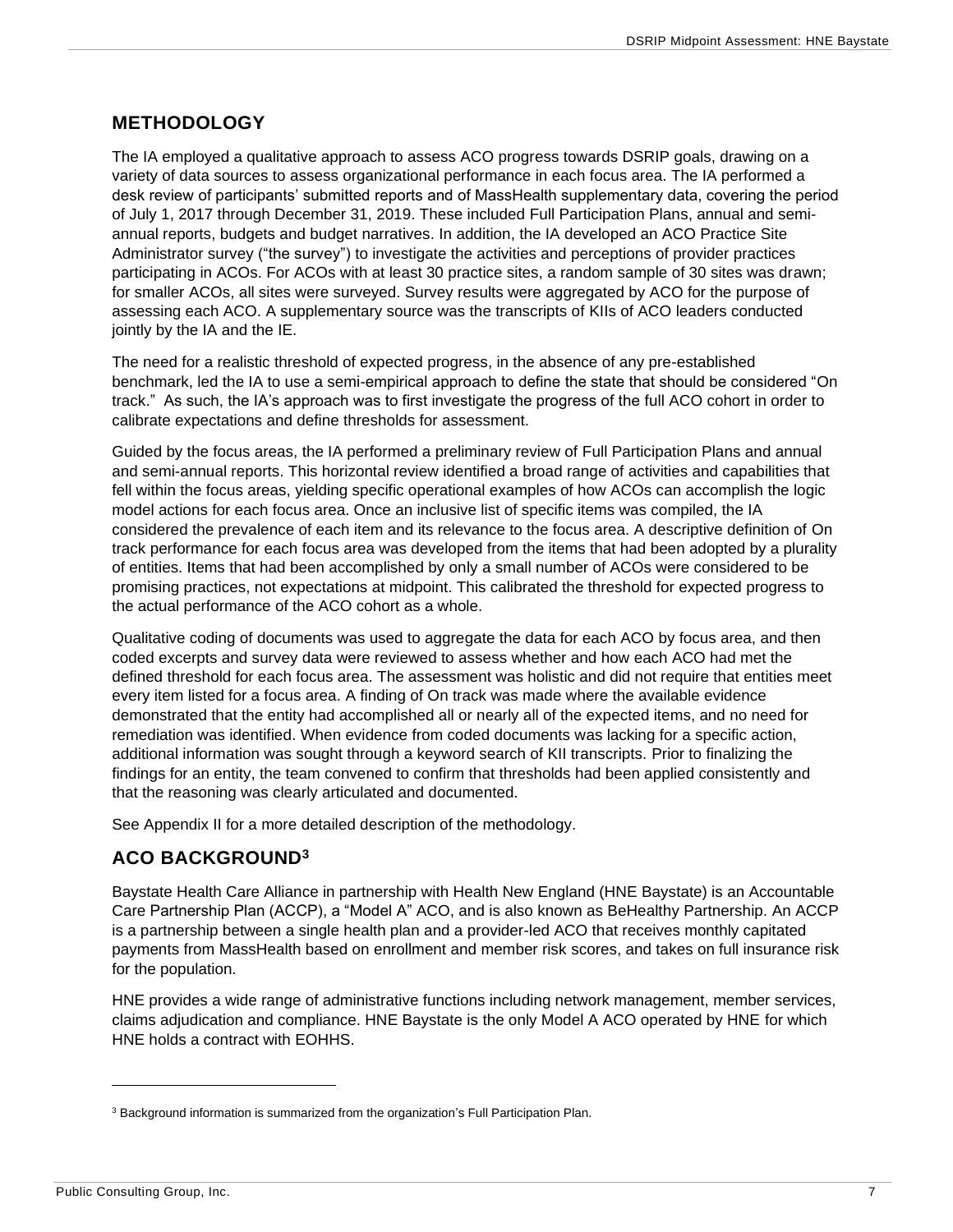HNE Baystate's service area covers the Pioneer Valley of Western Massachusetts. It includes Springfield, Holyoke, Northampton, and Westfield.

HNE Baystate's MassHealth member attribution and allocated non-at risk DSRIP funding are summarized below.

| Yearı                        | <b>Members</b> | <b>DSRIP Funding</b> |
|------------------------------|----------------|----------------------|
| 2017 (partial year, Jul-Dec) | 39,2045        | \$5,117,377          |
| 2018                         | 39.204         | \$9,497,272          |
| 2019                         | 37,563         | \$6,781,765          |

Table 2. HNE Baystate MassHealth Members and DSRIP Funding 2017-2019<sup>4</sup>

HNE Baystate serves a diverse population, including refugees, individuals experiencing homelessness, and pockets of high concentrations of different ethnic groups. The patient mix served by the health centers is similar to the break-downs for the City of Springfield. Chronic conditions in the population include high rates of obesity, diabetes, cardiovascular disease, COPD, and asthma.

## <span id="page-8-0"></span>**SUMMARY OF FINDINGS**

The IA finds that HNE Baystate is On track or On track with limited recommendations in five of six focus areas. HNE Baystate has an Opportunity to improve with recommendations in one focus area.

| <b>Focus Area</b>                          | <b>IA Findings</b>                          |
|--------------------------------------------|---------------------------------------------|
| Organizational Structure and Engagement    | On track                                    |
| Integration of Systems and Processes       | On track with limited recommendations       |
| <b>Workforce Development</b>               | On track with limited recommendations       |
| Health Information Technology and Exchange | On track with limited recommendations       |
| Care Coordination and Care Management      | Opportunity to improve with recommendations |
| <b>Population Health Management</b>        | On track with limited recommendations       |

## <span id="page-8-1"></span>**FOCUS AREA LEVEL PROGRESS**

The following section outlines the ACO's progress across the six focus areas. Each section begins with a description of the established ACO actions associated with an On track assessment. This description is followed by a detailed summary of the ACO's results across all indicators associated with the focus area. This discussion includes specific examples of progress against the ACO's participation plan as well as achievements or promising practices, and recommendations were applicable. The ACO should carefully consider the recommendations provided by the IA, and MassHealth will encourage ACOs to take steps to implement the recommendations, where appropriate. Any action taken in response to the recommendations must be taken in accordance with program guidance and contractual requirements.

<sup>4</sup> Funding and attribution were provided to the IA by MassHealth. DSRIP funding is the allocated non-at risk start-up and ongoing funding for the year; it does not include any rollover, DSTI Glide Path or Flexible Services allocations.

<sup>5</sup> Number provided was used solely for DSRIP funding calculation purposes, as member enrollment in ACOs did not begin until March 1, 2018.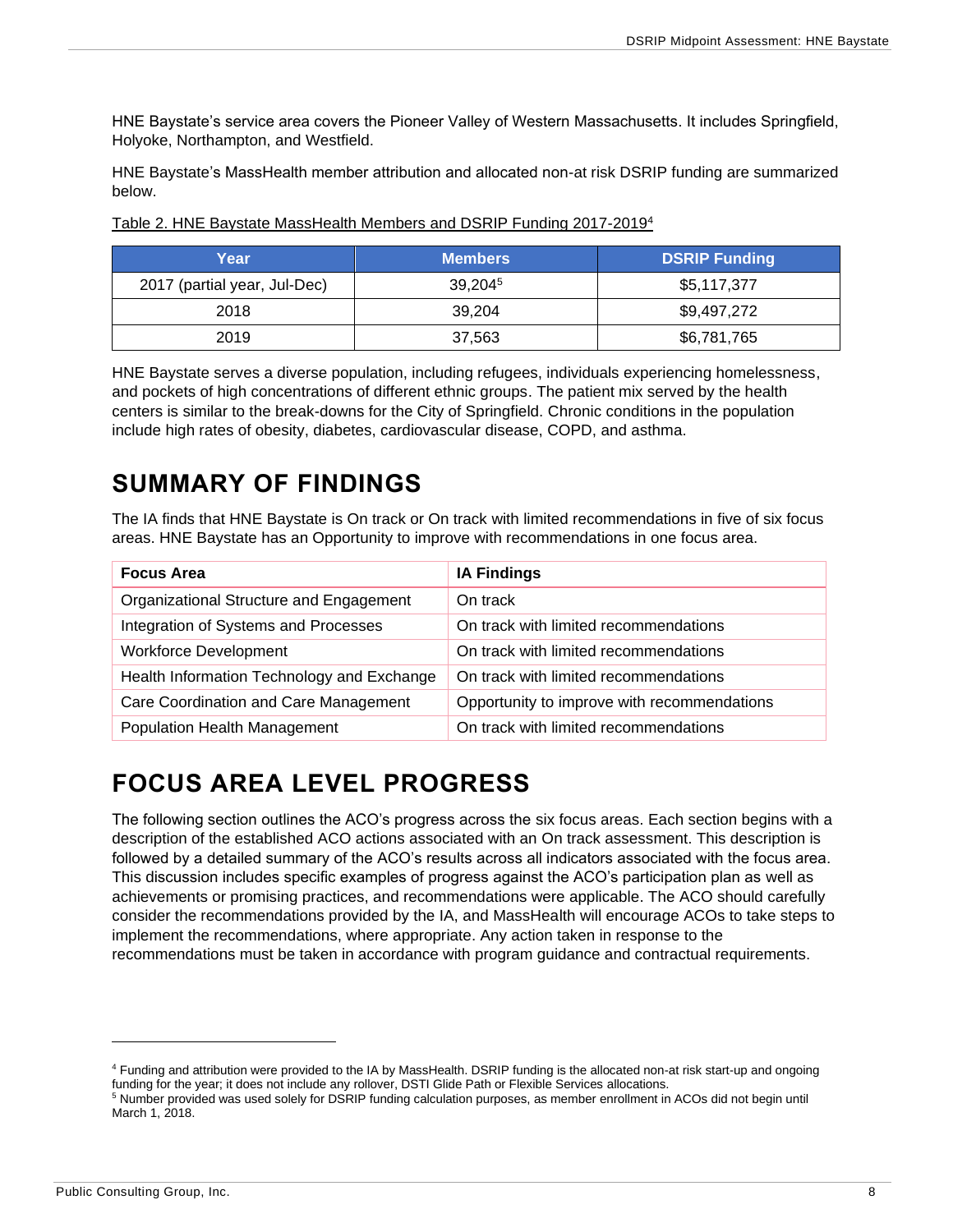## <span id="page-9-0"></span>**1. ORGANIZATIONAL STRUCTURE AND ENGAGEMENT**

## <span id="page-9-1"></span>*On Track Description*

Characteristics of ACOs considered On track:

- ✓ **Established governance structures**
	- $\circ$  includes representation of providers and members, and a specific consumer advocate, on executive board;
	- $\circ$  receives and incorporates, through the executive board, regular input from the population health management team, and the Consumer Advisory Board/Patient Family Advisory Committee;
	- $\circ$  has a clear structure for the functions and committees reporting to the board, typically including quality management, performance oversight, and contracts/finance.
- ✓ **Provider engagement in delivery system change**
	- $\circ$  has established processes for joint management of quality and performance, including regular performance reporting to share quality and performance data, on-going performance review meetings where providers and ACO discuss areas for improvement of performance, and education and training for staff where applicable;
	- $\circ$  communicates a clearly articulated performance management strategy, including goals and metrics, to practice sites, but also grants sites some autonomy on how to meet those goals, and uses feedback from providers and sites in ACO-wide continuous improvement for quality and performance.

## <span id="page-9-2"></span>*Results*

The IA finds HNE Baystate is **On track with no recommendations** in the Organizational Structure and Engagement focus area.

#### **Established governance structures**

The ACO has complied with all governance requirements. A joint operations committee (JOC) comprised of equal members between Baystate Health Care Alliance together with Health New England oversee most of the ACO's strategic approaches to operations. The JOC is supported by various subcommittees including Quality, Clinical, Financial and Data Analysis which regularly report to the JOC on various operational aspects of the BeHealthy Partnership. The JOC also reports to the Baystate Health Care Alliance Board of Managers which is comprised of 75% providers as well as administrators and a community representative.

The ACO maintains a Patient and Family Advisory Council (PFAC) which includes MassHealth members that meets regularly and provides input to the ACO's senior leadership.

#### **Provider engagement in delivery system change**

The ACO has decentralized much of the oversight of the ACO's care transformation and performance improvement process to its provider sites. Many provider sites are represented on the ACOs Quality Improvement committee which determines the ACO's overarching care transformation strategies and finalizes the selection of enterprise-wide quality measures for inclusion in reporting efforts. The Finance Committee which includes the CFOs of the ACO's partner organizations also monitors total cost of care metrics and communicates adverse trends to clinical leadership for distribution across provider sites.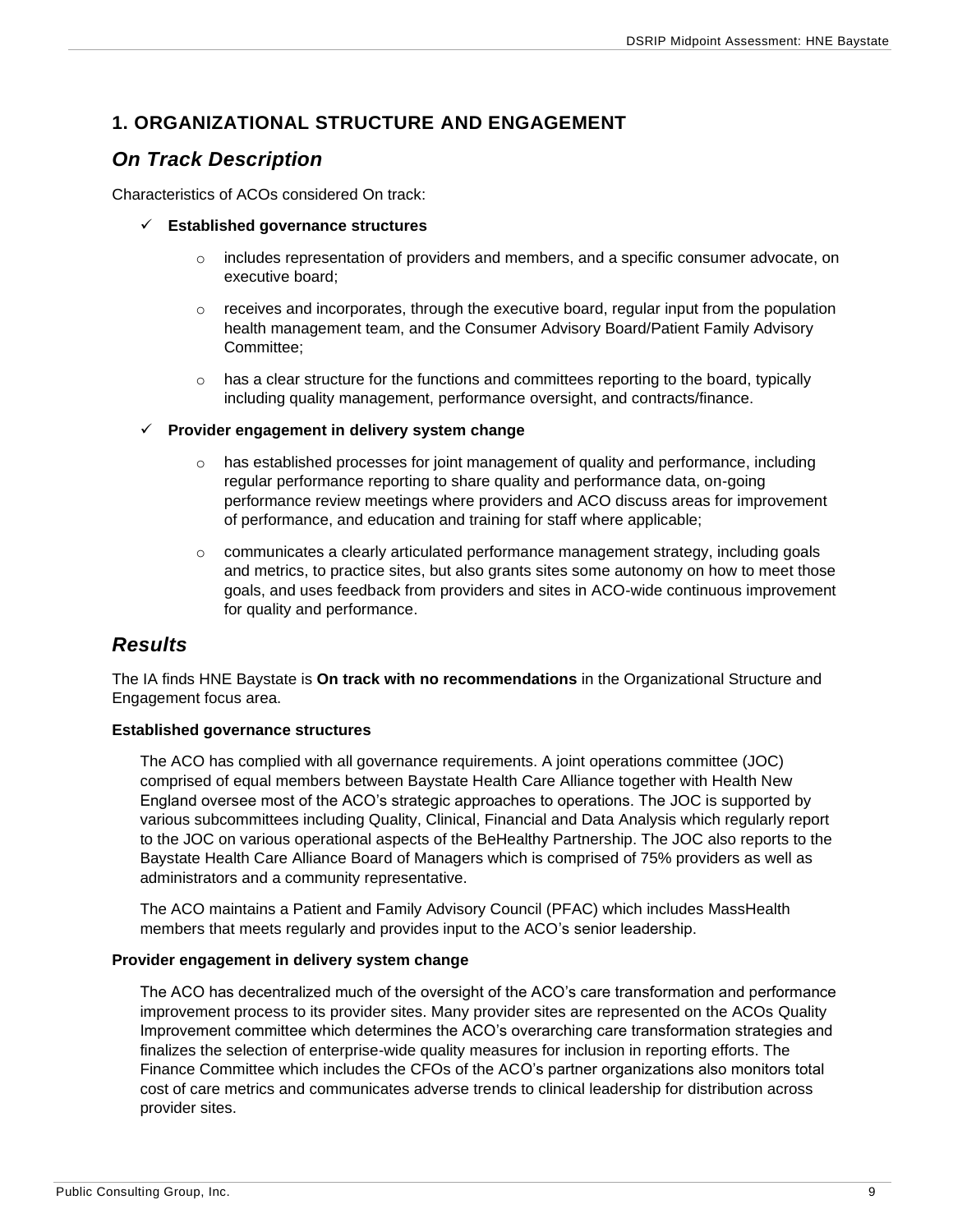ACO Administrator Perspective: *"So when I think about our quality structure today and the health centers as part of our quality subcommittee, are all making decisions about how we're going to improve quality of care for the population, and we have the people who are delivering the care right at that meeting."*

Health New England provides the analytical capabilities for much of the ACO's performance reporting and through the ACO Data Governance and Reporting Committee assists with developing reports based on member stratification for providers. Provider practice sites are then given significant autonomy to determine their own care transformation efforts. The ACO has indicated that its goal for reimbursing primary care providers within the ACO is through a capitated payment mechanism based on provider panel size. This intended structure is what the ACO reports guides their efforts to create flexible care improvement and performance management at provider sites to pursue varied care transformation efforts while still orienting around ACO-wide quality improvement goals.

#### <span id="page-10-0"></span>*Recommendations*

The IA has no recommendations for the Organizational Structure and Engagement focus area.

Promising practices that ACOs have found useful in this area include:

#### ✓ **Established governance structures**

- $\circ$  engaging Community Partners (CPs) in ACO governance by developing a subcommittee with ACO and CP representatives focused on increasing CP integration and collaboration.
- o creating a centralized PFAC to synthesize information from practice site specific PFACs and disseminate promising practices to other provider groups and practice sites within the ACO's network.
- o seeking feedback from consumer representatives or PFACs related to member experience prior to adoption of new care protocols or other changes.
- $\circ$  including a patient representative in each of an ACO's subcommittees in addition to having a patient representative on the governing board.

#### ✓ **Provider engagement in delivery system change**

- o protecting dedicated provider time for population health level activities or individual quality improvement projects.
- $\circ$  engaging frontline providers in continuous feedback loops to identify areas where patient experience could be improved.
- $\circ$  hosting regular meetings between providers or provider groups and senior management to collect provider feedback on care management operations and quality improvement initiatives.
- $\circ$  developing provider-accessible performance dashboards with practice-site level data.
- $\circ$  employing individuals in roles dedicated to QI, who assist providers and practice sites to review quality measures and identify pathways to improve care processes and provider performance.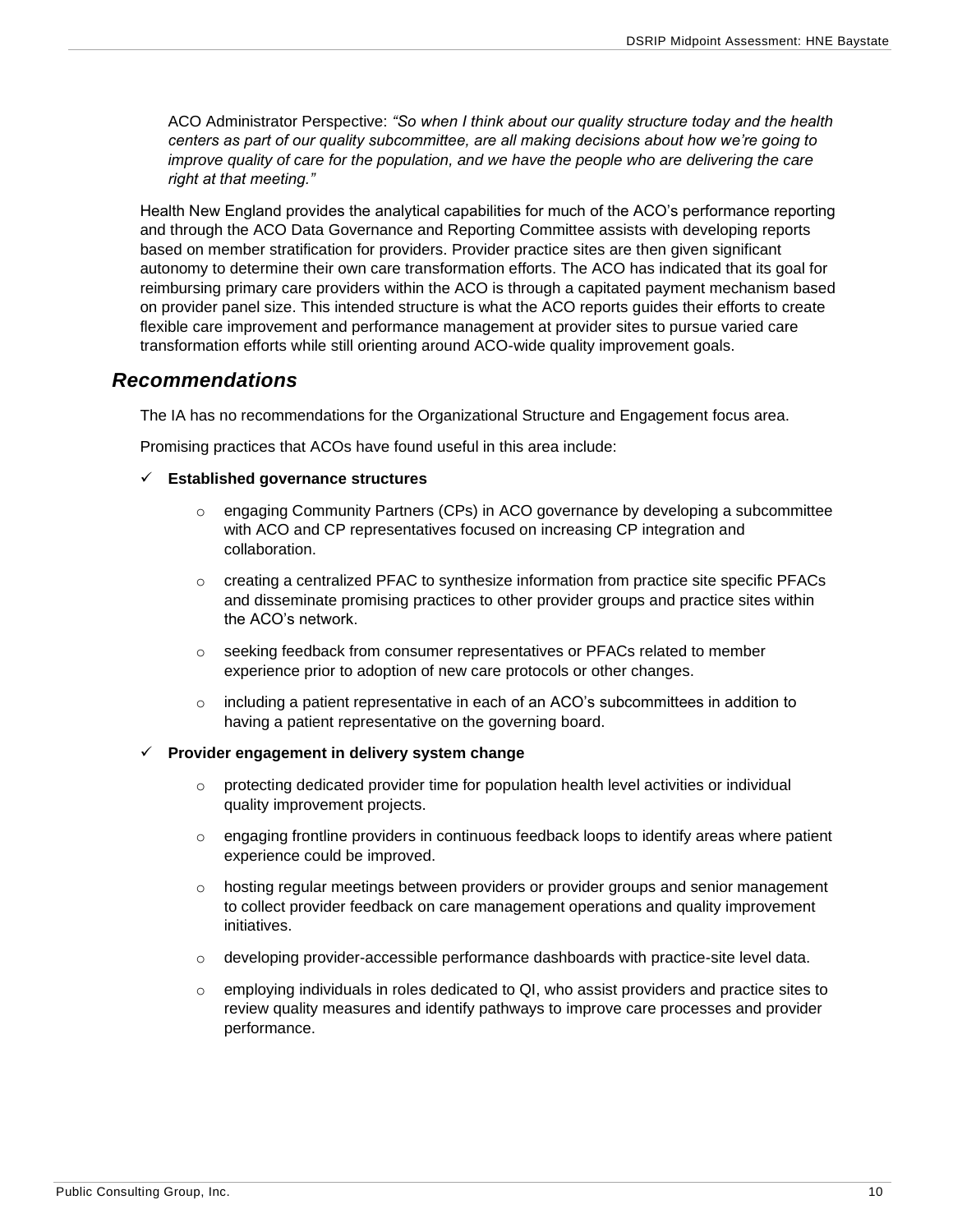## <span id="page-11-0"></span>**2. INTEGRATION OF SYSTEMS AND PROCESSES**

## <span id="page-11-1"></span>*On Track Description*

Characteristics of ACOs considered On track:

- ✓ **Administrative coordination among ACO member organizations and with CPs**
	- $\circ$  circulates frequently updated lists including enrollee contact information and flags members who are appropriate for receiving CP supports;
	- $\circ$  shares reports including risk stratification, care management, quality, and utilization data with practice sites;
	- o practice sites report that when members are receiving care coordination and management services from more than one program or person, these resources typically operate together efficiently.
- ✓ **Clinical integration among ACO member organizations and with CPs**
	- $\circ$  deploys shared team models for care management, locating ACO staff at practice sites, and providing both role-specific and process-oriented training for staff at practice sites;
	- $\circ$  enables PCP access to all member clinical information through an EHR; and sites are able to access results of screenings performed by the ACO;
	- o co-locates BH resources and primary care where appropriate.

#### ✓ **Joint management of performance and quality**

- $\circ$  articulates a clear and reasoned plan for quality management that jointly engages practice sites and ACO staff, and explicitly incorporates specific quality metrics;
- $\circ$  dedicates a clinician leadership role and ACO staff to reviewing performance data, identifying performance opportunities, and implementing associated change initiatives in cooperation with providers.

#### ✓ **ACO/MCO coordination (at Accountable Care Partnership Plans)**

- $\circ$  shares administrative and clinical data between ACO and MCO entities, and circulates regular reports including population health and cost-of-care analysis;
- $\circ$  is coordinated by a Joint Operating Committee for alignment of MCO and ACO activities, which manages clinical integration and is planning transitions of functions from MCO to ACO over time.

## <span id="page-11-2"></span>*Results*

The IA finds that HNE Baystate is **On track with limited recommendations** in the Integration of Systems and Processes focus area.

#### **Administrative coordination among ACO member organizations and with CPs**

ACO and CP staff participate in meetings on topics such as risk-stratification, care management program eligibility and assignment, and the coordination of CP care management services and the ACO's administered care management programs. Behavioral health and quality directors meet quarterly to discuss progress and programmatic updates in these areas, then report back to their respective local teams.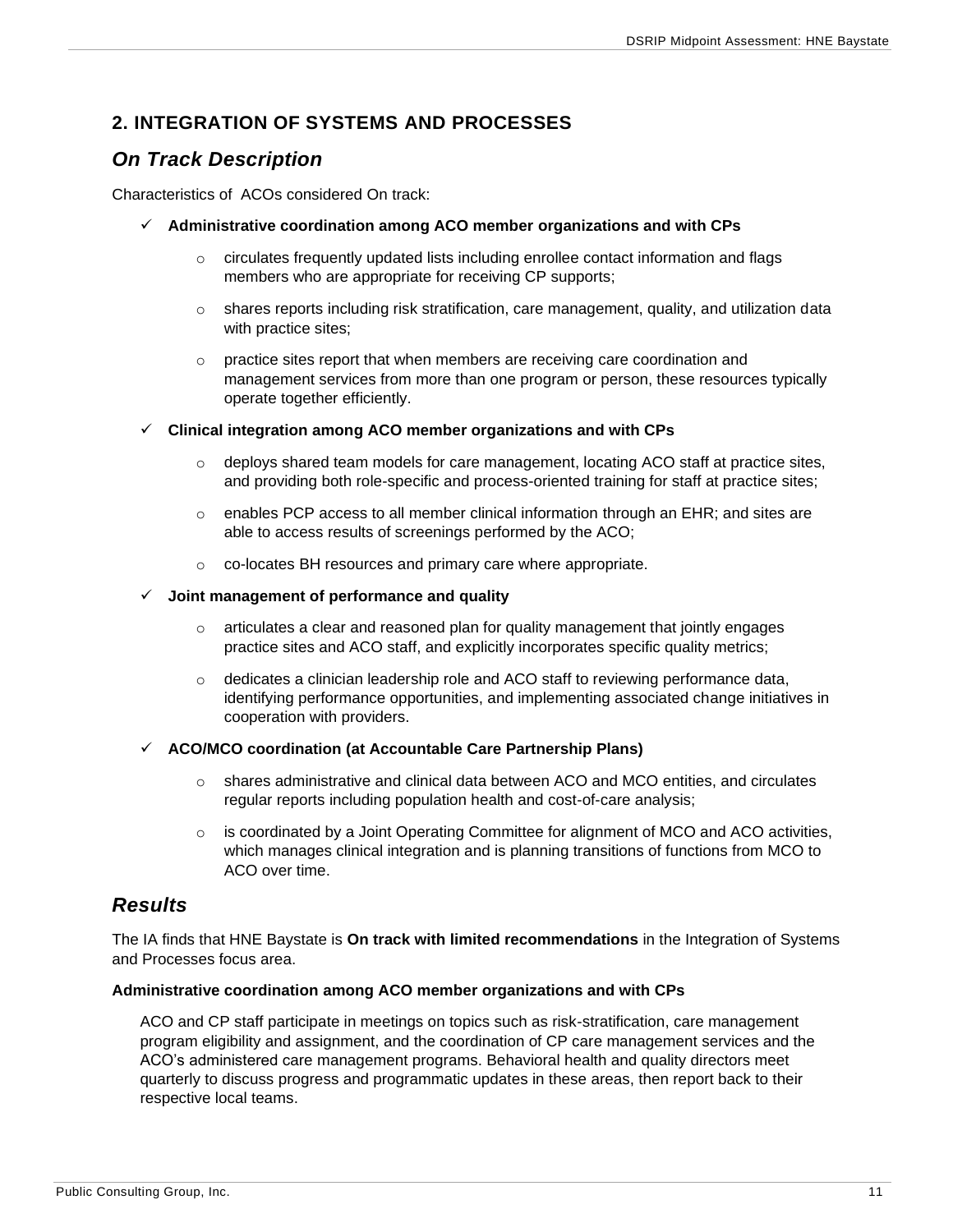HNE Baystate shares quality measure, risk stratification, utilization, clinical and behavioral health data with practice sites monthly. HNE and Baystate clinical partners all provide the data underlying HNE Baystate's risk stratification methodology. HNE Baystate flags patients who are currently enrolled in CP services in risk stratification lists distributed to practice sites.

HNE Baystate care teams, in coordination with CPs, develop care plans and engage in case conferences to coordinate care for members with complex care needs.

Results from the ACO Practice Site Administrator Survey indicate that the majority of practice sites felt that members receiving care coordination and management services from multiple programs felt that these resources "usually or always" operated together efficiently.

#### **Clinical integration across ACO member organizations and with CPs**

Warm handoffs between interdisciplinary care teams including nurses, licensed social workers, behavioral health care managers, and community health workers are foundational to the ACO's clinical integration strategy. ACO and CP care management staff collaborate through case review and care management strategy meetings to avoid duplication of enrollee services and improve care transitions for enrollees no longer requiring CP services. ACO staff flag patients after psychiatric, medical or Emergency Department (ED) admissions, perform needs based or comprehensive screening and attempt to achieve a warm handoff with a practice site care team within 30 days. For example, a positive result from social needs screenings performed by ACO staff flags enrollees on risk stratification lists for Community Health Worker follow-up. ACO care teams also attempt to coordinate discharge planning with PCPs and practice site care teams. ACO care teams are centrally located at one hospital but are often off-site with patients.

HNE Baystate continues to work toward optimal system interoperability. With multiple EHRs, information sharing is a significant challenge which is moving toward a solution, but continues to require manual workarounds in order to share information with providers across the ACO.

All care management teams participate in monthly meetings to share best practices, develop solutions to challenges and provide collegial support. At these meetings, care teams develop processes to set patient centered goals, transition patients out of care management and improve claims-based risk stratification reports.

HNE Baystate's behavioral health and substance use disorder programs include co-location, brief intervention, group visits and addiction consult services. For members in certain condition and risk stratifications, primary care providers and behavioral health specialists engage in co-visits to holistically address member health and to reduce the member's burden of attending two separate health appointments.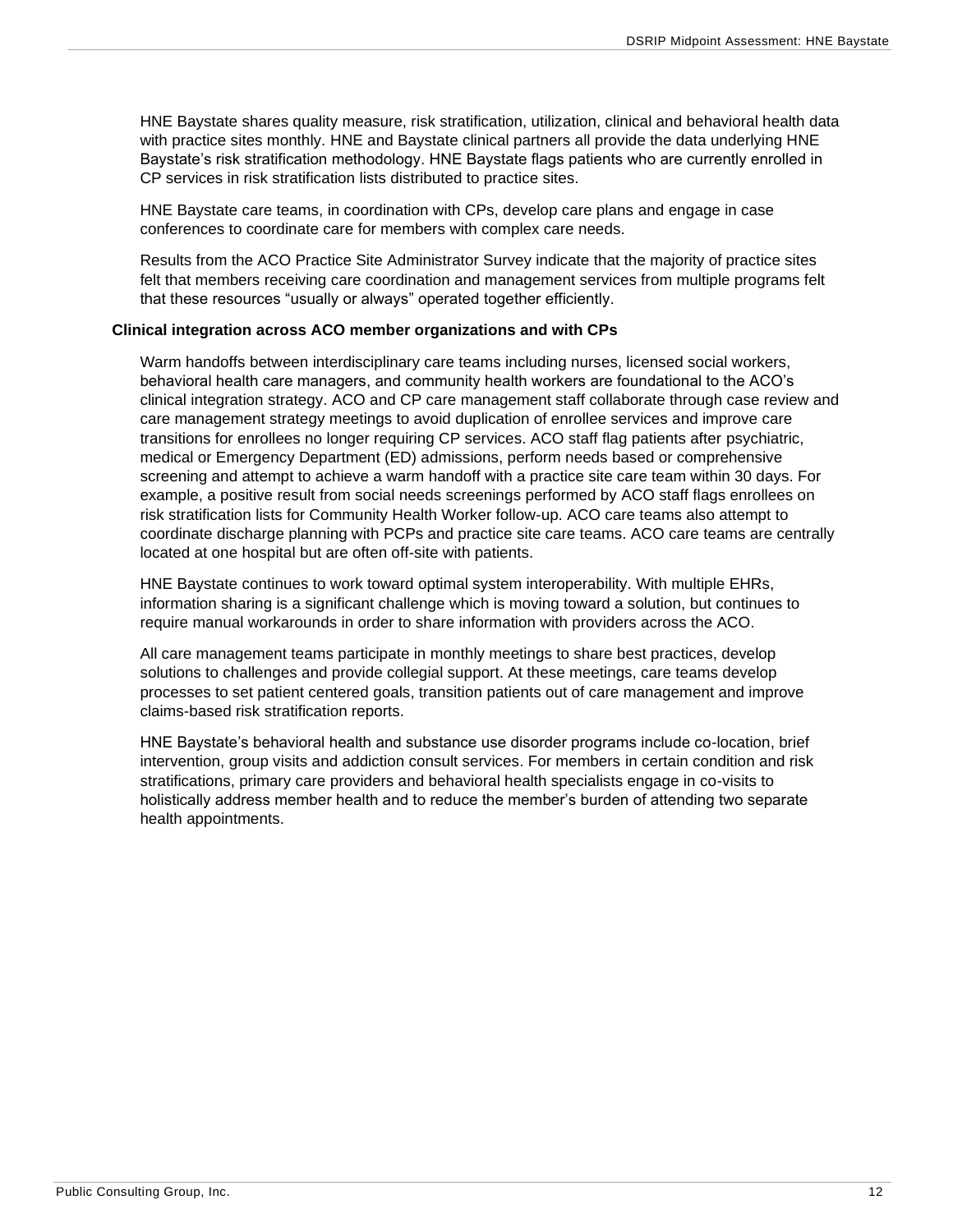

#### Figure 1. Co-Location of Behavioral Health Resources

Number of Practices Reporting in the State,  $N = 225$ 

Number of Practices Reporting in HNE Baystate,  $N = 7$ 

Figure displays responses to Q8b. *For the Behavioral Health entities you selected in the previous question, how often are they located within your practice site? For those entities to which you never refer, please select Don't Know/Not Applicable.* Statistical significance testing was not done due to small sample size.

#### **Joint management of performance and quality**

HNE Baystate leadership, together with practice sites, monitor performance through quality metric reporting that is shared with all providers. In addition to clinical quality metrics, HNE Baystate monitors the effectiveness of their care management teams through process measures such as the number of outreach phone calls made.

The Quality Committee of the JOC works to identify site-specific or system-wide areas for improvement in quality based on the quality metric reports. A team of dedicated analysts mine and examine quality data to highlight opportunities for improvement for the Quality Committee. A Director of Quality oversees the analysis efforts and reports quality updates in quarterly leadership meetings.

HNE Baystate incentivizes provider engagement in reducing admissions and ED utilization through salary enhancements and quality of work life benefits. Providers are expected to complete Plan, Do, Study, Act (PDSA) cycles to improve quality of care. Providers report their PDSA results at Direct Care Committee meetings to share best practices and identify barriers. HNE Baystate also deploys practice transformation coaches, one for each of the major medical centers, to help practice sites adopt new models of care and implement delivery system changes.

HNE Baystate Administrator Perspective: *"I think people are looking at this [performance and quality metric data] and asking the question, "What can we do to actually improve?" It goes back to that shared accountability. Once we establish that and everybody understands they have a stake in the game, everybody's committed to actually making the improvement."*

A majority of HNE Baystate practice sites responding to the ACO Practice Site Administrator Survey reported that the HNE Baystate uses the following approaches to improve provider engagement and physician performance management: individual non-financial, one-on-one review and feedback, and reporting of cost and quality performance measures.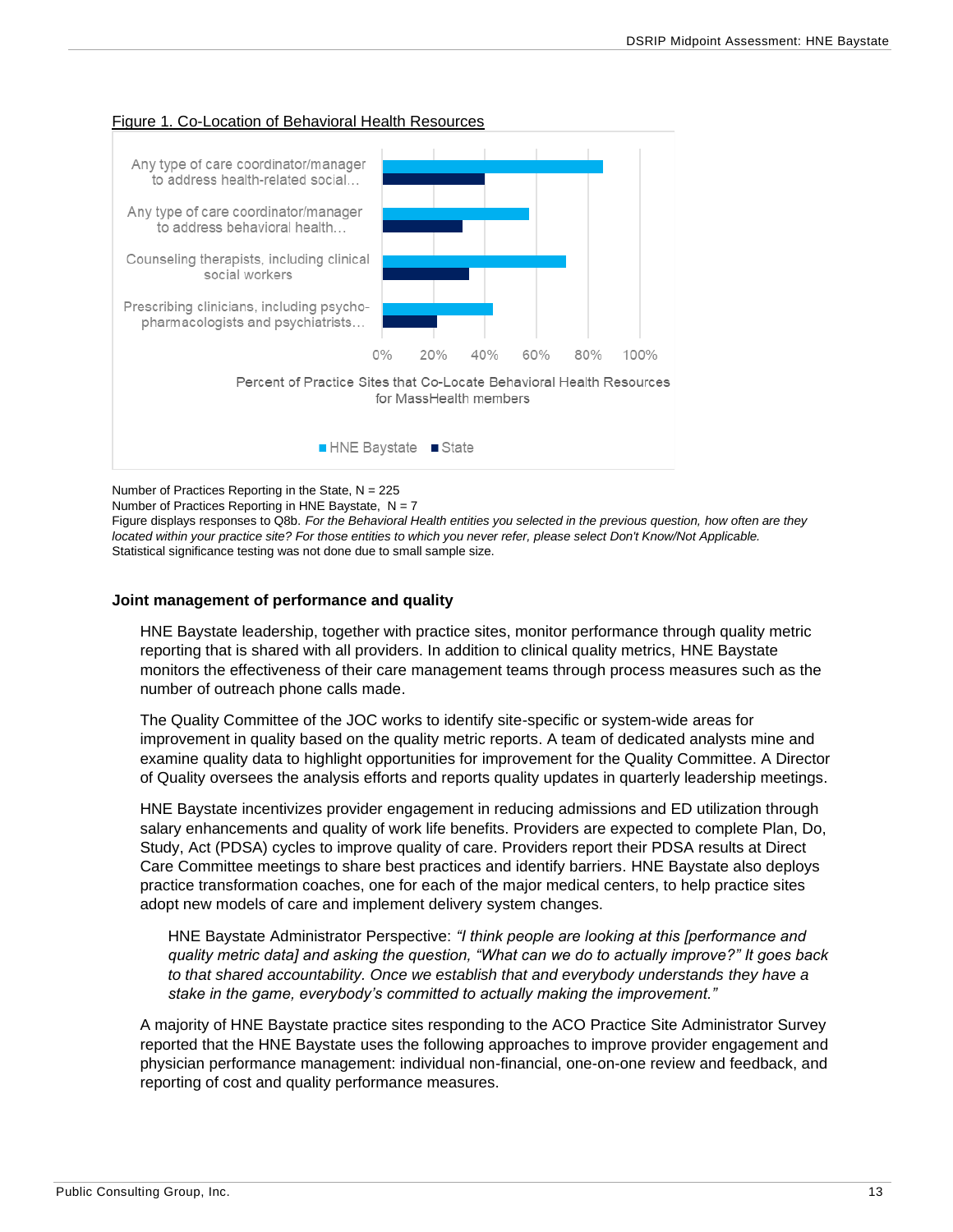

#### Figure 2. Provider Engagement and Physician Performance Management Approaches

Number of Practices Reporting in the State,  $N = 225$ 

Number of Practices Reporting in HNE Baystate,  $N = 7$ 

Figure displays responses to Q37. *Which of the following approaches are used to manage the performance of individual physicians who practice at your site? Select all that apply.*

Statistical significance testing was not done due to small sample size.

#### **ACO/MCO coordination**

HNE Baystate engages practice sites on their JOC to aid administrative coordination and joint decision making between HNE and Baystate. Furthermore, the top leadership positions are co-led by representatives from both organizations. The Chief Medical Officer and Executive Director roles are split with  $\frac{1}{2}$  FTE for each position coming from Baystate staff and  $\frac{1}{2}$  FTE from HNE staff. This ensures equal organizational representation and promotes shared decision making as these leaders are actively engaged in leading both their respective organizations and the partnership. The JOC reviews quality data provided by the CMOs, Executive Directors and a program manager ensuring the committee provide useful input into the partnership's operations.

### <span id="page-14-0"></span>*Recommendations*

The IA encourages HNE Baystate to review its practices in the following aspects of the Integration of Systems and Processes focus area, for which the IA did not identify sufficient documentation to assess progress:

- providing role-specific and process-oriented training to staff at practice sites; and
- enabling PCP access to all member clinical information through an EHR, or web portal, and sites are able to access results of screenings performed by the ACO.

Promising practices that ACOs have found useful in this area include:

- ✓ **Administrative coordination among ACO member organizations and with CPs**
	- o establishing weekly meetings to discuss newly engaged members.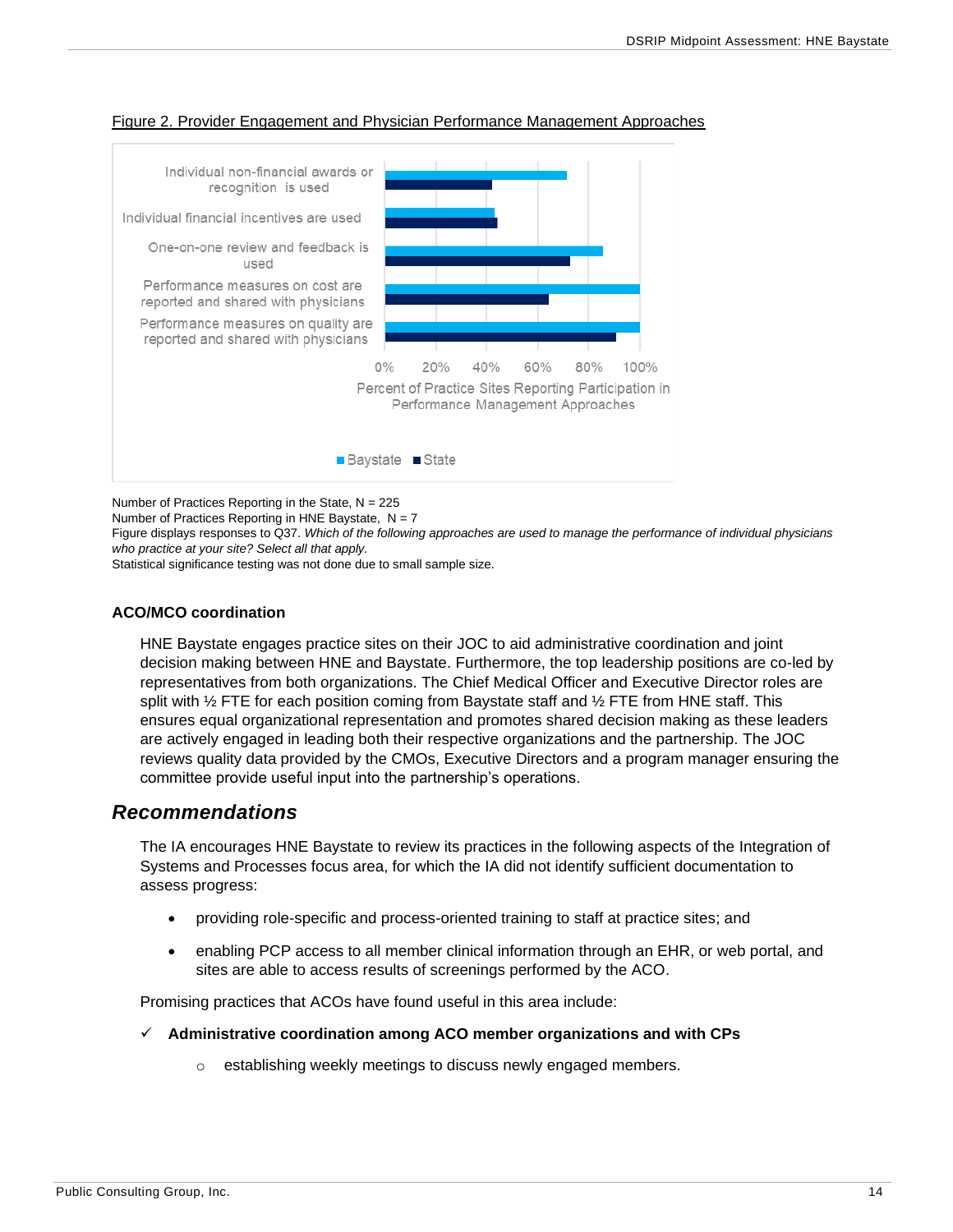- $\circ$  establishing monthly meetings with practices sites and CPs to discuss member care plans.
- $\circ$  creating a case review process including care coordination, service gaps and service duplication.
- o sharing member risk stratification reports including results of predictive modeling.
- ✓ **Clinical Integration among ACO member organizations and with CPs**
	- $\circ$  designating a practice site champion responsible for integrating Care Coordination and Care Management (CCCM) and clinical care plans.
	- $\circ$  embedding CCCM staff at practice sites to participate in shared model for care management.
	- $\circ$  providing resiliency training to CCCM staff to improve team cohesion and offer emotional support.
	- $\circ$  developing a centralized care management office to support member care teams in conducting needs assessment, follow-up, disease management and transitions of care.
	- o following members for at least 30 days post-discharge from the hospital.
	- $\circ$  providing laptops or other devices that enable EHR access by off-site providers during visits with members.
	- o holding monthly meetings of CCCM teams to share best practices, develop solutions to recent challenges and provide collegial support.

#### ✓ **Joint management of performance and quality**

- $\circ$  developing practice site specific quality scorecards and reviewing them at monthly or quarterly meetings.
- o having the Joint Operating Committee (JOC) review scorecards of clinical, quality, and financial measures.
- $\circ$  sharing individual performance reports containing benchmarks or practice wide comparisons with providers.
- **ACO/MCO coordination** (at Accountable Care Partnership Plans)
	- $\circ$  reviewing performance and quality outcomes at regular governance meetings.
	- $\circ$  developing coordinated goals related to operations, budget decisions and clinical quality outcomes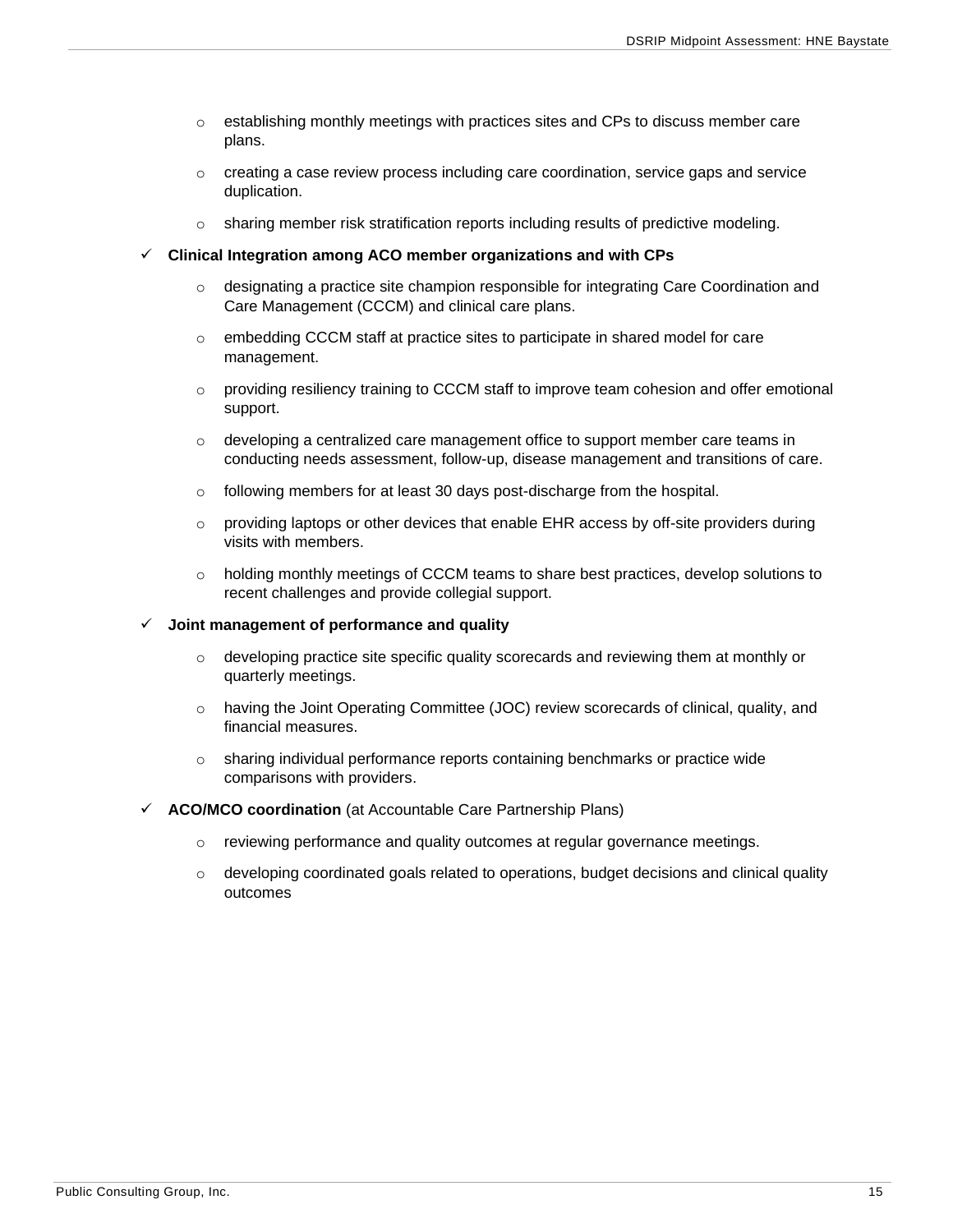## <span id="page-16-0"></span>**3. WORKFORCE DEVELOPMENT**

## <span id="page-16-1"></span>*On Track Description*

Characteristics of ACOs considered On track:

#### ✓ **Recruitment and retention**

- $\circ$  successfully hired staff for care coordination and population health, leaving no persistent vacancies;
- $\circ$  uses a variety of mechanisms to attract and retain a diverse team, such as opportunities for career development, educational assistance, ongoing licensing and credentialing, loan forgiveness and leadership training.

#### ✓ **Training**

- o offers training to staff, including role-specific topics such as integrating primary care, behavioral health, health-related social needs screening and management, motivational interviewing, and trauma-informed care;
- $\circ$  has established policies and procedures to ensure that staff meet the contractual training requirements, and holds ongoing, regularly scheduled, training to ensure that staff are kept up to date on best practices and advances in the field as well as refreshing their existing knowledge.

#### ✓ **Teams and staff roles designed to support person-centered care delivery and population health**

- $\circ$  hires nonclinical staff such as CHWs, navigators, and recovery peers, and deploy them as part of interdisciplinary care delivery teams including CCCM staff, medical providers, social workers and BH clinicians;
- $\circ$  deploys clinical staff in population health roles and nontraditional settings and trains a variety of staff to provide services in homes or other nonclinical settings.

### <span id="page-16-2"></span>*Results*

The IA finds that HNE Baystate is **On track with limited recommendations** in the Workforce Development focus area.

#### **Recruitment and retention**

The ACO has pursued a recruitment and retention strategy that appears to have mitigated any major or persistent gaps in staffing. The ACO experienced several delays in hiring across various positions during the early stages of the demonstration but has since filled all major position openings. Baystate Hospital has consistently had a number of open nursing positions as a hospital, creating limited applicants for the ACO in its early months. The new ACO also encountered early issues related to recruiting and onboarding CHWs as they were not an existing position or labor class for Baystate hospital prior to the ACO's creation. However, after aligning licensure requirements and drafting new job descriptions, the ACO hired needed CHWs and has only reported minimal staffing shortages following the program's first year.

#### **Training**

The ACO is offering a 60-hour core competency training to its CHWs that is directed by the Western Mass Public Health Training Center. These trainings are administered locally and are available to all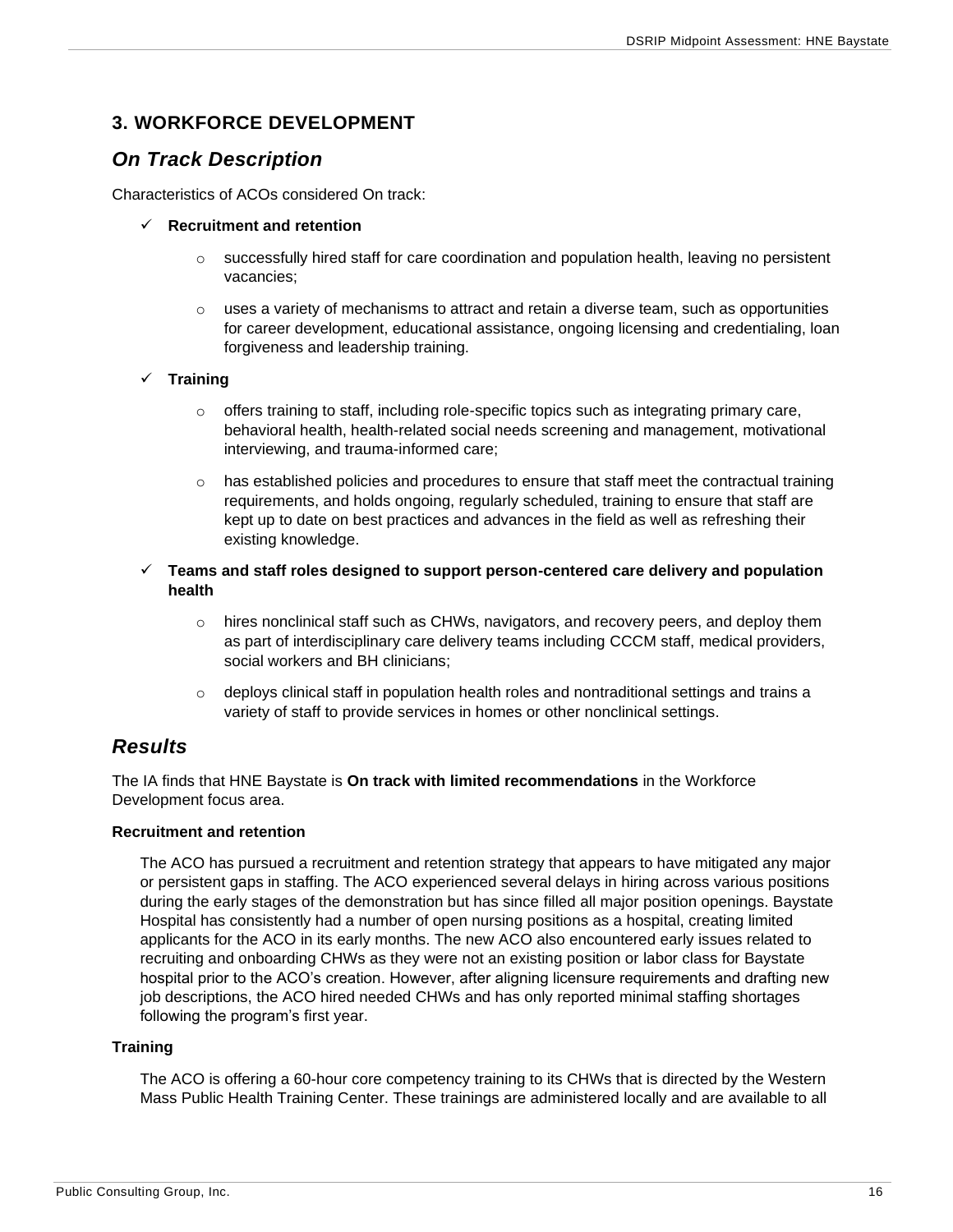CHWs at the ACO. An additional quarterly half-day training is also required of all CHWs. The ACO also reports exploring opportunities to provide CHWs with additional supervisory training. Beyond this the ACO has described a set of trainings focused on supporting practice innovation which included general overviews of the ACO's functions and potential benefits, as well as Town Hall presentations at health centers to explain the Partnership model and answer staff questions.

The ACO also reports sending staff members to out of state delivery systems that present potential promising practices in areas such as managing risk inside of Medicaid contracts, addressing housing instability, and other health related social needs. It is unclear however who is attending these learning events and how those lessons are conveyed to the rest of the ACO staff.

**Teams and staff roles designed to support person-centered care delivery and population health** The ACO has attempted to support person-centered care delivery and population health models through the development of multi-disciplinary care teams that include care coordinators and CHWs. The ACO reports having hired six separate nurse care managers, six care coordinators and 13 CHWs for assistance in Primary Care case management. An additional nurse, pharmacists, two CHWs, 1.5 recovery coaches, and five interpreters were also onboarded for assistance managing care transitions. The ACO has also develop a Pediatric Rapid Response team which includes a nurse, a CHW and a CSP worker as well as an Ambulatory ICU Team which includes a nurse and a CHW.

### <span id="page-17-0"></span>*Recommendations*

The IA encourages HNE Baystate to review its practices in the following aspects of the Workforce Development focus area, for which the IA did not identify sufficient documentation to assess progress:

- exploring opportunities for career development, educational assistance, ongoing licensing and credentialing or loan forgiveness for staff;
- providing detailed role-based trainings that have been made available to ACO staff other than CHWs;
- establishing policies and procedures to ensure staff meet contractual training requirements and holding ongoing, regularly scheduled, training to ensure up to date with best practices as well as refresher training; and
- deploying clinical staff in population health roles and nontraditional settings and training a variety of staff to provide services in homes or other nonclinical settings.

Promising practices that ACOs have found useful in this area include:

- ✓ **Promoting diversity in the workplace**
	- o compensating staff with bilingual capabilities at a higher rate.
	- $\circ$  establishing a Diversity and Inclusion Committee to assist HR with recruiting diverse candidates.
	- o advertising in publications tailored to non-English speaking populations.
	- o attending minority focused career fairs.
	- o recruiting from diversity-driven college career organizations.
	- $\circ$  tracking the demographic, cultural, and epidemiological profile of the service population to inform hiring objectives.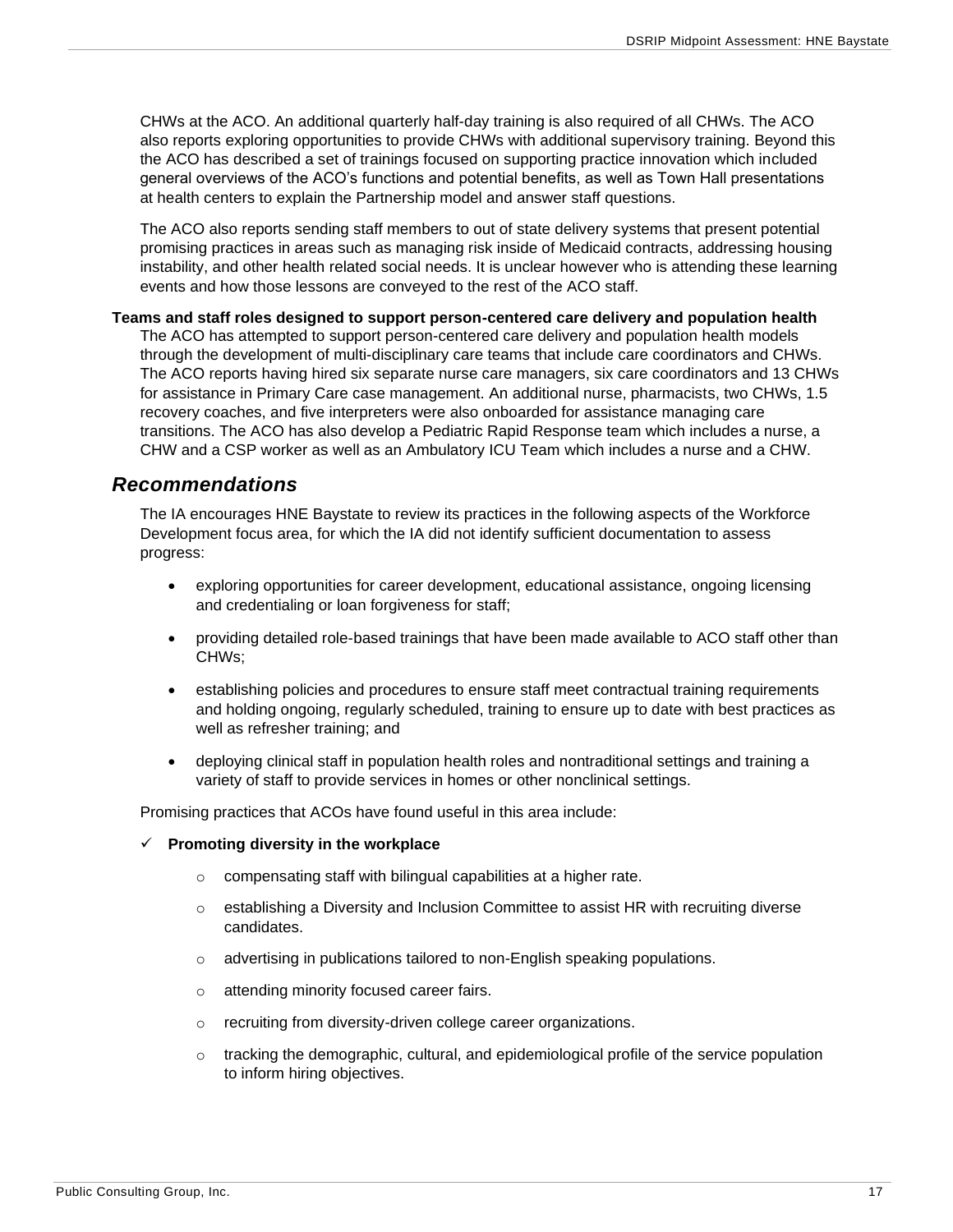- $\circ$  implementing an employee referral incentive program to leverage existing bilingual and POC CP staff's professional networks for recruiting.
- $\circ$  advertising positions with local professional and civic associations such as the National Association of Social Work, Spanish Nurses Association, Health Care Administrators, National Association of Puerto Rican and the Hispanic Social Workers.
- $\circ$  recruiting in other geographic areas with high concentrations of Spanish speakers or other needed language skills, and then helping qualified recruits with relocation expenses.

#### ✓ **Recruitment and retention**

- $\circ$  contracting with a local social services agency capable of providing the ACO with short term CHWs, enabling the ACO to rapidly increase staff on an as-needed basis.
- $\circ$  onboarding cohorts of new CCCM staff with common start dates, enabling shared learning.
- $\circ$  implementing mentorship programs that pair newly onboarded staff with senior members to expedite training, especially amongst CCCM teams with complex labor divisions.
- $\circ$  providing opportunities for a staff voice in governance through regularly scheduled leadership town halls at individual practice sites.
- $\circ$  recruiting staff from professional associations, such as the Case Management Society of America, and from targeted colleges and universities.
- o offering staff tuition reimbursement for advanced degrees and programs.
- o using employee referral bonuses to boost recruitment.

#### ✓ **Training**

- o offering staff reimbursement for training from third party vendors.
- $\circ$  tracking staff engagement with training modules and proactively identifying staff who have not completed required trainings.
- $\circ$  providing additional training opportunities through on-line training programs from third party vendors.
- o offering Medical Interpreter Training to eligible staff.
- $\circ$  sponsoring staff visits to out of state health systems to learn best practices and bring these back to the team through peer-to-peer trainings.

#### ✓ **Teams and staff roles designed to support person-centered care delivery and population health**

- o protecting provider time for pre-visit planning.
- $\circ$  pairing RN care managers or social workers with CHWs to provide care coordination.
- o including pharmacists/pharmacy technicians and dieticians on care teams.
- o developing trainings and protocols for staff providing home visits.
- o developing trainings and protocols for staff using telemedicine.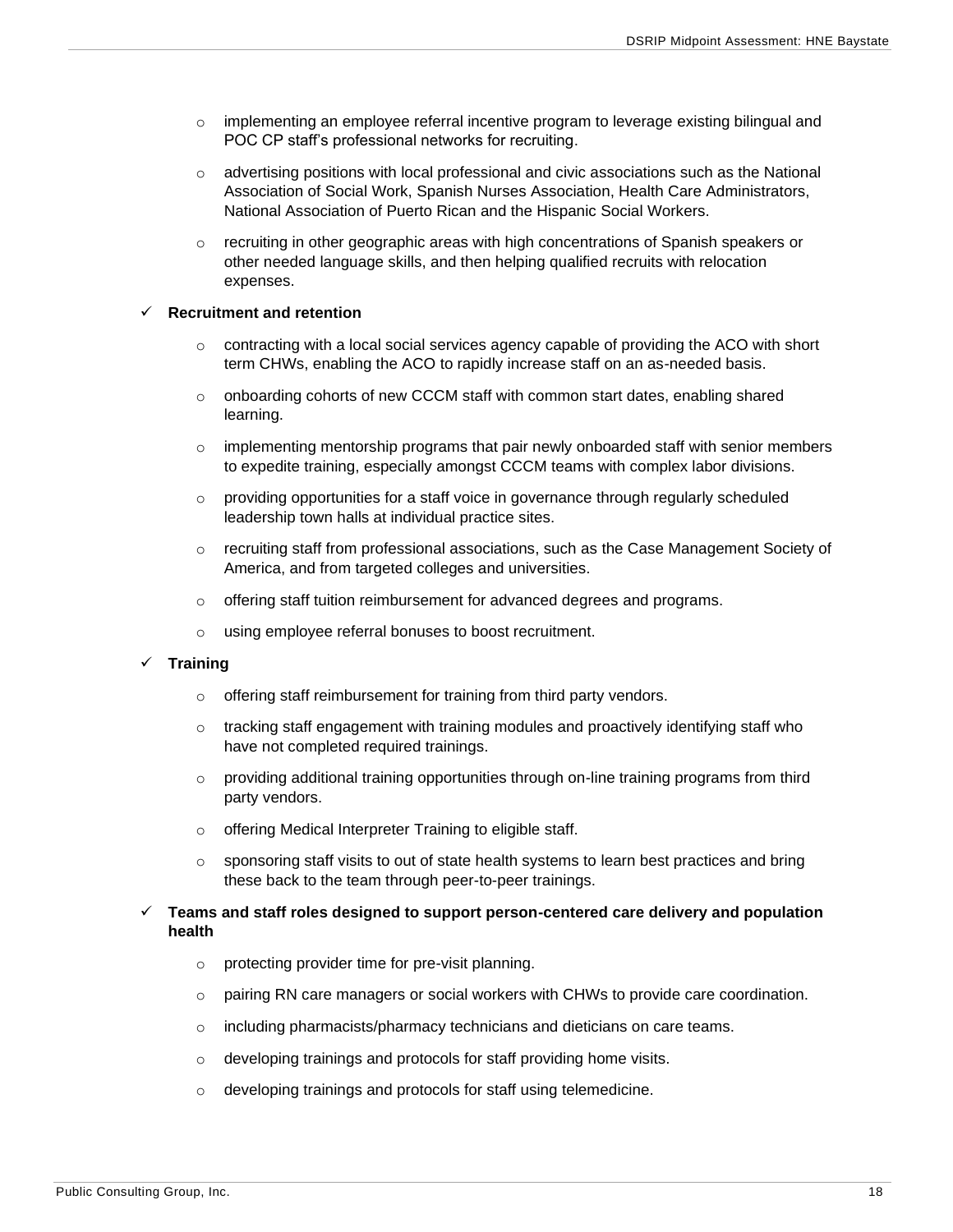$\circ$  leveraging CHWs who specialize in overcoming barriers to engagement, including issues of distrust of the medical community, to build relationships with hard-to-engage members.

### <span id="page-19-0"></span>**4. HEALTH INFORMATION TECHNOLOGY AND EXCHANGE**

## <span id="page-19-1"></span>*On Track Description*

Characteristics of ACOs considered On track:

- ✓ **Infrastructure for care coordination and population health**
	- $\circ$  uses an EHR to aggregate and share information among providers across the ACO
	- $\circ$  has a care management platform in place to facilitate collaborative patient care across disciplines and providers;
	- $\circ$  uses a population health platform that integrates claims, administrative, and clinical data, generates registries by condition or risk factors, predictive models, utilization patterns, and financial metrics, and identifies members eligible for programs or in need of additional care coordination.

#### ✓ **Systems for collaboration across organizations**

- $\circ$  has taken steps to improve the interoperability of their EHR;
- $\circ$  shares real-time data including event notifications, and uses dashboards to share real time program eligibility and performance data;
- $\circ$  creates processes to enable two-way exchange of member information with CPs and develops workarounds to solve interoperability challenges.

## <span id="page-19-2"></span>*Results*

The IA finds that HNE Baystate demonstrates an **On track with limited recommendations** in the Health Information Technology and Exchange focus area.

#### **Infrastructure for care coordination and population health**

The ACO uses two EHR vendors and also a data exchange platform to electronically connect with the various CP EHRs. The data exchange platform allows the ACO to aggregate data and share information among providers across the ACO.

While the data exchange platform also provides for the exchange of information for care management and population health platforms, the lack of a consistent template across the variety of EHRs requires significant data mapping. The ACO utilizes a "short form care needs report" during all care visits to document in the EHR which assists in the risk stratification and management of high-risk members.

Baystate has bidirectional data exchange capacity with HNE (clinical and claims) and is able to integrate information for clinical info for clinical decision support. The ACO maintains registries, generates chase lists, and risk stratification reports.

#### **Systems for collaboration across organizations**

The ACO has taken steps to improve the interoperability of their EHR through the data exchange network and investment in a data warehouse, data analysts and file sharing processes. This also includes an internally created care management tracking tool and the development of a text message to alert staff to a member's arrival in the ED. Initially created to support ADT information it expanded to include care plans and LTSS planning.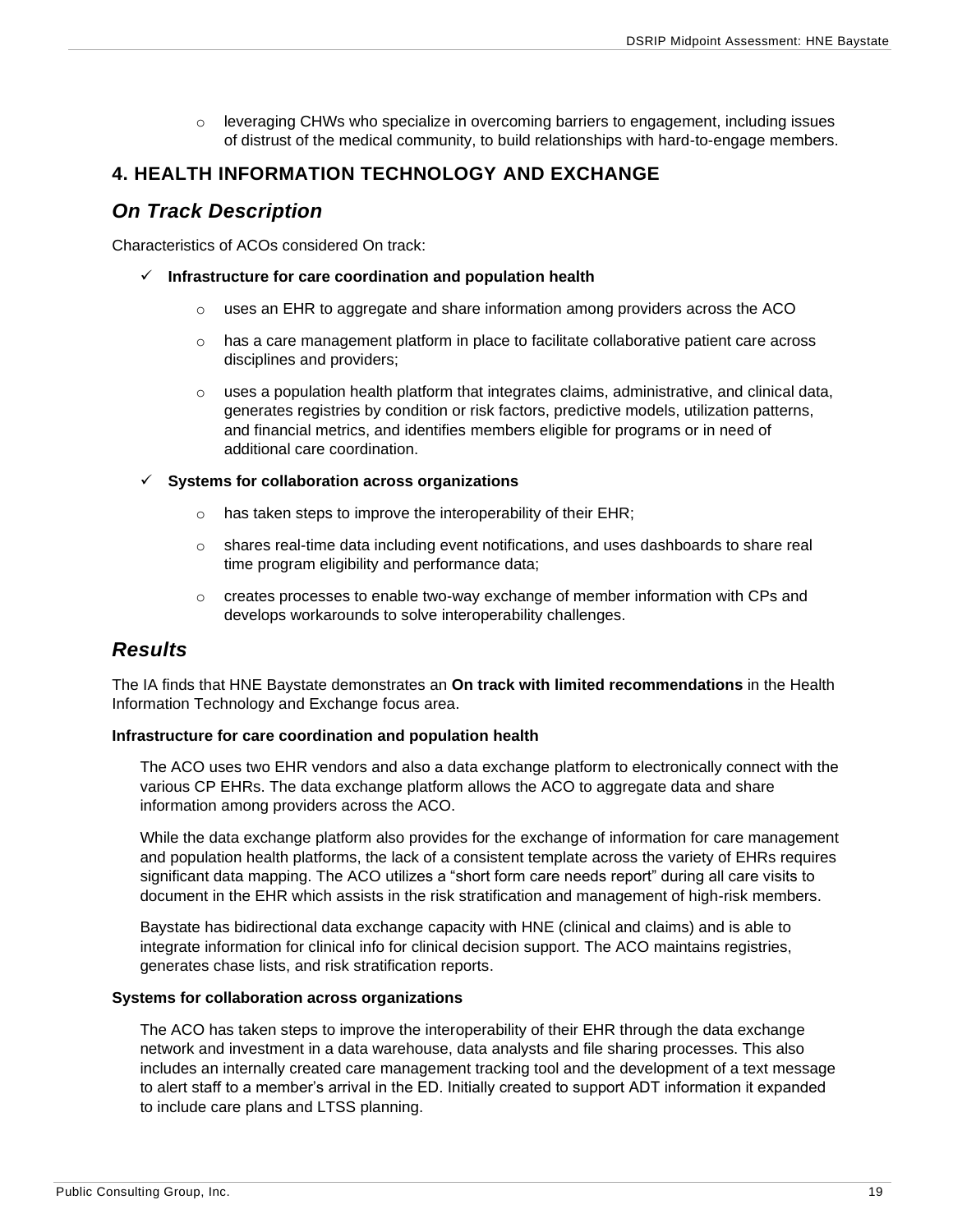The ACO provides real-time data including ADT event notification and PCP sites are able to access this data.

The data exchange platform provides for a two-way exchange of member information with CPs and serves as a workaround to solve interoperability challenges, albeit with a lack of consist templates resulting in significant data mapping.

ACO is able to share and/or receive electronic Member contact information, comprehensive needs assessments and care plans through secure and compliant means with all or the majority of their participating PCP sites, participating specialists and community partners; but only some or very few of their non-affiliated providers.

### <span id="page-20-0"></span>*Recommendations*

The IA encourages HNE Baystate to review its practices in the following aspects of the Health Information Technology and Exchange focus area, for which the IA did not identify sufficient documentation to assess progress:

- developing a standard data template for case management to ensure smooth data exchange and improve collaborative patient care across disciplines and providers;
- developing a standard data template to feed into the population health platform to ensure the integration of claims, administrative and clinical data, generate registries by condition or risk factors, predictive models, utilization patterns and financial metrics, and identify members for programs or in need of additional care coordination; and
- developing continuously updating dashboards to share real time program eligibility and performance data with providers.

Promising practices that ACOs have found useful in this area include:

- ✓ **Infrastructure for care coordination and population health**
	- $\circ$  leveraging EHR integrated care management and population health platforms.
	- $\circ$  automating risk stratification to identify high-risk, high-need members.
	- o developing HIT training for all providers as part of an on-boarding plan.
	- $\circ$  incorporating meta-data tagging into care management platforms to allow supervisors to monitor workflow progress.
	- $\circ$  conducting ongoing review and evaluation of risk stratification algorithms to improve algorithms and refine the ACO's approach to identifying members at risk who could benefit from PHM programs.

#### ✓ **Systems for collaboration across organizations**

- $\circ$  establishing EHR portals that allow members to engage with their chart and their care teams.
- $\circ$  providing EHR access through a web portal for affiliated providers, CPs or other entities whose EHR platforms are not integrated with the ACOs EHR.
- $\circ$  developing methods to aggregate data from practice sites across the ACO; particularly if sites use different EHRs.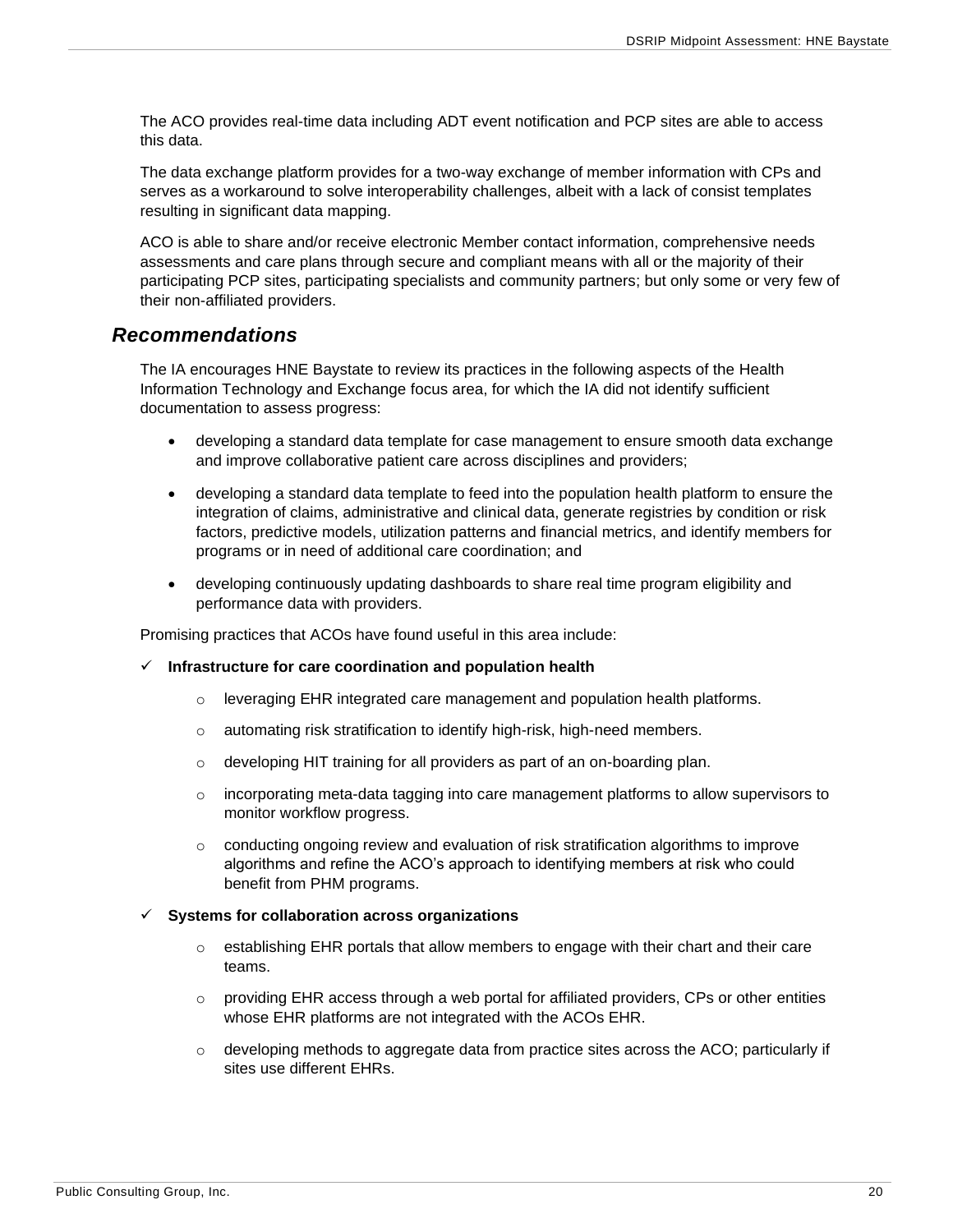- $\circ$  pushing ADT feeds to care managers in real time to mitigate avoidable ED visits and/or admissions.
- o developing continuously refreshing dashboards to share real-time program eligibility and performance data.

## <span id="page-21-0"></span>**5. CARE COORDINATION AND CARE MANAGEMENT**

## <span id="page-21-1"></span>*On Track Description*

Characteristics of ACOs considered On track:

- ✓ **Full continuum collaboration**
	- o collaborates with state agencies such as DMH;
	- o has established processes for identifying members eligible for BH or LTSS services and collaborating with CPs, including exchanging member information, and collaborating for care coordination when CP has primary care management responsibility;
	- o designates a point of contact for CPs to facilitate communication;
	- $\circ$  incorporates social workers into care management teams and integrates BH services, including Office-Based Addiction Treatment (OBAT), into primary care.

#### ✓ **Member outreach and engagement**

- $\circ$  uses both IT solutions and manual outreach to improve accuracy of member contact information;
- $\circ$  uses a variety of methods to contact assigned members who cannot be reached telephonically by going to members' homes or to community locations where they might locate the individual (e.g. a congregate meal site);
- $\circ$  addresses language barriers through steps such as translating member-facing materials, providing translators for appointments, and recruiting CCCM staff who speak members' languages;
- $\circ$  supports members who lack reliable transportation by providing rides or vouchers<sup>6</sup>, and/or providing services in homes or other convenient community settings;

#### ✓ **Connection with navigation and care management services**

- o locates CCCM staff in or near EDs;
- $\circ$  enables staff to build 1:1 relationships with high-need members, and uses telemedicine, secure messaging, and regular telephone calls for ongoing follow up with members;
- $\circ$  provides members with 24/7 access to health education and nurse coaching, through a hotline or live chat;
- $\circ$  implements best practices for transitions of care, including warm handoffs between transition of care teams and ACO team;

<sup>&</sup>lt;sup>6</sup> ACOs should utilize MassHealth Transportation (PT-1) for member needs first as appropriate.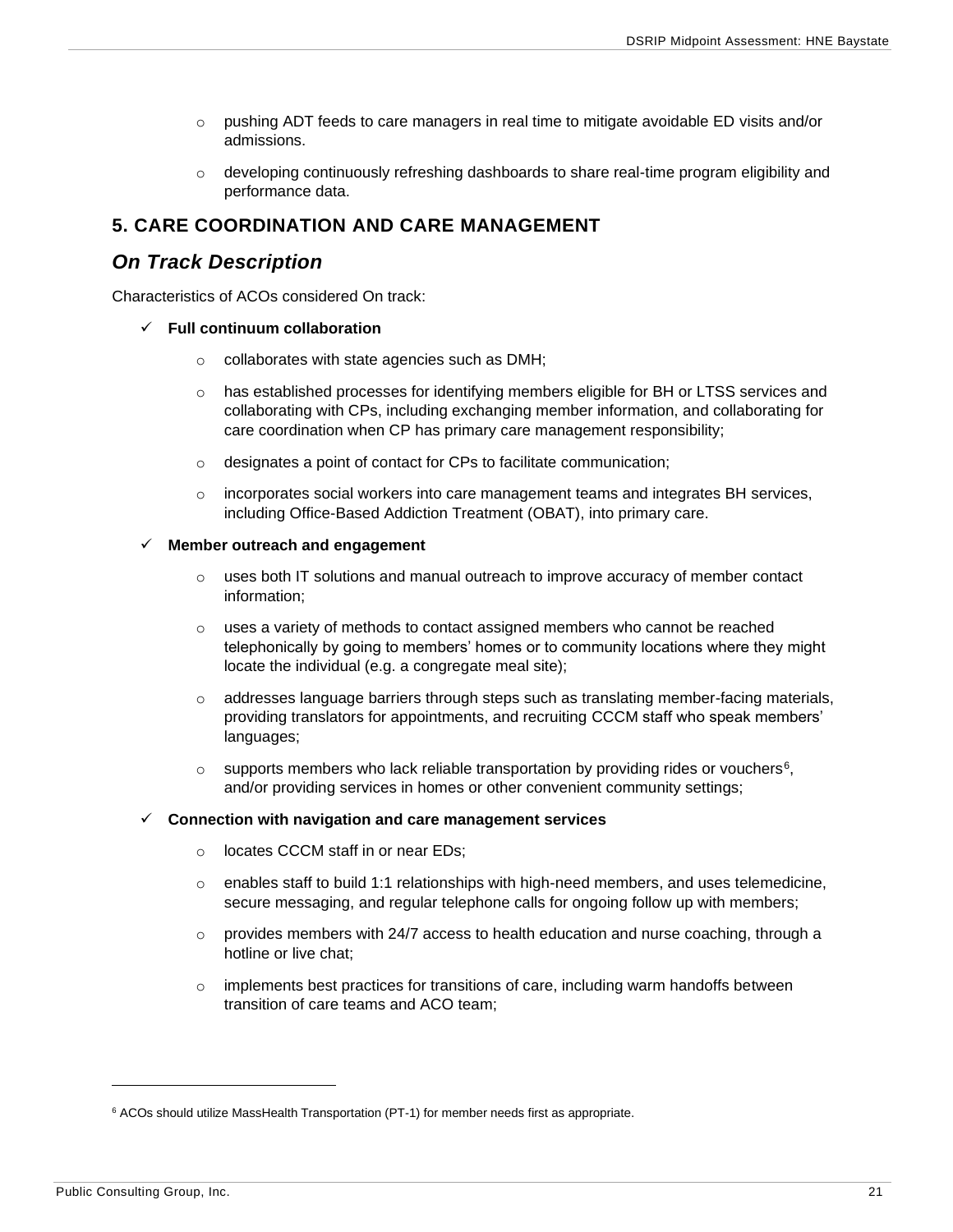- $\circ$  implements processes to direct members to the most appropriate care setting, including processes to re-direct members to primary care to reduce avoidable emergency department visits;
- ✓ **Referrals and follow up**
	- $\circ$  standardizes processes for referrals for BH, LTSS, and health related social needs (HRSN), and ability to systematically track referrals, enabling PCPs and care coordinators to confirm that a member received a service, incorporate results into the EHR and care plan;
	- $\circ$  conducts regular case conferences to coordinate services when a member has been referred.

### <span id="page-22-0"></span>*Results*

The IA finds that HNE Baystate has an **Opportunity to improve with recommendations** in the Care Coordination and Care Management focus area.

#### **Full continuum collaboration**

HNE Baystate aims for full continuum collaboration through the inclusion of social workers, CHWs, and care managers in addition to physicians and nurses on care management teams. BH providers are embedded at ACO sites. PCPs and BH providers provide co-visits for members who need integrated physical and BH care. The ACO maintains a manual list of state agency contacts to aid in collaboration.

The ACO also drives care coordination through strategic relationships with LTSS CPs and BH CPs. ACO and CP staff work together to review members, based on the risk stratified list received every other month and daily ADT reports, to identify who may be eligible for CP enrollment. ACO and CP sites engage in two-way sharing of clinical information through these care planning meetings and through the information exchange platform.

Additionally, HNE Baystate offers a substance use disorder (SUD) program at all primary care sites that helps members transition out of CP care following program completion, or can serve as a bridge to engagement for members reluctant to work with a CP. The ambulatory rapid response ream serves pediatric members, and includes a social worker, CHWs, and part time child psychiatrist.

#### **Member outreach and engagement**

HNE Baystate utilizes several traditional methods of member outreach; including telephone calls, mailings, and community based outreach. All members are asked to confirm and/or update their contact information at every visit, in order to facilitate future outreach.

The ACO addresses member engagement by approaching members in multiple settings and communication modes: at the health center, in their homes, through telehealth or by telephone. During BH co-visits, PCPs and BH providers intentionally emphasize wellness strategies rather than diagnoses, with the goal of making medical engagement more pleasant and productive for members. An ambulatory ICU team provides residential care to prevent low acuity ED visits or arranging for an alternative care site, to include an ACO funded motel room, to support a homeless member(s). The ACO's rapid response team addresses urgent member needs, usually relating to HRSNs, to include arranging for transportation needs. Additionally, HNE Baystate sites utilize at least five full-time medical translators, staff from a variety of cultural backgrounds (to include language fluency) and CHWs employed to engage members in their communities.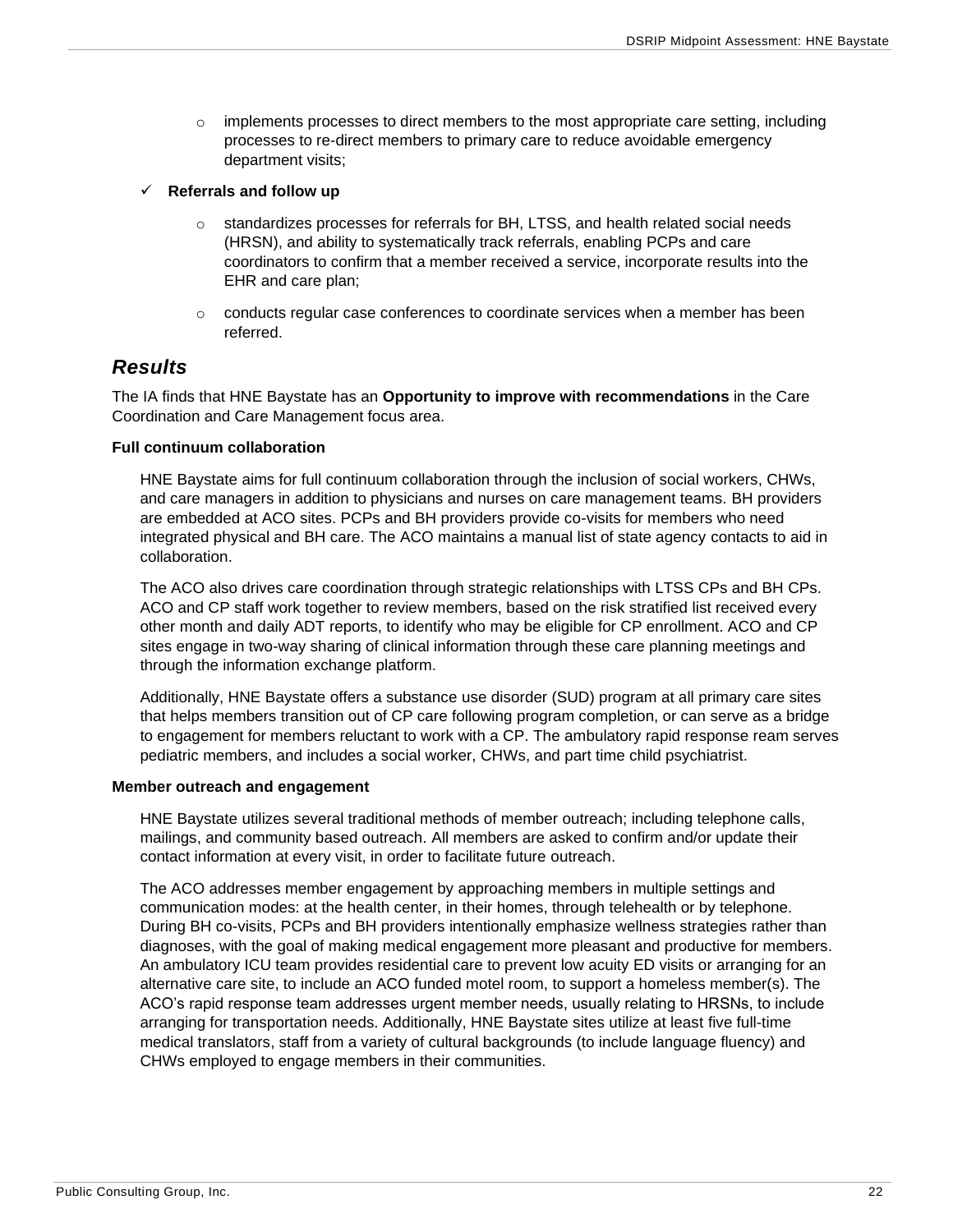#### **Connection with navigation and care management services**

HNE Baystate begins the navigation process with a care needs screening and comprehensive assessment.

The ACO is also working to reduce low-acuity ED visits through targeted transitions of care work, in addition to the ambulatory ICU and rapid response teams discussed above. CHWs, care managers, and the transitions of care team exist to navigate members to community resources such as housing, nutrition assistance, and SUD treatment.

#### **Referrals and follow up**

HNE Baystate providers are able to make referrals to targeted care teams (such as the rapid response or ambulatory ICU teams) in addition to traditional referrals to specialists or other providers. Referring providers and referred providers collaborate to set care plans for their members. The ACO is planning to implement an electronic referral system in the near future.

After complex care members have urgent needs met, they are followed by a primary care team for regular check-ins until they are eventually transitioned to a CP or specialist provider. Likewise, the transitions of care team follows members after they are discharged from their hospitalization for as long as necessary for the discharge plan to be met (discharge plans may include tracking kept appointments, medication pickup from a member's pharmacy, and connections to social service agencies). Members with chronic conditions who are otherwise stable receive telephonic follow up, while members with more complex needs and challenges, including unmet HRSNs, are closely followed by the care teams.

#### <span id="page-23-0"></span>*Recommendations*

The IA encourages HNE Baystate to review its practices in the following aspects of the Care Coordination and Care Management focus area, for which the IA did not identify sufficient documentation to assess progress:

- developing collaborative relationships with state agencies such as DMH;
- developing IT solutions, in addition to the current manual outreach, to improve accuracy of member contact information;
- supporting members who lack reliable transportation by provider rides or vouchers, and/or providing services in homes or other convenient community setting;
- locating CCCM staff in or near EDs;
- providing members with 24/7 access to health education and nurse coaching, through a hotline or live chat; and
- developing a standardized process for HRSN referrals and a standardized process to track all referrals.

Promising practices that ACOs have found useful in this area include:

#### ✓ **Full continuum collaboration**

o establishing a systematic documentation process to track members receiving care coordination from CPs.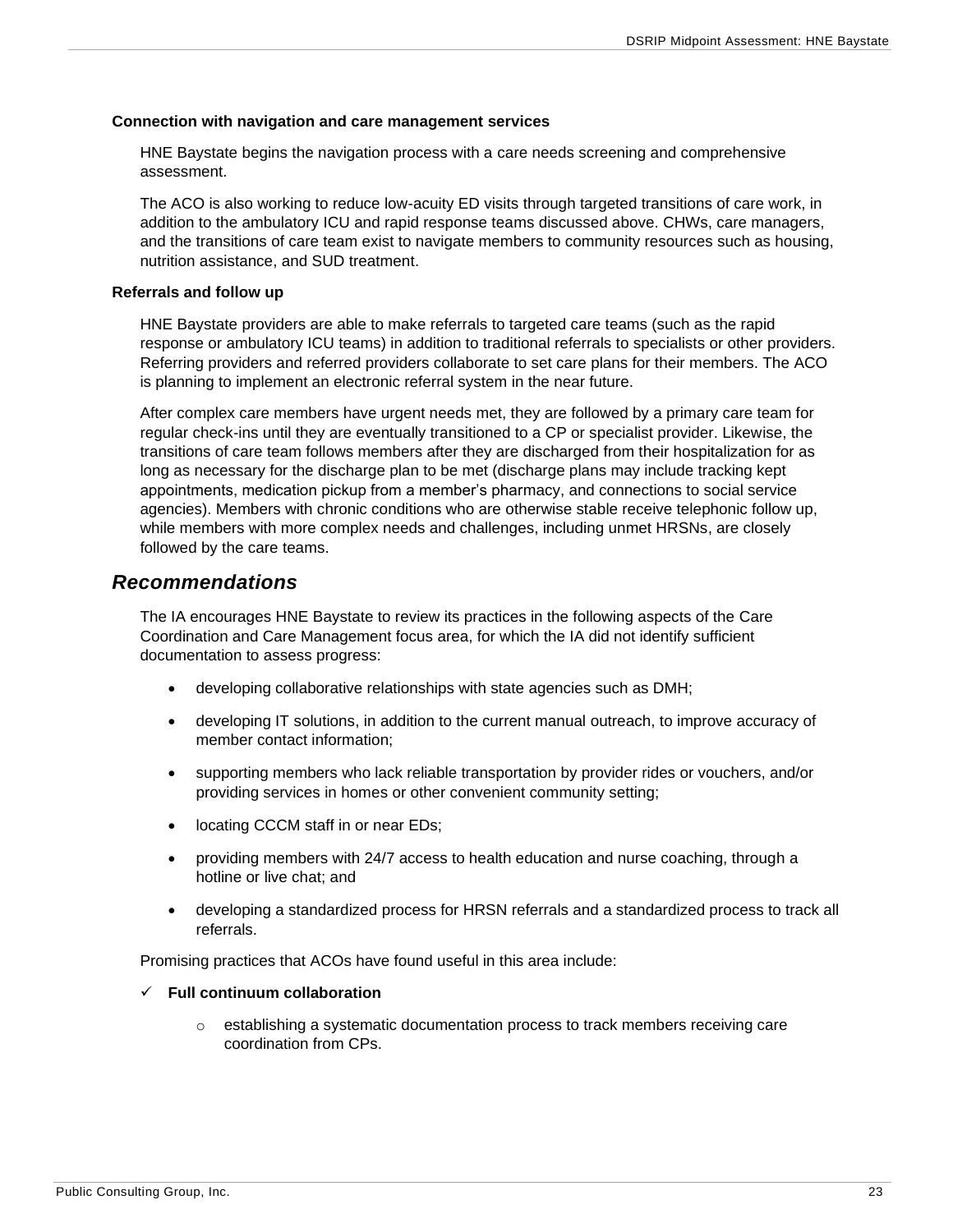- $\circ$  matching members based on their needs to interdisciplinary care coordination teams that include representatives from primary care, nursing, social work, pharmacy, community health workers and behavioral health.
- $\circ$  expanding BH integration through multiple strategies, including embedding staff in primary care sites, reverse integration of physical health care at BH sites, and telehealth.
- o increasing two-way sharing of information between ACOs and CPs.
- o leveraging EHR-integrated tools to flag members requiring a higher level of care coordination.
- $\circ$  coordinating with government agencies and community organizations to enhance care coordination and avoid duplication for members receiving other services.
- $\circ$  supporting families of pediatric members by offering to have care managers work with school-based personnel to address health or disability related needs identified in the Individualized Education Program.

#### ✓ **Member outreach and engagement**

- $\circ$  developing a high-intensity program for extremely high-need, high-risk members with strategically low case load.
- $\circ$  establishing trust between members and CCCM staff by building and maintaining a 1:1 consistent relationship.
- $\circ$  creating a mobile phone lending program for hard-to-reach members, particularly those experiencing housing instability.<sup>7</sup>
- o embedding CCCM staff in EDs.
- $\circ$  creating a "Navigation Center" to manage referrals outside the ACO, handle appointment scheduling, and coordinate testing, follow-up, and documentation transfers.
- $\circ$  developing an assistance fund to support transportation vouchers<sup>8</sup> and low-cost cell phones.<sup>9</sup>

#### ✓ **Connection with navigation and care management services**

- o utilizing EHR-based documentation transfer during warm handoffs.
- $\circ$  establishing daily or weekly care management huddles that connect PCPs and CCCM teams and streamline care transitions.

#### ✓ **Referrals and follow up**

- $\circ$  utilizing EHR messaging tools to better describe the purpose of specialty consults and a plan for follow-up communication.
- o automating referral tracking and management, using flags to prompt referrals, linked directories to suggest appropriate providers and services, notifications to care managers when referral results are available, and databases allowing care teams to easily identify follow-up needs.

<sup>&</sup>lt;sup>7</sup> ACOs should first utilize Lifeline program for members as appropriate

<sup>&</sup>lt;sup>8</sup> ACOs should utilize MassHealth Transportation (PT-1) for member needs first as appropriate.

<sup>&</sup>lt;sup>9</sup> ACOs should first utilize Lifeline program for members as appropriate.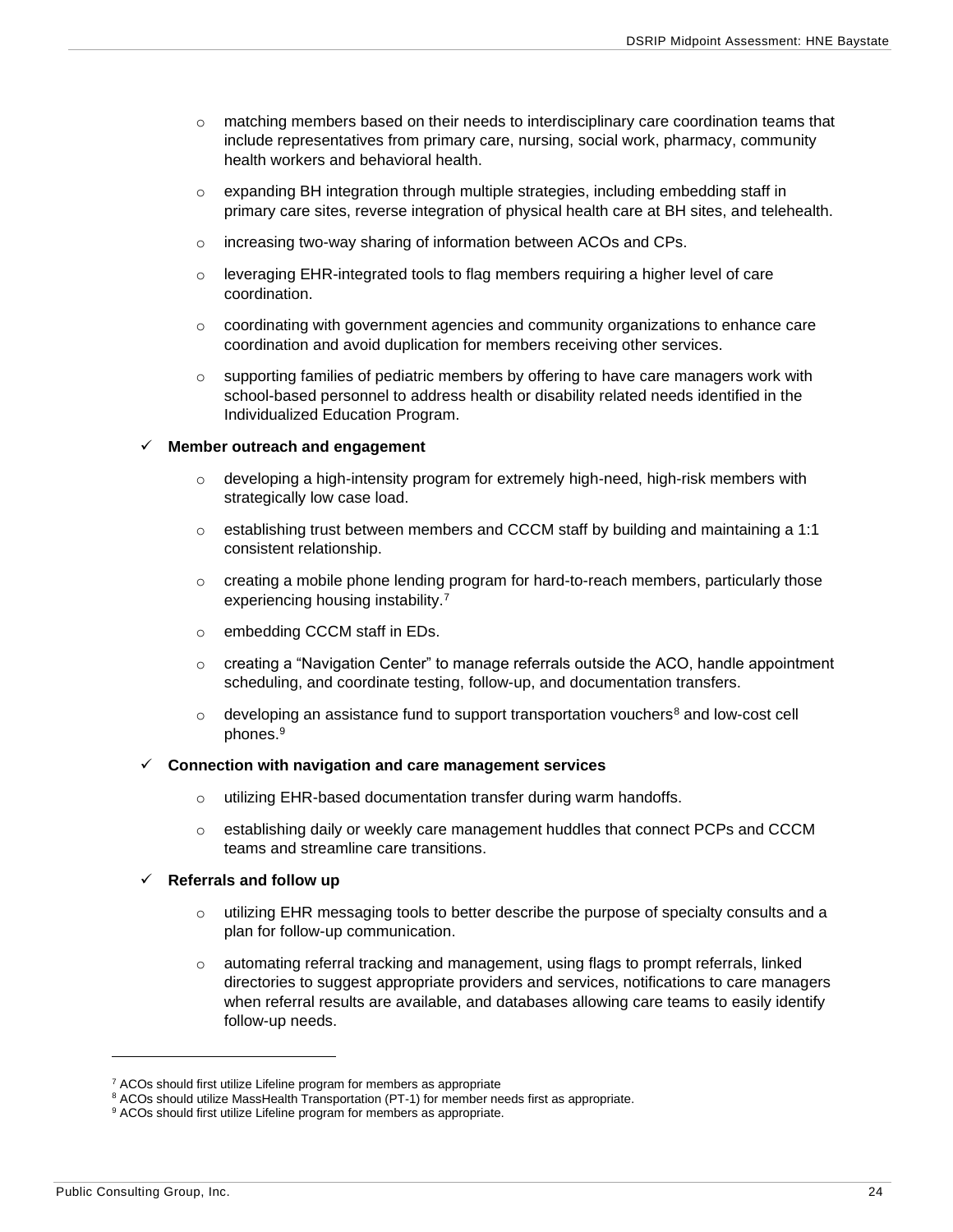## <span id="page-25-0"></span>**6. POPULATION HEALTH MANAGEMENT**

## <span id="page-25-1"></span>*On Track Description*

Characteristics of ACOs considered On track:

- ✓ **Integration of health-related social needs**
	- o standardizes screening for health-related social needs (HRSN) that includes housing, food, and transportation;
	- $\circ$  incorporates HRSN with other factors to target members for more intensive services;
	- $\circ$  Builds mature partnerships with community-based organizations to whom they can refer members for services
	- o has a plan approved for provision of flexible services;

#### ✓ **Population health analysis**

- $\circ$  articulates a coherent strategy for stratifying members to service intensity and use of a population health analysis platform to combine varied data sources, develop registries of high-risk members, and stratify members at the ACO level.
- $\circ$  integrates cost data into reports given regularly to providers to facilitate cost-of-care management.
- ✓ **Program development informed by population health analysis**
	- o offers PHM programs that target all eligible members (not just facility-specific), and target members by medical diagnosis, BH needs (including non-CP eligible), HRSNs, care transitions;
	- $\circ$  offer interactive wellness programs such as smoking cessation, diet/weight management.

### <span id="page-25-2"></span>*Results*

The IA finds that HNE Baystate is **On track with limited recommendations** in the Population Health Management focus area.

#### **Integration of health-related social needs**

All Baystate sites screen for tobacco use, substance use, and depression. A majority of Baystate sites screen for Medicaid eligibility, need for financial assistance, transportation needs, interpersonal violence, utility needs, housing instability, food insecurity, low health literacy, opioid use, and polypharmacy. CHWs document HRSNs as part of the comprehensive assessment process, and identified needs are used to target members for care management programs.

Baystate has a plan approved for provision of flexible services.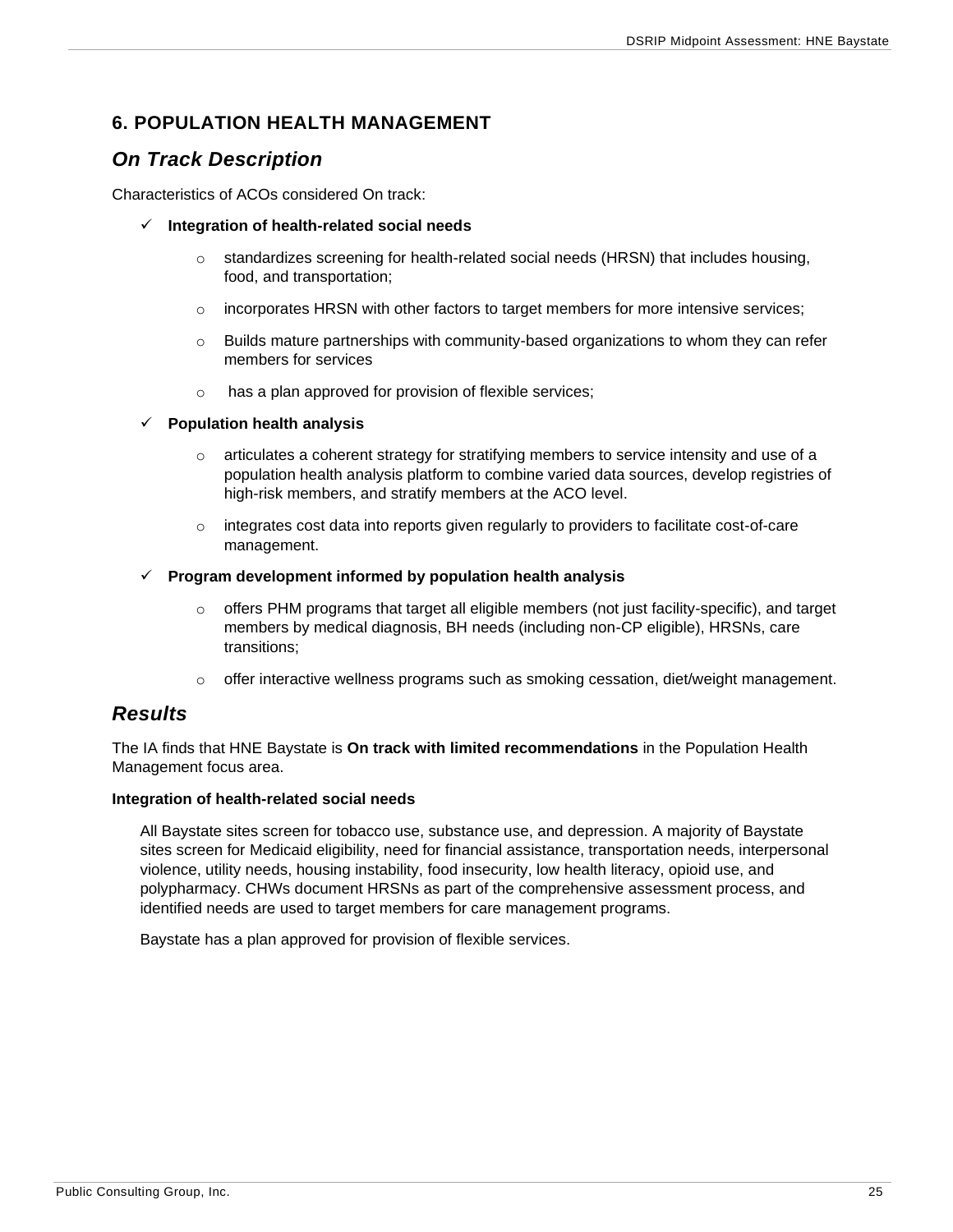

#### Figure 3. Prevalence of Screening for social and other needs at Practice Sites

Number of Practices Reporting in the State,  $N = 225$ 

Number of Practices Reporting in HNE Baystate,  $N = 7$ 

Figure displays responses to Q14. *For which of the following are MassHealth members in your practice systematically screened? Select if screening takes place at any level (Managed Care Organization, Accountable Care Organization, Practice, CP)*

Statistical significance testing was not done due to small sample size.

#### **Population health analysis**

Baystate stratifies members based on a proprietary risk scoring methodology that includes medical and pharmacy claim data. The third party risk scoring algorithm stratifies members into the Healthy Majority, Rising Risk, and the Chronic Disease strata. The MCO is responsible for the analytics and reporting of the risk stratification methodology, and provides the ACO with registries based on these strata. The MCO also engages with CPs to share registries of members eligible for CP services. ACO care teams are responsible for member engagement of risk stratified members. The ACO conducts additional analysis based on factors including diagnosis, ED utilization, general utilization, cost profile, and history of disease management (i.e. chronic condition stably managed vs uncontrolled), to identify gaps in care and subgroups that may benefit from targeted programs.

Baystate is working to integrate additional data including HRSN screening, LTSS needs, and functional status, into the stratification algorithm. Baystate is also conducting ongoing comparisons of the analytic stratification to the identification of members based on screening and assessments conducted by providers and care teams, in order to identify the most effective strategies for targeting of services to members. ACO practice site administrator survey data indicates that all Baystate practices report sharing cost data with physicians.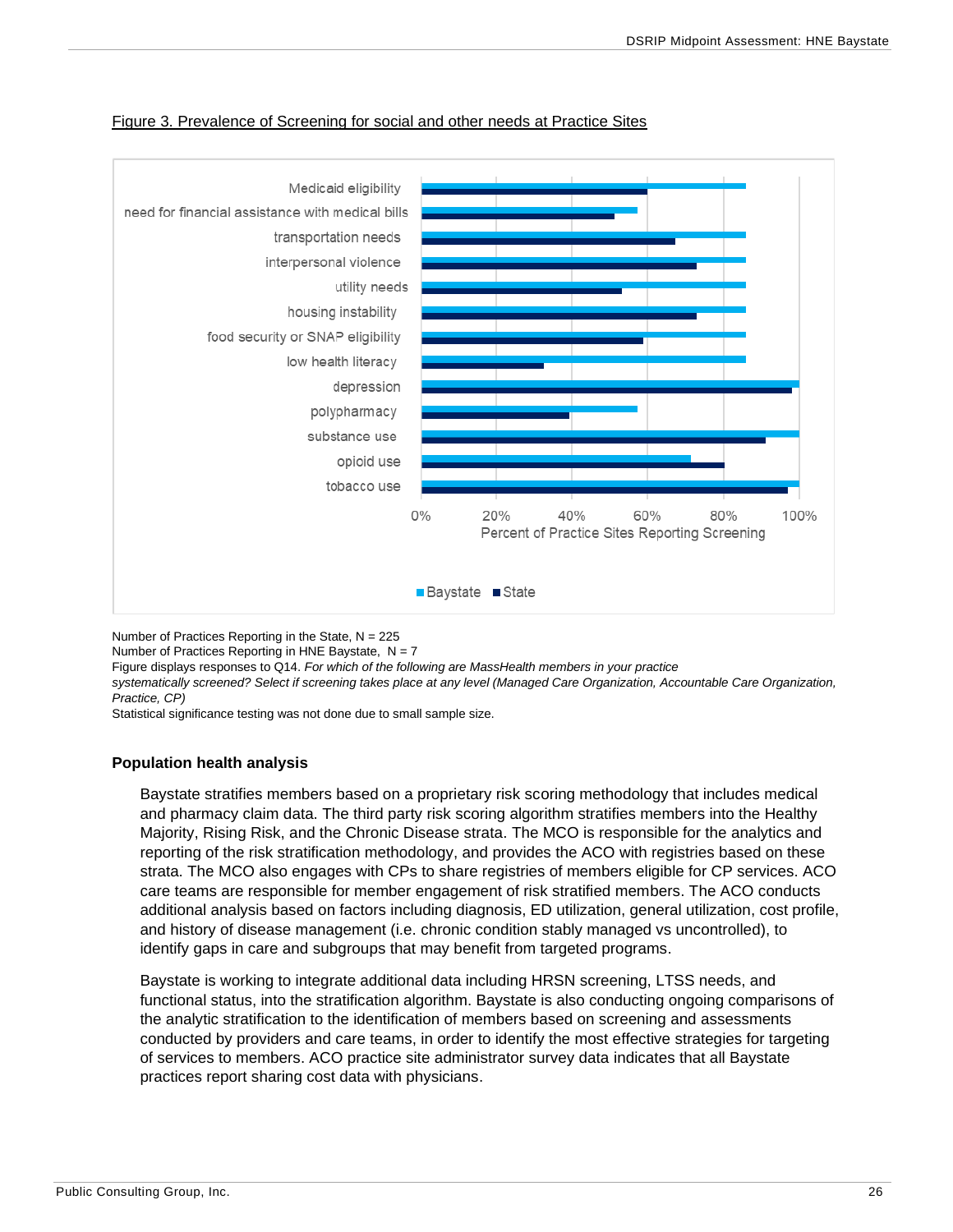#### **Program development informed by population health analysis**

HNE Baystate offers several population health programs tailored to members with specific diagnoses such as BH conditions and diabetes. Members with uncontrolled diabetes may be enrolled in a care program that includes frequent one-on-one diabetes education and medication management, home visits, classes in nutrition and exercise. Members with BH conditions may have their care managed by CPs, or may be enrolled in a BH Care management program, where a nurse-led team including CHWs and a consulting pharmacist provides in person care coordination and support, including home visits. Members may also have co-visits with their PCP and BH provider to better integrate their care. When members are receiving CP services, the BH care team meets with CPs to avoid duplication of services and to manage transitions for members who no longer need CP services.

Members identified as high risk for readmission or frequent hospital admission are offered a Transitions of Care program. A multidisciplinary team meets with members, and their families or caregivers where appropriate, before hospital discharge, to assess members' needs and develop the discharge plan. The transitions of care team follows members as needed after discharge, and focuses on medication, follow up appointments, and HRSNs including nutrition and housing.

A rapid response team is available to pediatric members identified by providers as having urgent unmet HRSN needs, involvement with DCF or correctional institutions, recent BH crises, or inconsistent BH care.

The ACO also offers health education and activities such as exercise and cooking classes through the Wellness Center at Caring Health Center.

#### <span id="page-27-0"></span>*Recommendations*

The IA encourages HNE Baystate to review its practices in the following aspects of the Population Health Management focus area, for which the IA did not identify sufficient documentation to assess progress:

• integrating cost data into reports given regularly to providers to facilitate cost-of-care management.

Promising practices that ACOs have found useful in this area include:

#### ✓ **Integration of health-related social needs**

- $\circ$  implementing universal HRSN screening in all primary care sites and behavioral health outpatient sites.
- o using screening tools designed to identify members with high BH and LTSS needs.
- $\circ$  using root-cause analysis to identify underlying HRSNs or unmet BH needs that may be driving frequent ED utilization or readmissions.
- $\circ$  partnering with local fresh produce vendors, mobile grocery markets, and food banks to provide members with access to healthy meals.
- $\circ$  providing a meal delivery service, including medically tailored meals, for members who are not able to shop for or prepare meals.
- $\circ$  organizing a cross-functional committee to understand and address the impact of homelessness on members' health care needs and utilization.
- $\circ$  enabling members and CCCM field staff to document HRSN screenings in the EHR using tablet devices with a secure web-based electronic platform.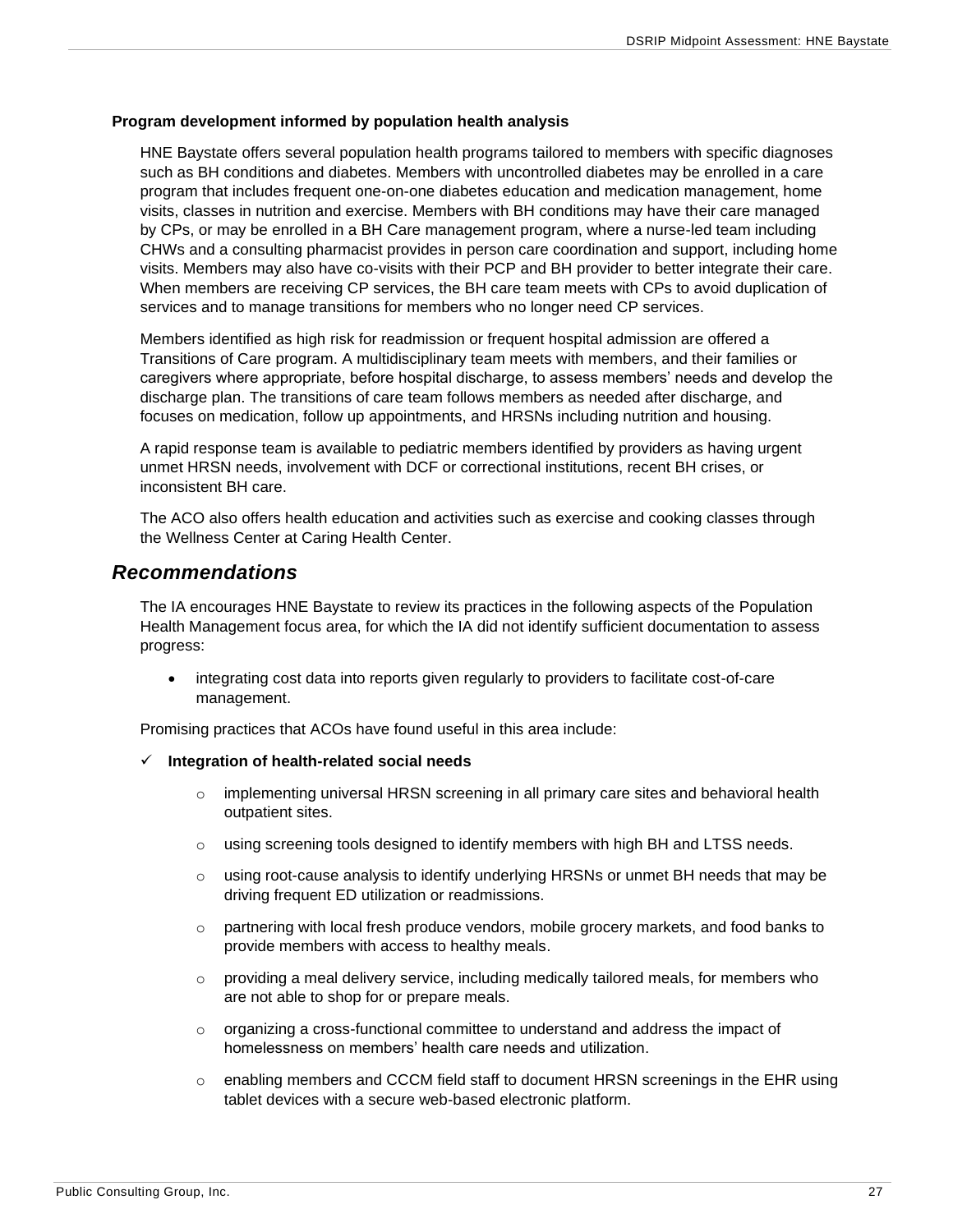$\circ$  automating referrals to community agencies in the EHR/care management platform.

#### ✓ **Population health analysis**

- $\circ$  developing and utilizing condition-specific dashboard reports for performance monitoring that include ED and hospital utilization and total medical expense.
- $\circ$  developing key performance indicator (KPI) dashboards, viewable by providers, that track financial and operational metrics and provide insights into patient demographics and how the population utilizes services.
- $\circ$  developing a registry or roster that includes cost and utilization information from primary care and specialty services for primary care teams and ACO leadership to better serve MassHealth ACO members.
- $\circ$  implementing single sign-on and query capability into the online Prescription Monitoring Program, so that providers can quickly access and monitor past opioid prescriptions to promote safe opioid prescribing.

#### ✓ **Program development informed by population health analysis**

- o engaging top level ACO leadership in design and oversight of PHM strategy.
- $\circ$  developing methods to assess members' impactibility as well as their risk, so that programs can be tailored for and targeted to the members most likely to benefit.
- $\circ$  developing services that increase access to real-time BH care, such as an SUD urgent care center.
- $\circ$  developing programs that address BH needs and housing instability concurrently.
- $\circ$  offering SUD programs tailored to subgroups such as pregnant members, LGBT members, and members involved with the criminal justice system allowing the care team to specialize in helping these vulnerable populations.
- $\circ$  providing education at practice sites or community locations such as:
	- medication workshops that cover over-the-counter and prescription medication side effects, how to take medications, knowing what a medication is for, and identifying concerns to share with the doctor.
	- expectant parenting classes that cover preparation for childbirth, breastfeeding, siblings, newborn care, and child safety.
	- cooking classes that offer recipes for healthy and cost-effective meals.
- o offering items that support family health such as:
	- free diapers for members who have delivered a baby as an incentive to keep a postpartum appointment within 1-12 weeks after delivery.
	- car seats, booster seats, and bike helmets.
	- dental kits.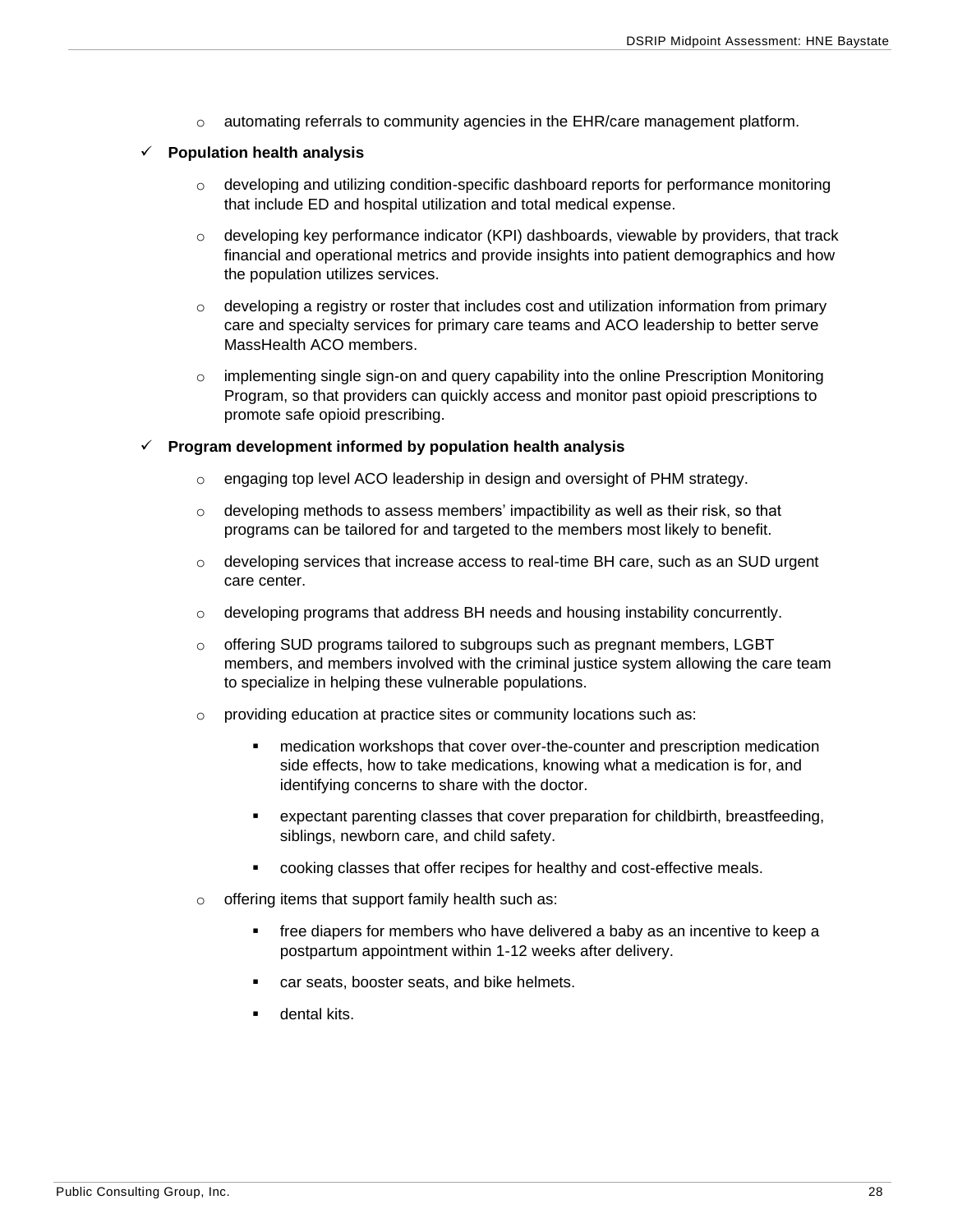## <span id="page-29-0"></span>**OVERALL FINDINGS AND RECOMMENDATIONS**

The IA finds that HNE Baystate is On track or On track with limited recommendations in five focus areas of progress under assessment at the midpoint of the DSRIP Demonstration. HNE Baystate has an Opportunity to improve in one focus area. No recommendations are provided in the following focus area:

• Organizational Structure and Engagement

The IA recommends that HNE Baystate review its practices in the following aspects of the focus areas, for which the IA did not identify sufficient documentation to assess or confirm progress:

#### *Integration of Systems and Processes*

- providing role-specific and process-oriented training to staff at practice sites; and
- enabling PCP access to all member clinical information through an EHR, or web portal, and sites are able to access results of screenings performed by the ACO.

#### *Workforce Development*

- exploring opportunities for career development, educational assistance, ongoing licensing and credentialing or loan forgiveness for staff;
- providing detailed role-based trainings that have been made available to ACO staff other than CHWs;
- establishing policies and procedures to ensure staff meet contractual training requirements and holding ongoing, regularly scheduled, training to ensure up to date with best practices as well as refresher training; and
- deploying clinical staff in population health roles and nontraditional settings and training a variety of staff to provide services in homes or other nonclinical settings.

#### *Health Information Technology and Exchange*

- developing a standard data template for case management to ensure smooth data exchange and improve collaborative patient care across disciplines and providers;
- developing a standard data template to feed into the population health platform to ensure the integration of claims, administrative and clinical data, generate registries by condition or risk factors, predictive models, utilization patterns and financial metrics, and identify members for programs or in need of additional care coordination; and
- developing continuously updating dashboards to share real time program eligibility and performance data with providers.

#### *Care Coordination and Care Management*

- developing collaborative relationships with state agencies such as DMH;
- developing IT solutions, in addition to the current manual outreach, to improve accuracy of member contact information;
- supporting members who lack reliable transportation by provider rides or vouchers, and/or providing services in homes or other convenient community setting;
- locating CCCM staff in or near EDs;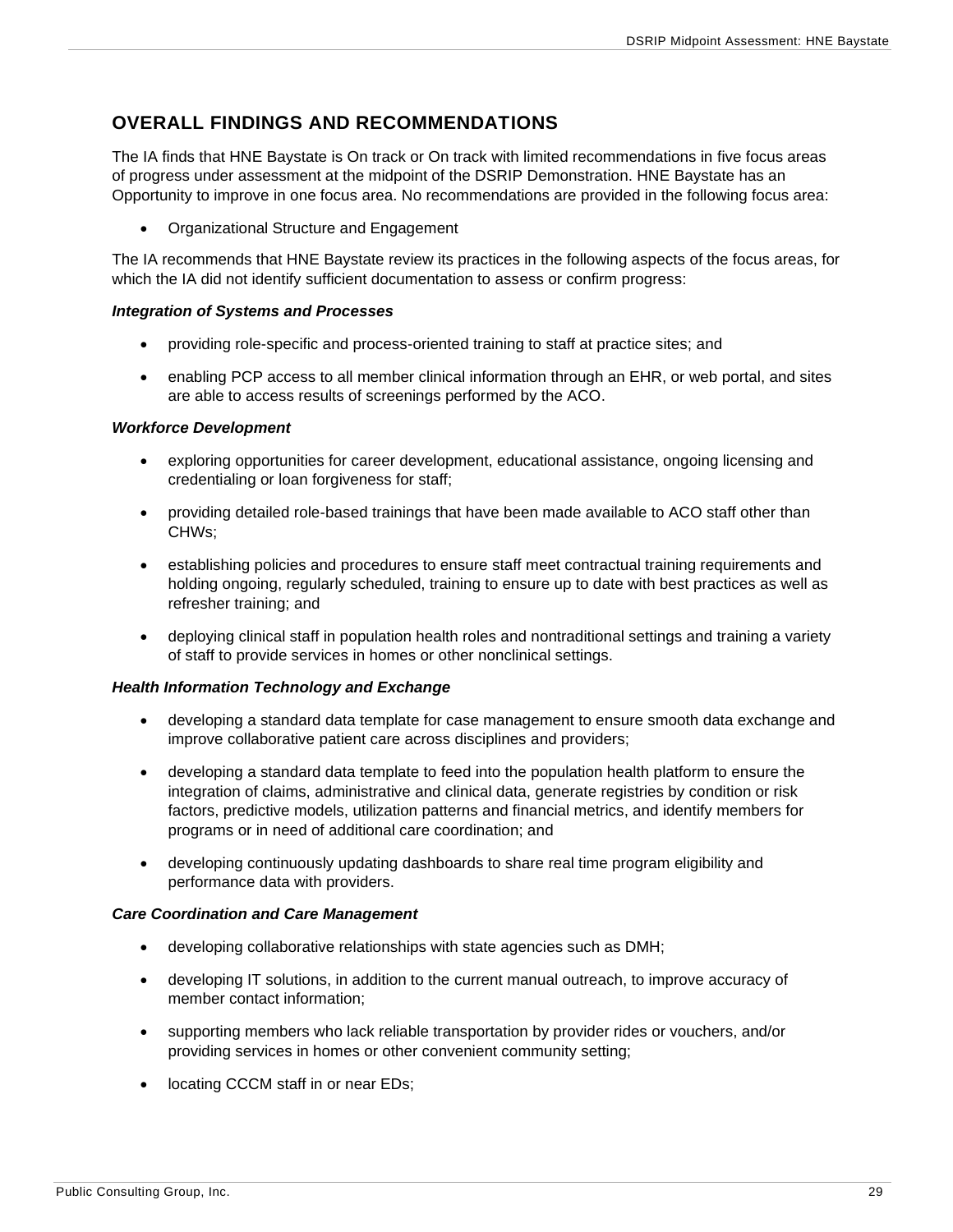- providing members with 24/7 access to health education and nurse coaching, through a hotline or live chat; and
- developing a standardized process for HRSN referrals and a standardized process to track all referrals.

#### *Population Health Management*

• integrating cost data into reports given regularly to providers to facilitate cost-of-care management.

HNE Baystate should carefully self-assess the areas noted above, and consider the corresponding promising practices identified by the IA for each focus area. Any action taken in response to the recommendations must comply with contractual requirements and programmatic guidance.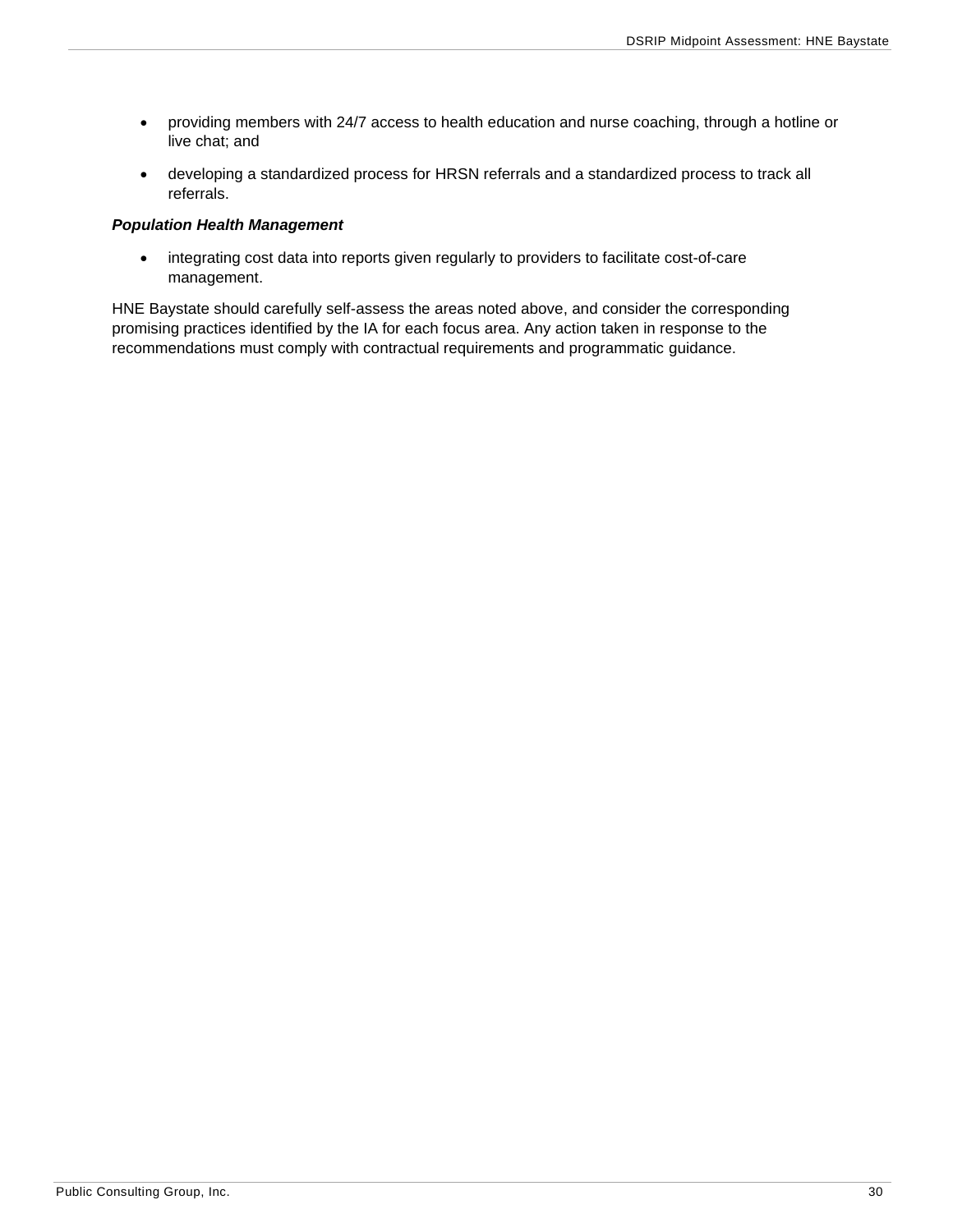## **APPENDIX I: MASSHEALTH DSRIP LOGIC MODEL**

#### **DSRIP Implementation Logic Model**

<span id="page-31-0"></span>

#### B. OUTPUTS (Delivery System Changes at the Organization and State Level) ACO, MCO, & CP/CSA ACTIONS SUPPORTING DELIVERY SYSTEM CHANGE INITIAL PLANNING AND ONGOING IMPLEMENTATIONS ¥. ACO UNIQUE ACTIONS 1. ACOs established with specific governance, scope, scale, & leadership W. 2. ACOs engage providers (primary care and specialty) in delivery system change through financial (e.g. shared savings) and non-financial levers (e.g. data reports) 8. ACDs recruit, train, and/or re-train administrative and provider staff by leveraging SWIs and other supports, education includes better understanding and utilization of BH and LTSS services ×. 4. ACOs develop HIT/HIE infrastructure and interpoerability to support population health management pharmacy) for members: le z. reporting, data analytics) and data exchange within and outside the ACO (e.g., CPs/CSAs; BH, LTSS, and specially providers; social service delivery entities). 5. ACOs develop capabilities and strategies for non-CP-related population health management approaches, which includes risk stratification, needs screenings and assessments, and addressing the identified needs in the copulation via range of programs (e.g., disease management programs for chronic conditions, specific programs for co-occurring MH/SUD conditions) 6. 6. ACOs develop systems and structures to coordinate services across the care continuum (i.e. medical, BH, LTSS, and social services), that align (i.e. are complementary) with services provided by other 7. ACOs develop structures and processes for integration of health-related social needs into their PHM R. 8. ACOs develop strategies to reduce total cost of care (TCOC) (e.g. utilization management, referral management, non-CP complex care management programs, administrative cost reduction)  $\alpha$ 9. MCDs in Partnership Plans(Model A's) increasingly transition care management responsibilities to PHM programs CP/CSA UNIQUE ACTIONS 10.CPs established with specific governance, scope, scale. & leadership to care processes 11.CPs engage constituent entities in delivery system change through financial and non-financial levers 12 CPs/CSAs recruit train, and/or re-train staff by leveraging SWIs and other supports 13 CPs/CSAs develop HIT/HIE infrastructure and interoperability to support provision of care coordination supports (e.g. reporting, data analytics) and data exchange within the CP (e.g. ACOs, MCDs; BH, LTSS, and specially providers; social service delivery entities) for members. 34. 14 CPs/CSAs develop systems and structures to coordinate services across the care continuum (i.e. medical, BH, LTSS, and social services), that align (i.e. are complementary) with services provided by 15. Provider staff experience delivery system improvements related ACO, MCO, & CP/CSA COMMON ACTIONS 15.4COs, MCOs, & CPs/CSAs establish structures and processes to promote improved administrative coordination between organizations (e.g. enrollee assignment, engagement and outreach) 16.ACOs, MCOs, & CPs/CSAs establish structures and processes to promote improved clinical integration acrossorganizations (e.g. administration of care management/coordination, 17 ACOs, MCOs, & CPs/CSAs establish structures and processes for joint management of performance STATEWIDE INVESTMENTS ACTIONS

- 18.State develops and implements SWI initiatives almed to increase amount and preparedness of community-based workforce available for ACOs & CPs/CSAs to hire and retain (e.g. expand residency and frontline extended workforce training programs)
- 19 ACOs & CPs/CSAs leverage OSR(P technical assistance program to identify and implement best
- 20 Entities leverage State financial support to prepare to enter APM arrangements
- 21 State develops and implements SWI initiatives to reduce Emergency Department boarding, and to improve accessibility for members with disabilities and for whom English isnot a primary language.

C. IMPROVED CARE PROCESSES (at the Member and Provider Level) AND WORKFORCE CAPACITY

#### IMPROVED IDENTIFICATION OF MEMBER NEED.

- Members are identified through risk stratification for
- participation in Population Health Management (PHM) programs Improved identification of individual members' unmet needs.
- (including SDH, BH, and LTSS needs)

#### **IMPROVED ACCESS**

- Improved access to with physical care services (including
- Improved access to with BH services for members
- improved access to with LT55 ii.e. both ACO/MCO-Covered and Non-Covered services) for members

#### IMPROVED ENGAGEMENT

- Care management is closer to the member (e.g. care managers
- employed by ar embedded at the ACO)
- Members meaningfullyparticipate in PHM programs.

#### IMPROVED COMPLETION OF CARE PROCESSES

- Improved physical health processes (e.g., measures for wellness & eraspection, chennic disease management) for members
- Improved SH care processes for members.
- 10. Improved LT35 care processes for members
- 11. Members experience improved core transitions resulting from
- 12. Provider staff experience delivery system improvements related

#### IMPROVED CARE INTEGRATION

- 13. Improved integration across physical care, 6H and LTSS providers.
- improved management of social needs through flexible services and/or other interventions for members
- to care integration (including between staff at ACOs and CPs)

#### IMPROVED TOTAL COST OF CARE MANAGEMENT LEADING **INDICATORS**

16. More effective and efficient utilization indicating that the right care is being provided in the right setting at the right time (e.g. shifting from inpatient utilization to outpatient/community based LTSS: shifting more utilization to less-expensive community hospitals; restructuring of delivery system, such as through conversion of medical/surgical beds to psychiatric beds, or reduction in inpatient capacity and increase in outpatient canacityl

#### IMPROVED STATE WORKFORCE CAPACITY

- 17. Increased preparedness of community-based workforce available 18. Increased community-based workforce capacity though more
- providers recruited, or through more existing workforce retrained
- 19. Improved retention of community-based providers

#### **D. IMPROVED PATIENT OUTCOMES AND MODERATED COST TRENDS**

nutcomes 2. Improved member experience MODERATED COST

IMPROVED MEMBER

**CIETYCOMPS** 

1. Improved mambar

**TRENDS** R. Mosteraturi Medicaid cost trends for ACO-

enrolled population

PROGRAM **SUSTAINABILITY** 

4. Demonstrated sustainability of ACO models 5. Demonstrated

- sustainability of CP model, including
- Enhanced LTSS model
- 6. Demonstrated
- custainability of
- flexible services
- model 7 increased
- acceptance of value-
- based payment
- arrangements
- among MassHealth MCOs, ACOs, CPs.
- and providers.
- including specialists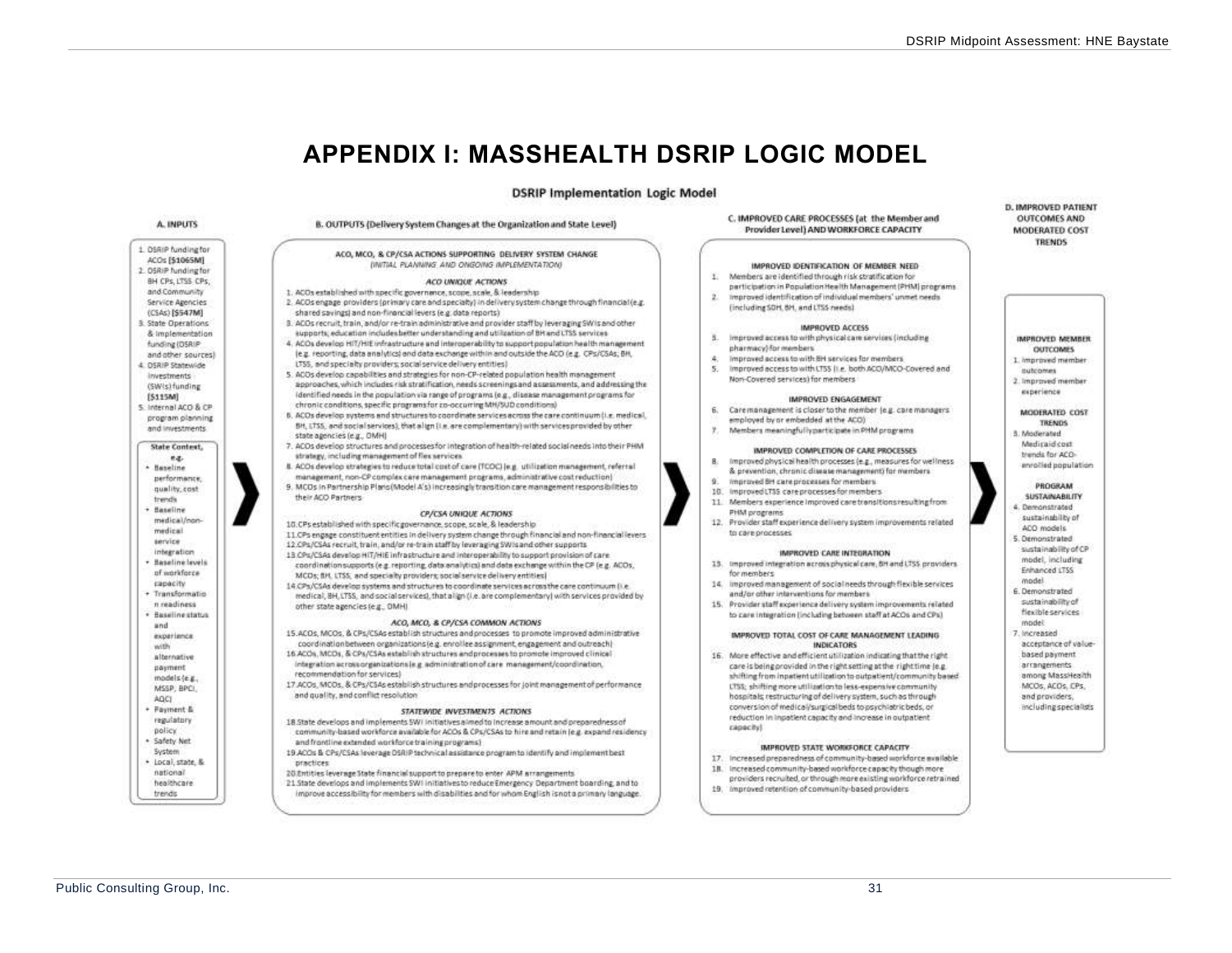## **APPENDIX II: METHODOLOGY**

<span id="page-32-0"></span>The Independent Assessor (IA) used participation plans, annual and semi-annual reports, survey responses, and key informant interviews (KIIs) to assess progress of Accountable Care Organizations<sup>10</sup> (ACOs) towards the goals of DSRIP during the time period covered by the MPA, July 1, 2017 through December 31, 2019.

Progress was defined by the ACO actions listed in the detailed MassHealth DSRIP Logic Model (Appendix I), organized into a framework of six focus areas which are outlined below. This model was developed by MassHealth and the Independent Evaluator<sup>11</sup> (IE) to tie together the implementation steps and the short- and long-term outcomes and goals of the program. It was summarized into a high-level logic model which is described in the CMS approved Massachusetts 1115 MassHealth Demonstration Evaluation Design document [\(https://www.mass.gov/doc/ma-independent-evaluation-design-1-31-19-](https://www.mass.gov/doc/ma-independent-evaluation-design-1-31-19-0/download) [0/download\)](https://www.mass.gov/doc/ma-independent-evaluation-design-1-31-19-0/download).

The question addressed by this assessment is:

*To what extent has the ACO taken organizational level actions, across six areas of focus, to transform care delivery under an accountable and integrated care model?*

## <span id="page-32-1"></span>**DATA SOURCES**

The MPA drew on multiple data sources to assess organizational performance in each focus area, including both historical data contained in the documents that ACOs were required to submit to MassHealth, and newly collected data gathered by the IA and/or IE. The IA performed a desk review of documents that ACOs were required to submit to MassHealth, including participation plans, annual and semi-annual reports. In addition, the IA developed and conducted an ACO Practice Site Administrator survey to investigate the practices and perceptions of participating primary care practices. The IE developed a protocol for ACO Administrator KIIs, which were conducted jointly by the IA and the IE.

List of MPA data sources:

Documents submitted by ACOs to MassHealth covering the reporting period of July 1, 2017 through December 31, 2019:

- Full Participation Plans (FPPs)
- Semi-annual and Annual Progress Reports (SPRs, APRs)
- Budgets and Budget Narratives (BBNs)

Newly Collected Data

- ACO Administrator KIIs
- ACO Practice Site Administrator Survey

<sup>&</sup>lt;sup>10</sup> See the ACO Background section for a description of the organization. In the case of a Model A ACO, an Accountable Care Partnership Plan, the assessment encompasses the partner managed care organization (MCO).

<sup>11</sup> The Independent Evaluator (IE) – a distinct role separate from the Independent Assessor - is responsible for evaluating the outcomes of the Demonstration.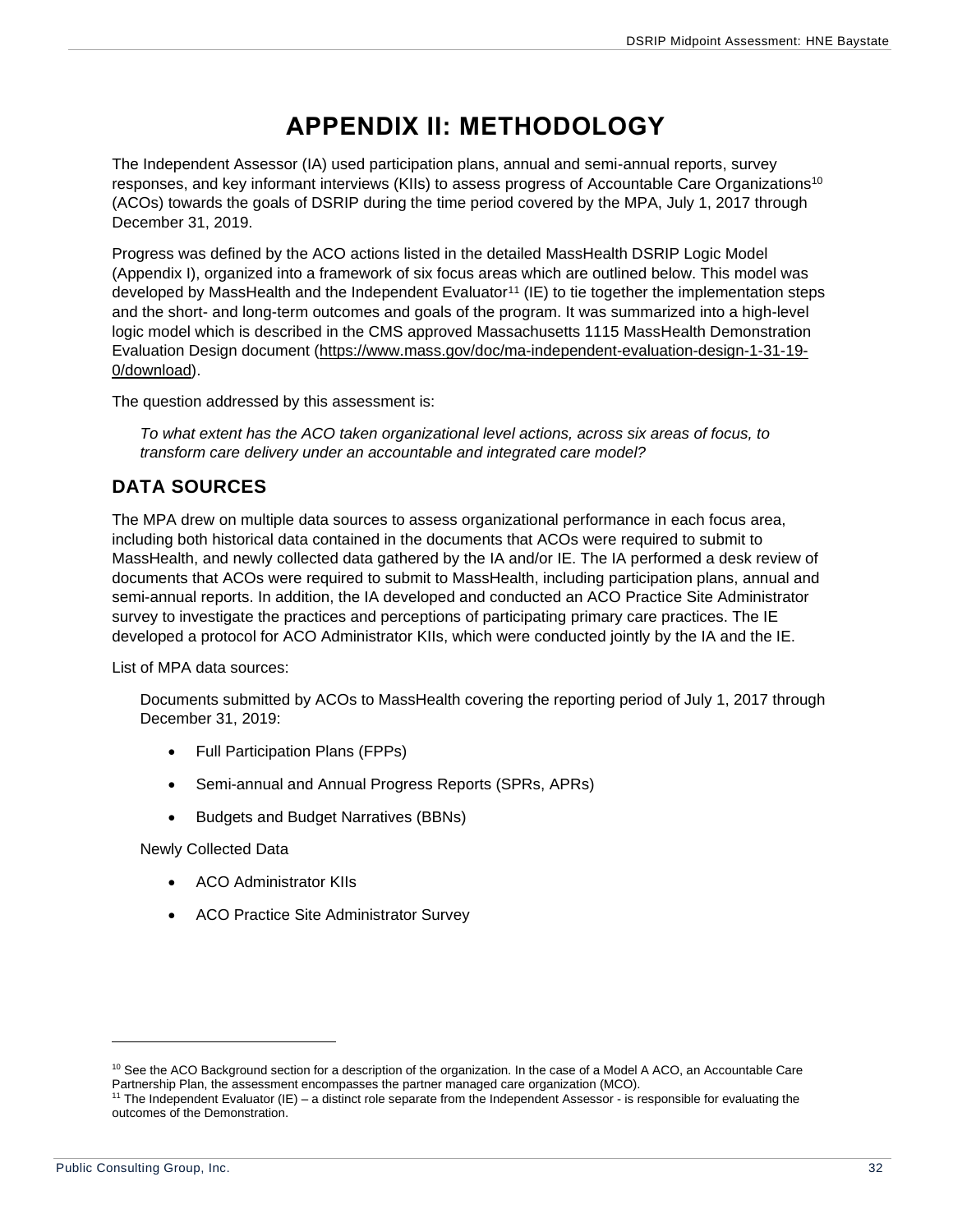## <span id="page-33-0"></span>**FOCUS AREA FRAMEWORK**

The ACO MPA assessment findings cover six "focus areas" or aspects of health system transformation. These were derived from the DSRIP logic model, by grouping organizational level actions referenced in the logic model into the following domains:

- 1. Organizational Structure and Engagement
- 2. Integration of Systems and Processes
- 3. Workforce Development
- 4. Health Information Technology and Exchange
- 5. Care Coordination and Management
- 6. Population Health Management

Table 1 shows the ACO actions that correspond to each focus area. This framework was used to assess each ACO's progress. A rating of On track indicates that the ACO has made appropriate progress in accomplishing each of the actions for the focus area. Where gaps in progress were identified, the ACO was rated "On track with limited recommendations" or, in the case of more substantial gaps, "Opportunity for improvement."

| Table 1. Framework for Organizational Assessment of ACOs |  |
|----------------------------------------------------------|--|
|----------------------------------------------------------|--|

| <b>Focus Area</b>                                                     | <b>ACO Actions</b>                                                                                                                                                                                                                                                                                                                                                                                                                                                                                                                                                                                                                                                                                               |
|-----------------------------------------------------------------------|------------------------------------------------------------------------------------------------------------------------------------------------------------------------------------------------------------------------------------------------------------------------------------------------------------------------------------------------------------------------------------------------------------------------------------------------------------------------------------------------------------------------------------------------------------------------------------------------------------------------------------------------------------------------------------------------------------------|
| <b>Organizational</b><br><b>Structure and</b><br><b>Governance</b>    | ACOs established with specific governance, scope, scale, & leadership<br>$\bullet$<br>ACOs engage providers (primary care and specialty) in delivery system<br>change through financial (e.g. shared savings) and non-financial levers<br>(e.g. data reports)                                                                                                                                                                                                                                                                                                                                                                                                                                                    |
| <b>Integration of</b><br><b>Systems and</b><br><b>Processes</b>       | ACOs establish structures and processes to promote improved<br>$\bullet$<br>administrative coordination between organizations (e.g. enrollee<br>assignment, engagement and outreach)<br>ACOs establish structures and processes to promote improved clinical<br>integration across organizations (e.g. administration of care<br>management/coordination, recommendation for services)<br>ACOs establish structures and processes for joint management of<br>$\bullet$<br>performance and quality, and conflict resolution<br>Accountable Care Partnership Plans (Model A) transition more of the care<br>$\bullet$<br>management responsibilities to their ACO Partners over the course of the<br>Demonstration |
| <b>Workforce</b><br><b>Development</b>                                | ACOs recruit, train, and/or re-train administrative and provider staff by<br>$\bullet$<br>leveraging Statewide Investments (SWIs) and other supports; education<br>includes better understanding and utilization of behavioral health (BH) and<br>long-term services and supports (LTSS)                                                                                                                                                                                                                                                                                                                                                                                                                         |
| <b>Health Information</b><br><b>Technology and</b><br><b>Exchange</b> | ACOs develop Health Information Technology and Exchange (HIT/HIE)<br>$\bullet$<br>infrastructure and interoperability to support provision of population health<br>management (e.g. reporting, data analytics) and data exchange within and<br>outside the ACO (e.g. Community Partners/Community Service Agencies<br>(CPs/CSAs), BH, LTSS, and specialty providers)                                                                                                                                                                                                                                                                                                                                             |
| <b>Care Coordination</b><br>and Care<br><b>Management</b>             | ACOs develop systems and structures to coordinate services across the<br>$\bullet$<br>care continuum (i.e. medical, BH, LTSS, and social services), that align<br>(i.e. are complementary) with services provided by other state agencies<br>(e.g., Department of Mental Health (DMH))                                                                                                                                                                                                                                                                                                                                                                                                                           |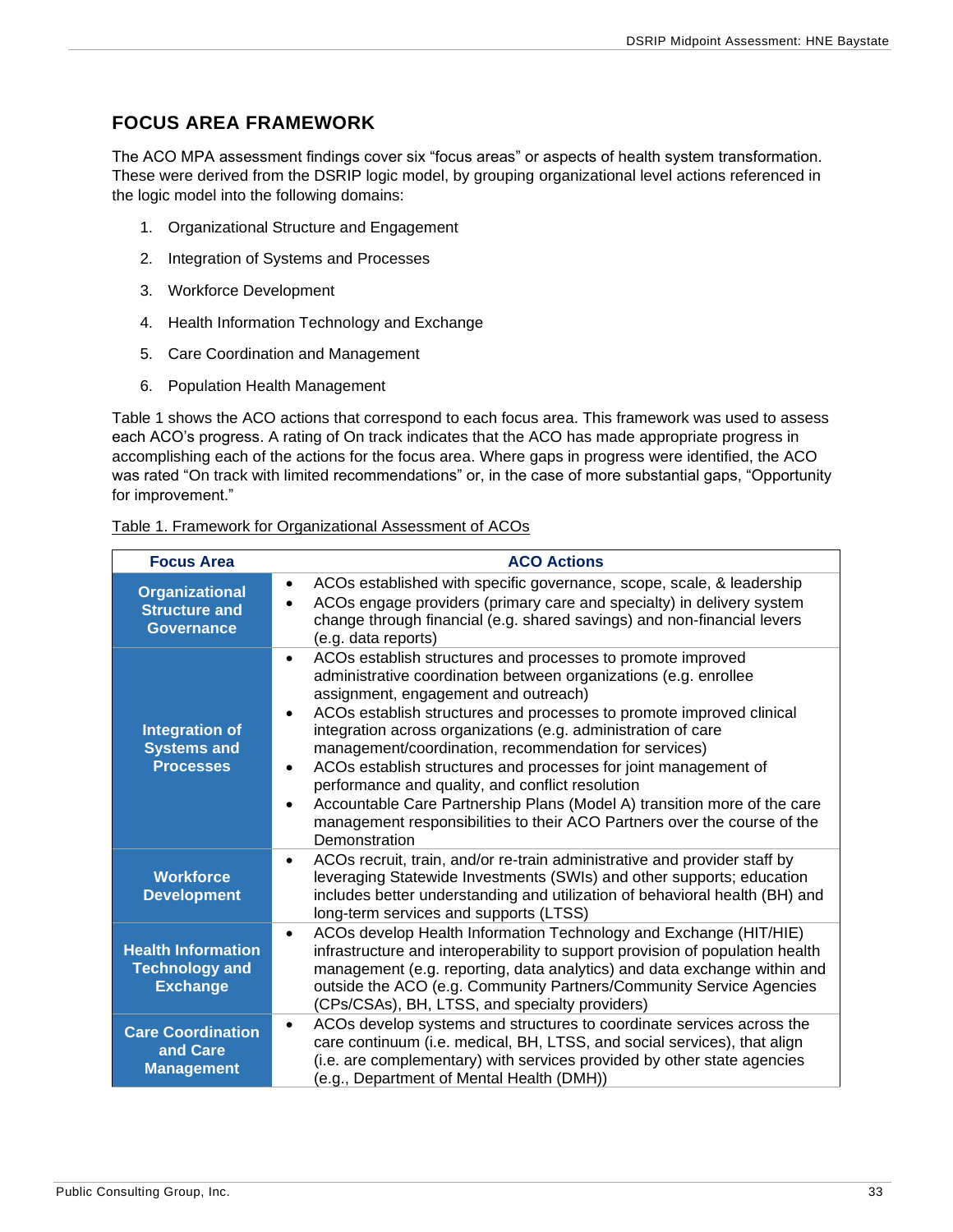| <b>Population Health</b> | ACOs develop capabilities and strategies for non-CP-related population<br>health management approaches, which include risk stratification, needs<br>screenings and assessments, and addressing the identified needs in the<br>population via range of programs (e.g., disease management programs for<br>chronic conditions, specific programs for co-occurring mental health<br>(MH)/substance use disorder (SUD) conditions) |
|--------------------------|--------------------------------------------------------------------------------------------------------------------------------------------------------------------------------------------------------------------------------------------------------------------------------------------------------------------------------------------------------------------------------------------------------------------------------|
| <b>Management</b>        | ACOs develop structures and processes for integration of health-related<br>٠                                                                                                                                                                                                                                                                                                                                                   |
|                          | social needs (HRSN) into their Population Health Management (PHM)<br>strategy, including management of flexible services                                                                                                                                                                                                                                                                                                       |
|                          | ACOs develop strategies to reduce total cost of care (TCOC; e.g. utilization<br>٠                                                                                                                                                                                                                                                                                                                                              |
|                          | management, referral management, non-CP complex care management<br>programs, administrative cost reduction)                                                                                                                                                                                                                                                                                                                    |
|                          |                                                                                                                                                                                                                                                                                                                                                                                                                                |

## <span id="page-34-0"></span>**ANALYTIC APPROACH**

The ACO actions are broad enough to be accomplished in a variety of ways by different ACOs, and the scope of the IA is to assess progress, not to prescribe the best approach for an ACO. Moreover, no preestablished benchmark is available to determine what represents adequate progress at the midpoint. The need for a realistic threshold of expected progress led the IA to use a semi-empirical approach to define the state that should be considered On track. Guided by the focus areas, the IA performed a preliminary review of Full Participation Plans, which identified a broad range of activities and capabilities that fell within the logic model actions. This provided specific operational examples of how ACOs can accomplish the logic model actions for each focus area. Once an inclusive list of specific items was compiled, the IA considered the prevalence of each item, and relevance to the focus area. A descriptive definition of On track performance for each focus area was developed from the items that had been adopted by a plurality of ACOs. Items that had been accomplished by only a small number of ACOs were considered to be emerging practices, and were not included in the expectations for On track performance. This calibrated the threshold for expected progress to the actual performance of the cohort as a whole.

Qualitative coding of documents to focus areas, and analysis of survey results relevant to each focus area, were used to assess whether and how each ACO had accomplished the actions for each focus area. The assessment was holistic, and as such did not require that ACOs meet every item on a list. A finding of On track was made where the available evidence demonstrated that the entity had accomplished all or nearly all of the expected items, and there are no recommendations for improvement. Where evidence was lacking in the results of desk review and survey, keyword searches of KII interview transcripts were used to seek additional information. Prior to finalizing the findings for an entity, the multiple reviewers convened to confirm that thresholds were applied consistently, and that the reasoning was clearly articulated and documented.

A rating of On track indicates that the ACO has made appropriate progress in accomplishing the indicators for the focus area. Where gaps in progress were identified, the entity was rated On track with limited recommendations or, in the case of more substantial gaps, Opportunity for improvement.

## <span id="page-34-1"></span>**DATA COLLECTION**

## <span id="page-34-2"></span>*ACO Practice Site Administrator Survey Methodology*

The aim of the ACO Practice Site Administrator Survey was to systematically measure ACO implementation and related organizational factors from the perspective of the ACOs' participating primary care practice sites. For the purpose of this report, "practice site" refers to an adult or pediatric primary care practice location.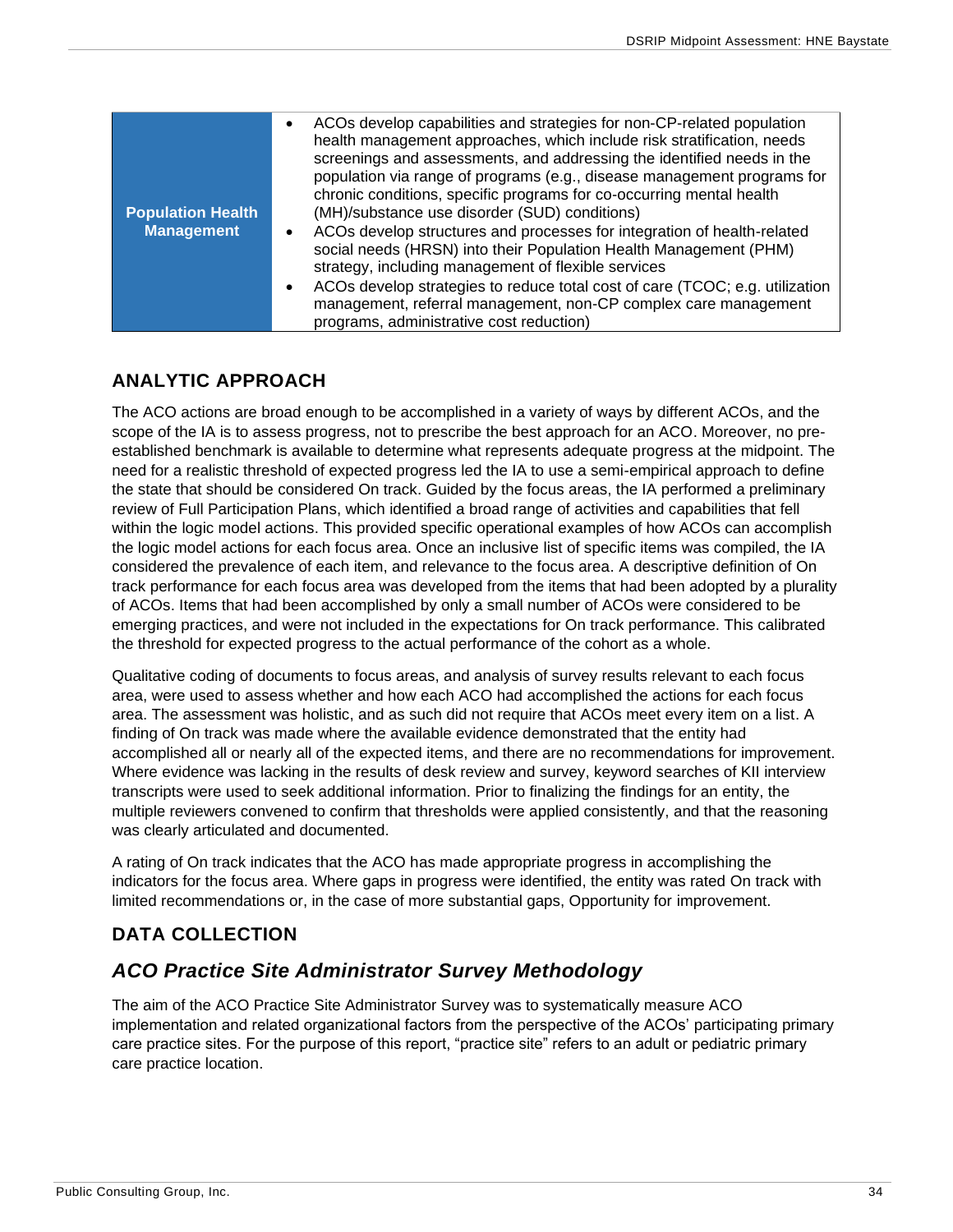The results of the survey were used in combination with other data sources to assess ACO cohort-wide performance in the MPA focus areas. The survey did not seek to evaluate the success of the DSRIIP program. Rather, the survey focused on illuminating the connections between structural components and implementation progress across various ACO types and / or cohorts for the purpose of midpoint assessment.

Survey Development: The survey tool was structured around the MPA focus areas described previously, with questions pertaining to each of the six areas. Following a literature review of existing validated survey instruments, questions were drawn from the National Survey of ACOs, National Survey of Healthcare Organizations and Systems, and the Health System Integration Manager Survey to develop measures relevant to the State and appropriate for the target group. Cognitive testing (field testing) of the survey was conducted at 4 ACO practice sites. Following the cognitive testing and collaboration with the State, survey questions were added or modified to better align with the purpose of the MPA and the target respondents.

Sampling: A sampling methodology was developed to yield a sample of practice sites that is reasonably representative of the ACO universe of practice sites. First, practice sites serving fewer than 50 attributed members were excluded. Next, a random sample of 30 sites was selected within each ACO; if an ACO had fewer than 30 total sites, all sites were included. A stratified approach was applied in order to draw a proportional distribution of sites across Group Practices and Health Centers (Health Centers include both Community Health Centers and Hospital-Licensed Health Centers). A 64% survey response rate was achieved; 225 practice sites completed the survey, out of 353 sampled sites. The responses were wellbalanced across practice site type (Table 1) and across geographical region (Table 2).

| Table 1. Distribution of Practice Site Types |
|----------------------------------------------|
|----------------------------------------------|

| Distribution of Sites by Practice Site Type                    |           |                       |
|----------------------------------------------------------------|-----------|-----------------------|
|                                                                | Group     | <b>Health Centers</b> |
|                                                                | Practices |                       |
| Percentage of Practice Site Types in Survey Sample (N=353)     | 80%       | <b>20%</b>            |
| Percentage of Practice Site Types in Surveys Completed (N=225) | 78%       | 22%                   |

#### Table 2. Distribution of Practices Across Geography

| <b>Regional Distribution of Practice Sites</b>                                      |         |                          |          |          |         |  |  |  |  |  |
|-------------------------------------------------------------------------------------|---------|--------------------------|----------|----------|---------|--|--|--|--|--|
|                                                                                     | Central | Greater<br><b>Boston</b> | Northern | Southern | Western |  |  |  |  |  |
| Distribution of Practice Sites in Sample<br>$(N=353)$                               | 16%     | 22%                      | 25%      | 24%      | 13%     |  |  |  |  |  |
| Distribution of Practice Sites Responses<br>16%<br>19%<br>25%<br>25%<br>$(N = 225)$ |         |                          |          |          |         |  |  |  |  |  |

Administration: The primary contact for each ACO was asked to assist in identifying the best individual to respond to the survey for each of the sites sampled. The survey was administered using an online platform; the survey opened July 18, 2019 and closed October 2, 2019. Survey recipients were e-mailed an introduction to the survey, instructions for completing it, a link to the survey itself, and information on where to direct questions. Multiple reminders were sent to non-responders, followed by phone calls reminding them to complete the survey.

Analysis: Results were analyzed using descriptive statistics at both the individual ACO level (aggregating all practice site responses for a given ACO) and the statewide ACO cohort level (aggregating all responses). Given the relatively small number of sites for each ACO, raw differences among ACOs, or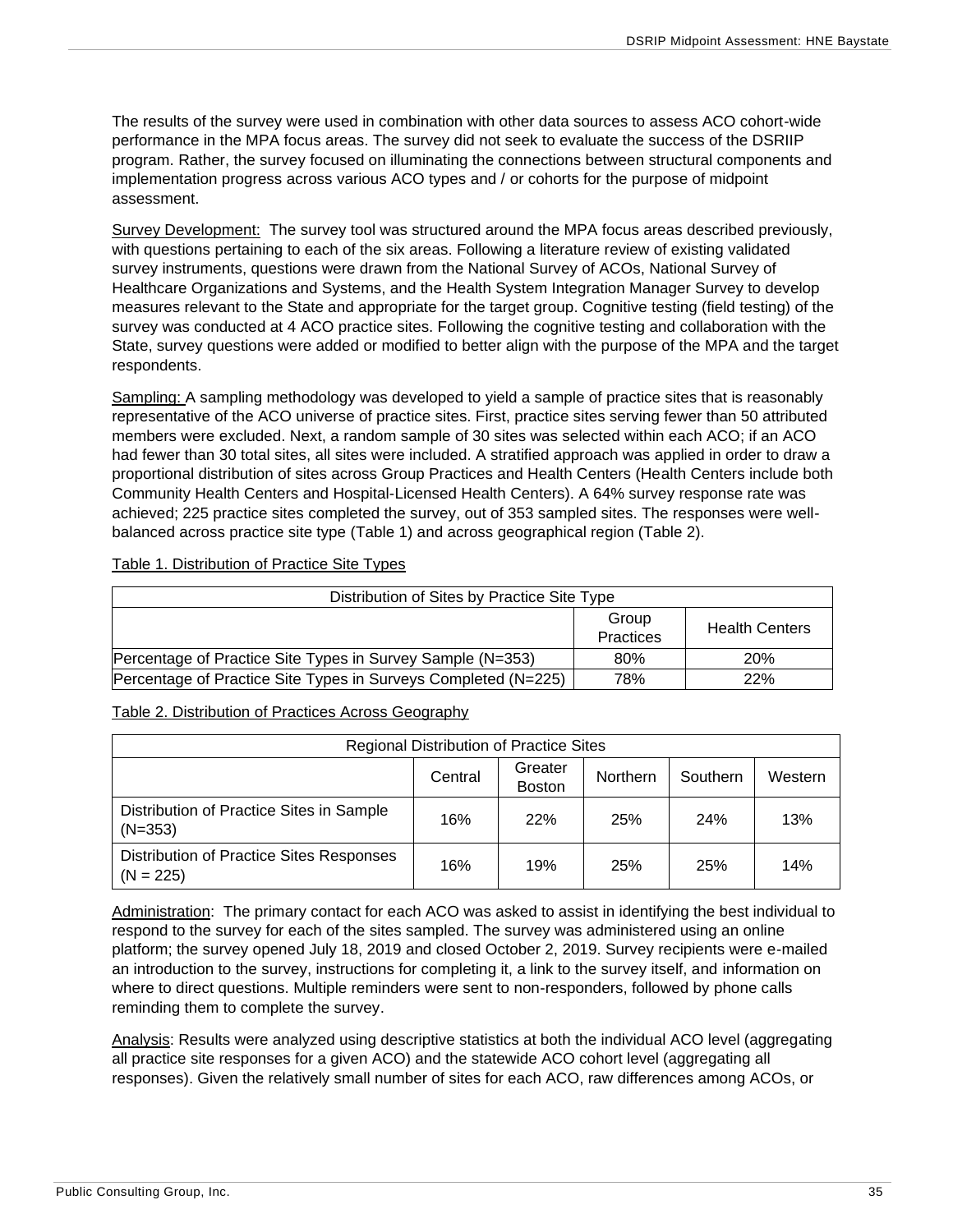between an ACO and the statewide aggregate results, should be viewed with caution. The sample was not developed to support tests of statistical significance at the ACO level.

## <span id="page-36-0"></span>*Key Informant Interviews*

Key Informant Interviews (KII) of ACO Administrators were conducted in order to understand the degree to which participating entities are adopting core ACO competencies, the barriers to transformation, and the organization's experience with state support for transformation.<sup>12</sup> Keyword searches of the KII transcripts were used to fill gaps identified through the desk review process.

 $12$  KII were developed by the IE and conducted jointly by the IE and the IA. The IA utilized the KII transcripts as a secondary data source; the IA did not perform a full qualitative analysis of the KII.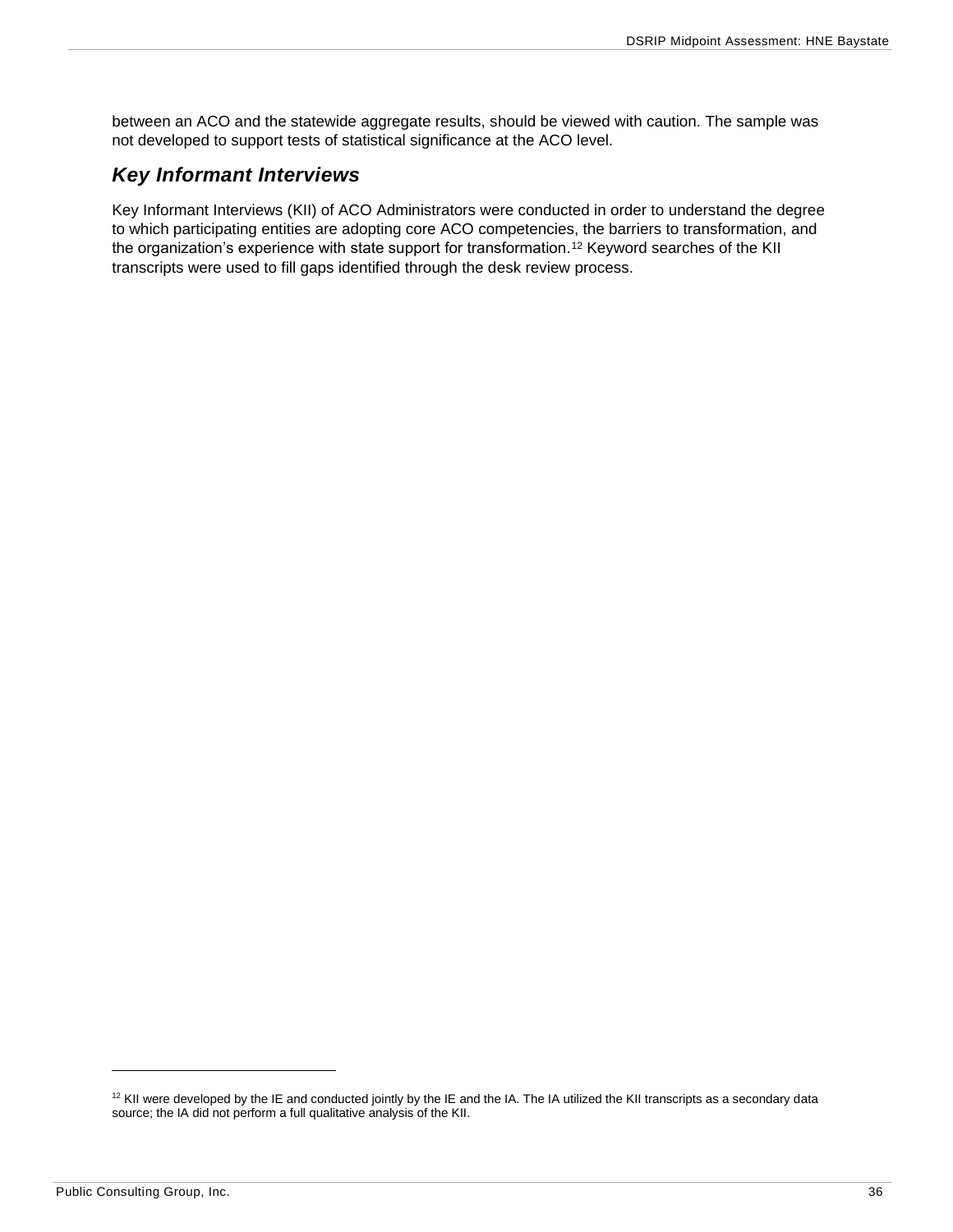## <span id="page-37-0"></span>**APPENDIX III: HNE BAYSTATE PRACTICE SITE ADMINISTRATOR SURVEY RESULTS**

The ACOs survey results, in their entirety, are provided in this appendix. The MassHealth DSRIP Midpoint Assessment Report provides statewide aggregate results.

- 7 practice sites were sampled; 7 responded (100% response rate)
- Survey questions are organized by focus area.
- The table provides the survey question, answer choices, and percent of respondents that selected each available answer. Some questions included a list of items, each of which the respondent rated. For these questions (i.e., Q# 12), the items rated appear in the answer choices column.
- <span id="page-37-1"></span>• Gray fill indicates an answer choice that is not applicable to the survey question.

### **FOCUS AREA: ORGANIZATIONAL STRUCTURE AND ENGAGEMENT**

| Q# | Question                                                                                                                                                                                                                                  | <b>Question Components or Answer Choices</b>                                                                                                                                                                                                                                                                                                             | $\mathbf{1}$ | $\overline{2}$ | 3         | $\overline{\mathbf{4}}$ | 5         | 6         | $\overline{7}$ | Don't<br>Know |
|----|-------------------------------------------------------------------------------------------------------------------------------------------------------------------------------------------------------------------------------------------|----------------------------------------------------------------------------------------------------------------------------------------------------------------------------------------------------------------------------------------------------------------------------------------------------------------------------------------------------------|--------------|----------------|-----------|-------------------------|-----------|-----------|----------------|---------------|
|    | In the past year, to what degree                                                                                                                                                                                                          | a. Physician compensation                                                                                                                                                                                                                                                                                                                                | 0%           | 0%             | 83%       | 11%                     | 6%        | <b>NA</b> | <b>NA</b>      | 0%            |
|    | have the following practices in<br>your clinic become more                                                                                                                                                                                | b. Performance management of physicians                                                                                                                                                                                                                                                                                                                  | 0%           | $0\%$          | 22%       | 44%                     | 33%       | <b>NA</b> | <b>NA</b>      | 0%            |
| 12 | standardized. less standardized or<br>not changed?                                                                                                                                                                                        | c. Care processes and team structure                                                                                                                                                                                                                                                                                                                     | 0%           | 0%             | 22%       | 44%                     | 33%       | <b>NA</b> | <b>NA</b>      | 0%            |
|    |                                                                                                                                                                                                                                           | d. Hospital discharge planning and follow-up                                                                                                                                                                                                                                                                                                             | 0%           | 0%             | 11%       | 50%                     | 39%       | <b>NA</b> | <b>NA</b>      | 0%            |
|    | A lot less, a little less, no change,<br>a little more, a lot more                                                                                                                                                                        | e. Recruiting and performance review                                                                                                                                                                                                                                                                                                                     | 0%           | 0%             | 39%       | 56%                     | 6%        | <b>NA</b> | <b>NA</b>      | 0%            |
|    | standardized (1-5), I Don't Know                                                                                                                                                                                                          | f. Data elements in the electronic health record                                                                                                                                                                                                                                                                                                         | 0%           | 0%             | 6%        | 67%                     | 28%       | <b>NA</b> | <b>NA</b>      | 0%            |
| 21 | To the best of your knowledge, in<br>the past, has your practice<br>participated in<br>payment contract(s) together with<br>the other clinical providers and<br>practices that are now<br>participating in the [ACO Name]?<br>Select one. | a. Yes, with most of the clinical providers and<br>practices that now compose this ACO (1)<br>b. Yes, with some of the clinical providers and<br>practices that now compose this ACO (2)<br>c. No, this is our first time participating in a<br>payment contract with the clinical providers<br>and practices that compose this ACO (3)<br>d. Don't know | 6%           | 39%            | 44%       | <b>NA</b>               | <b>NA</b> | <b>NA</b> | <b>NA</b>      | 11%           |
| 22 | Has your practice received any<br>financial distributions (DSRIP<br>dollars) as part of its engagement<br>with the MassHealth Accountable<br>Care Organization?                                                                           | Yes $(1)$<br>No $(2)$<br>Don't know                                                                                                                                                                                                                                                                                                                      | 100%         | 0%             | <b>NA</b> | <b>NA</b>               | <b>NA</b> | <b>NA</b> | <b>NA</b>      | 0%            |
| 23 | Is a representative from your<br>practice site engaged in ACO<br>qovernance?                                                                                                                                                              | Yes $(1)$<br>No $(2)$<br>Don't know                                                                                                                                                                                                                                                                                                                      | 67%          | 33%            | <b>NA</b> | <b>NA</b>               | <b>NA</b> | <b>NA</b> | <b>NA</b>      | 0%            |
| 24 | To what extent do you feel your<br>practice has had a say in<br>important aspects of planning and<br>decision making within the<br>MassHealth Accountable Care<br>Organization that affect your<br>practice site?                         | Almost never had a say (1)<br>Rarely had a say (2)<br>Sometimes had a say (3)<br>Usually had a say (4)<br>Almost always had a say (5)<br>Don't Know/Not Applicable                                                                                                                                                                                       | 0%           | 17%            | 0%        | 33%                     | 50%       | <b>NA</b> | <b>NA</b>      | 0%            |
| 25 | Please indicate the extent to which<br>you agree or disagree with the<br>following<br>statement: ACO leaders have<br>communicated to this practice site<br>a vision for the MassHealth ACO<br>and the care it delivers.                   | Strongly disagree (1)<br>Disagree (2)<br>Neither agree nor disagree (3)<br>Agree (4)<br>Strongly agree (5)<br>Don't know/ Not applicable                                                                                                                                                                                                                 | 0%           | 0%             | 22%       | 39%                     | 39%       | <b>NA</b> | <b>NA</b>      | 0%            |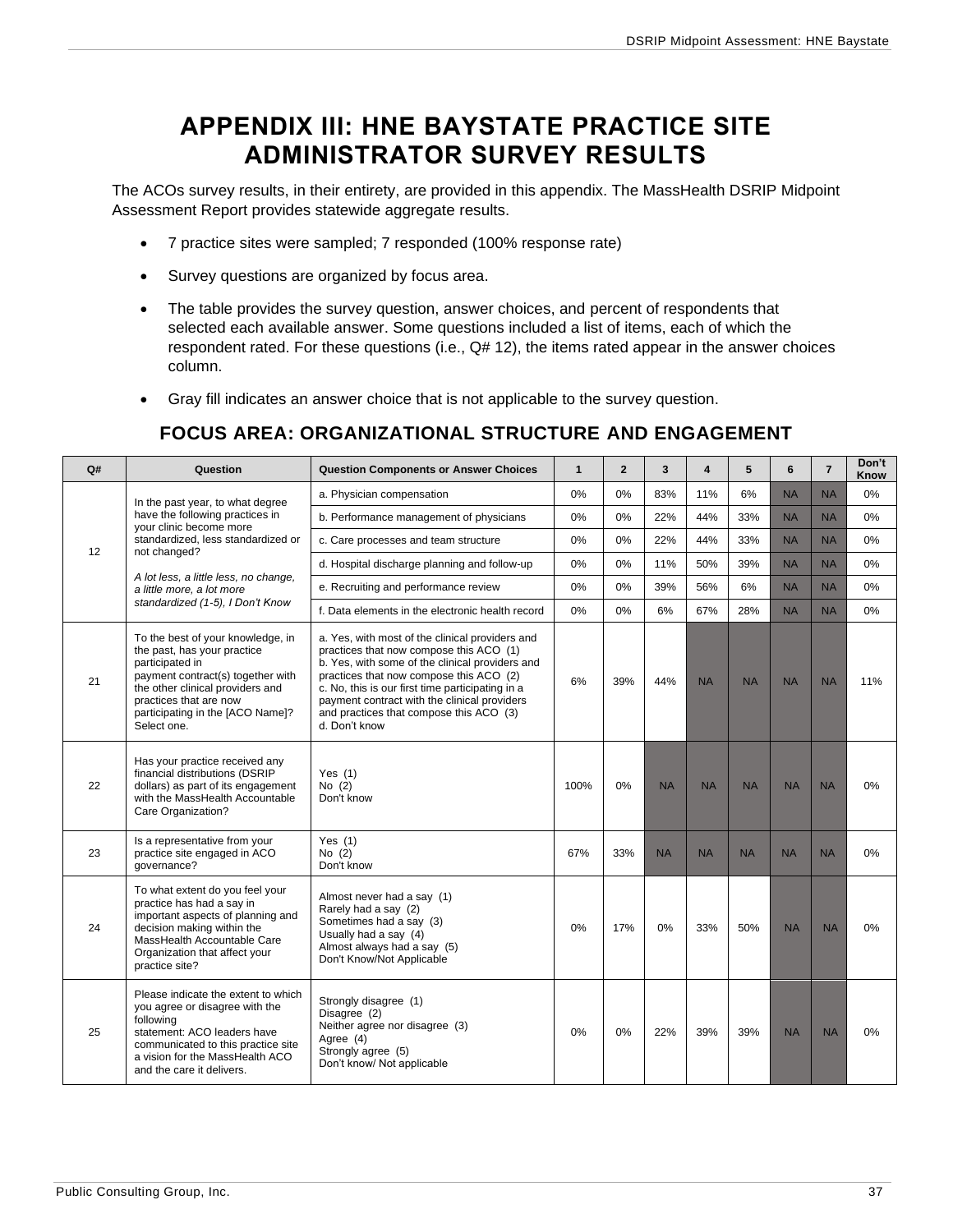|    | To what extent do you agree or<br>disagree with each of the following                                                                                                                                                                                                                                | a. The MassHealth ACO is a resource and<br>partner in problem-solving for our practice.                                                                                                                                                                                                                                                                                                                                                                                                                                                                                                                                                                                                                                                                                        | 0%  | 6%  | 0%  | 11% | 83% | <b>NA</b> | <b>NA</b> | $0\%$     |
|----|------------------------------------------------------------------------------------------------------------------------------------------------------------------------------------------------------------------------------------------------------------------------------------------------------|--------------------------------------------------------------------------------------------------------------------------------------------------------------------------------------------------------------------------------------------------------------------------------------------------------------------------------------------------------------------------------------------------------------------------------------------------------------------------------------------------------------------------------------------------------------------------------------------------------------------------------------------------------------------------------------------------------------------------------------------------------------------------------|-----|-----|-----|-----|-----|-----------|-----------|-----------|
| 26 | statements?<br>Strongly Disagree, Disagree,<br>Neither agree nor disagree, Agree,<br>Strongly agree (1-5) Don't                                                                                                                                                                                      | b. When problems arise with other clinical<br>providers in the MassHealth ACO, we are able<br>to work jointly to find solutions.                                                                                                                                                                                                                                                                                                                                                                                                                                                                                                                                                                                                                                               | 0%  | 6%  | 0%  | 33% | 39% | <b>NA</b> | <b>NA</b> | 22%       |
|    | Know/Not Applicable                                                                                                                                                                                                                                                                                  | c. All entities in this MassHealth ACO work<br>together to solve problems when needed.                                                                                                                                                                                                                                                                                                                                                                                                                                                                                                                                                                                                                                                                                         | 0%  | 6%  | 0%  | 56% | 39% | <b>NA</b> | <b>NA</b> | 0%        |
| 28 | Overall, how satisfied are you with<br>your practice's experience as part<br>of this<br>MassHealth ACO?                                                                                                                                                                                              | Highly dissatisfied (1)<br>Somewhat dissatisfied (2)<br>Neither satisfied nor dissatisfied (3)<br>Somewhat satisfied (4)<br>Highly satisfied (5)                                                                                                                                                                                                                                                                                                                                                                                                                                                                                                                                                                                                                               | 0%  | 11% | 0%  | 56% | 33% | <b>NA</b> | <b>NA</b> | <b>NA</b> |
| 34 | In the past year, to what extent<br>has your practice changed its<br>processes and approaches to<br>caring for MassHealth members?                                                                                                                                                                   | a. Massive change - completely redesigned<br>their care (1)<br>b. A lot of change (2)<br>c. Some change (3)<br>d. Very little change (4)<br>e. No change (5)                                                                                                                                                                                                                                                                                                                                                                                                                                                                                                                                                                                                                   | 0%  | 22% | 56% | 22% | 0%  | <b>NA</b> | <b>NA</b> | <b>NA</b> |
| 35 | In the past year, to what extent<br>has your practice's ability to<br>deliver high quality care to<br>MassHealth members gotten<br>better, gotten worse, or stayed the<br>same?                                                                                                                      | Gotten a lot harder (1)<br>Gotten a little harder (2)<br>No change (3)<br>Gotten a little easier (4)<br>Gotten a lot easier (5)                                                                                                                                                                                                                                                                                                                                                                                                                                                                                                                                                                                                                                                | 0%  | 6%  | 44% | 50% | 0%  | <b>NA</b> | <b>NA</b> | <b>NA</b> |
| 37 | Which of the following approaches<br>are used to manage the<br>performance of individual<br>physicians who practice at your<br>site? Select all that apply.                                                                                                                                          | a. Performance measures on quality are<br>reported<br>and shared with physicians (1)<br>b. Performance measures on cost are reported<br>and shared with physicians (2)<br>c. One-on-one review and feedback is used<br>(3)<br>d. Individual financial incentives are used (4)<br>e. Individual non-financial awards or<br>recognition<br>is used $(5)$                                                                                                                                                                                                                                                                                                                                                                                                                         | 94% | 33% | 72% | 39% | 44% | <b>NA</b> | <b>NA</b> | 0%        |
| 38 | To the best of your knowledge,<br>has your practice ever participated<br>in any of the<br>following, either directly or through<br>participation in a physician group<br>or other organization authorized to<br>enter into such an agreement on<br>behalf of the practice? Select all<br>that apply. | a. Bundled or episode-based payments (1)<br>b. Primary care improvement and support<br>programs (e.g. Comprehensive Primary Care<br>Initiative, Patient Centered Medical Home,<br>Primary Care Payment Reform etc.) (2)<br>c. Pay for performance programs in which part<br>of payment is contingent on quality measure<br>performance (3)<br>d. Capitated contracts with commercial health<br>plans (e.g. Blue Cross Blue Shield Alternative<br>Quality Contract), etc.) (4)<br>e. Medicare ACO upside-only risk bearing<br>contracts (Medicare Shared Savings Program<br>tracks one and two) (5)<br>f. Medicare ACO risk bearing contracts<br>(Pioneer ACO, Next Generation ACO,<br>Medicare Shared Savings Program track<br>three) $(6)$<br>g. Commercial ACO contracts (7) | 33% | 89% | 94% | 67% | 83% | 28%       | 0%        | <b>NA</b> |

## **FOCUS AREA: INTEGRATION OF SYSTEMS AND PROCESSES**

<span id="page-38-0"></span>

| Q#             | <b>Question</b>                                                                          | <b>Question Components or Answer</b><br><b>Choices</b>                           |     |     |     | 4  |           | 6         |           | Don't<br><b>Know</b> |
|----------------|------------------------------------------------------------------------------------------|----------------------------------------------------------------------------------|-----|-----|-----|----|-----------|-----------|-----------|----------------------|
|                |                                                                                          | a. An ACO/MCO                                                                    | 21% | 74% | 5%  | 0% | <b>NA</b> | <b>NA</b> | <b>NA</b> | <b>NA</b>            |
|                | For the care coordination and management<br>resources used by your practice, how many of | b. The physical location and<br>department where you work                        | 5%  | 26% | 68% | 0% | <b>NA</b> | <b>NA</b> | <b>NA</b> | <b>NA</b>            |
| 1 <sub>b</sub> | these resources are MANAGED by people at<br>the following organizations (e.g., overseen, | c. A community-based organization                                                | 89% | 11% | 0%  | 0% | <b>NA</b> | <b>NA</b> | <b>NA</b> | <b>NA</b>            |
|                | supervised)?<br>None, Some, Most, or All of the Resources (1-<br>4)                      | d. A different practice site,<br>department, or location<br>in your organization | 63% | 5%  | 32% | 0% | <b>NA</b> | <b>NA</b> | <b>NA</b> | <b>NA</b>            |
|                |                                                                                          | e. Other organization, entity, or<br>location                                    | 84% | 16% | 0%  | 0% | <b>NA</b> | <b>NA</b> | <b>NA</b> | <b>NA</b>            |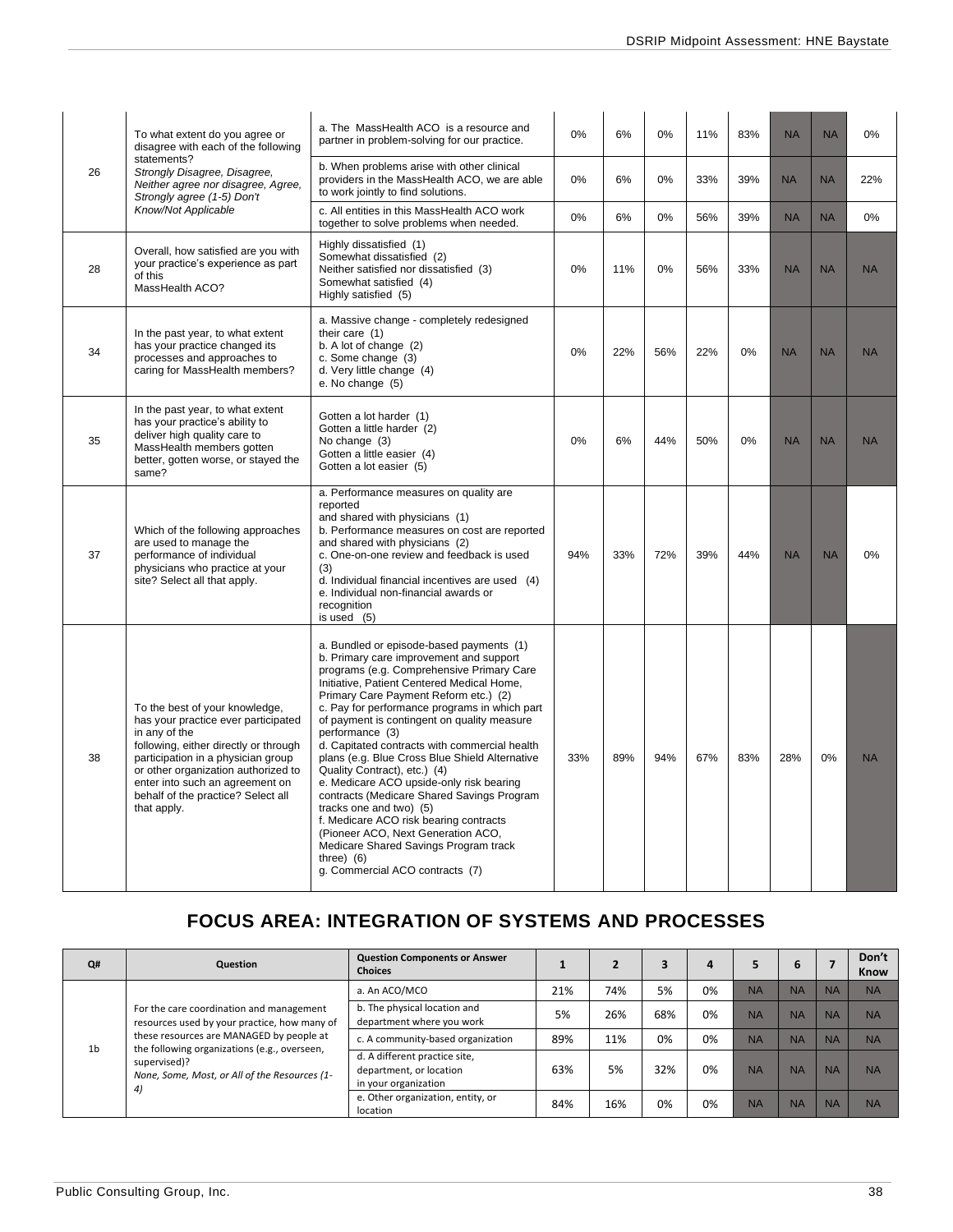|                |                                                                                                                                                                                                                       | a. An ACO/MCO                                                                                                                                                                                                                                       | 79% | 16% | 0%  | 5%  | <b>NA</b> | <b>NA</b> | <b>NA</b> | <b>NA</b> |
|----------------|-----------------------------------------------------------------------------------------------------------------------------------------------------------------------------------------------------------------------|-----------------------------------------------------------------------------------------------------------------------------------------------------------------------------------------------------------------------------------------------------|-----|-----|-----|-----|-----------|-----------|-----------|-----------|
|                | For the care coordination and management<br>resources used by your practice, how many of                                                                                                                              | b. The physical location and<br>department where you work                                                                                                                                                                                           | 11% | 11% | 74% | 5%  | <b>NA</b> | <b>NA</b> | <b>NA</b> | <b>NA</b> |
|                | these resources are HOUSED at the following<br>locations (by housed we mean the place                                                                                                                                 | c. A community-based organization                                                                                                                                                                                                                   | 84% | 16% | 0%  | 0%  | <b>NA</b> | <b>NA</b> | <b>NA</b> | <b>NA</b> |
| 1 <sub>c</sub> | where these resources primarily provide<br>patient services)?<br>None, Some, Most, or All of the Resources (1-                                                                                                        | d. A different practice site,<br>department, or location<br>in your organization                                                                                                                                                                    | 21% | 21% | 53% | 5%  | <b>NA</b> | <b>NA</b> | <b>NA</b> | <b>NA</b> |
|                | 4)                                                                                                                                                                                                                    | e. Other organization, entity, or<br>location                                                                                                                                                                                                       | 89% | 5%  | 0%  | 5%  | <b>NA</b> | <b>NA</b> | <b>NA</b> | <b>NA</b> |
| 3              | For your MassHealth members who receive<br>care coordination and management services<br>from more than one program or person, how<br>often do these resources operate together<br>efficiently?                        | Never (1)<br>Rarely (2)<br>Sometimes (3)<br>Usually (4)<br>Always (5)<br>Don't Know/Not Applicable                                                                                                                                                  | 0%  | 0%  | 11% | 63% | 0%        | <b>NA</b> | <b>NA</b> | 26%       |
|                |                                                                                                                                                                                                                       | a. prescribing clinicians, including<br>psycho-pharmacologists and<br>psychiatrists (MDs)                                                                                                                                                           | 53% | 5%  | 5%  | 21% | 11%       | <b>NA</b> | <b>NA</b> | 5%        |
|                | In the last 12 months, how often were your<br>MassHealth members with behavioral health                                                                                                                               | b. counseling therapists, including<br>clinical social workers                                                                                                                                                                                      | 11% | 5%  | 42% | 5%  | 32%       | <b>NA</b> | <b>NA</b> | 5%        |
| 8b             | conditions referred to the following entities<br>when needed?<br>Almost Never, Rarely, Sometimes, Often,<br>Almost Always (1-5), I Don't Know                                                                         | c. any type of care<br>coordinator/manager to address<br>behavioral health treatment, including<br>addiction services                                                                                                                               | 26% | 5%  | 5%  | 0%  | 58%       | <b>NA</b> | <b>NA</b> | 5%        |
|                |                                                                                                                                                                                                                       | d. any type of care<br>coordinator/manager to address<br>health-related social needs (housing,<br>support, etc.)                                                                                                                                    | 26% | 0%  | 5%  | 26% | 37%       | <b>NA</b> | <b>NA</b> | 5%        |
| 10             | How difficult is it for your practice to obtain<br>treatment for your MassHealth members with<br>opioid use disorders?                                                                                                | Nearly impossible (1)<br>Very difficult (2)<br>Somewhat difficult (3)<br>A little difficult (4)<br>Not at all difficult (5)<br>Don't Know/Not Applicable                                                                                            | 21% | 5%  | 0%  | 26% | 37%       | <b>NA</b> | <b>NA</b> | 11%       |
| 15             | If screening for the needs in the previous<br>question is performed at a level other than<br>the practice (e.g., by an accountable care<br>organization), how often does your practice<br>have access to the results? | Almost Never, Rarely, Sometimes,<br>Usually, Almost Always (1-5)<br>Not Applicable                                                                                                                                                                  | 6%  | 6%  | 6%  | 28% | 6%        | <b>NA</b> | <b>NA</b> | 50%       |
| 31             | Currently which of the following best<br>describes how many MassHealth members in<br>your practice are receiving care coordination<br>services from a MassHealth designated<br>Community Partner?                     | Very few (1)<br>More than very few, but not many<br>(2)<br>About half (3)<br>A majority (4)<br>Nearly all (5)<br>I don't know/I'm not aware)                                                                                                        | 39% | 50% | 0%  | 0%  | 0%        | <b>NA</b> | <b>NA</b> | 11%       |
| 32             | How frequently have clinicians, staff and/or<br>administrators interacted with Community<br>Partner organization staff in coordinating<br>these patients' care?                                                       | Almost Never (1)<br>Rarely (2)<br>Sometimes (3)<br>Often (4)<br>Almost Always (5)<br>Don't know                                                                                                                                                     | 13% | 25% | 38% | 25% | 0%        | <b>NA</b> | <b>NA</b> | 0%        |
| 33             | To the best of your knowledge, how has the<br>existence of Community Partners impacted<br>your ability to provide high quality care, for<br>your MassHealth members?                                                  | Has made it harder almost all of the<br>time $(1)$<br>Has made it harder some of the time<br>(2)<br>Has made little or no change (3)<br>Has made it easier some of the time<br>(4)<br>Has made it easier almost all of the<br>time(5)<br>Don't know | 0%  | 0%  | 69% | 25% | 0%        | <b>NA</b> | <b>NA</b> | 6%        |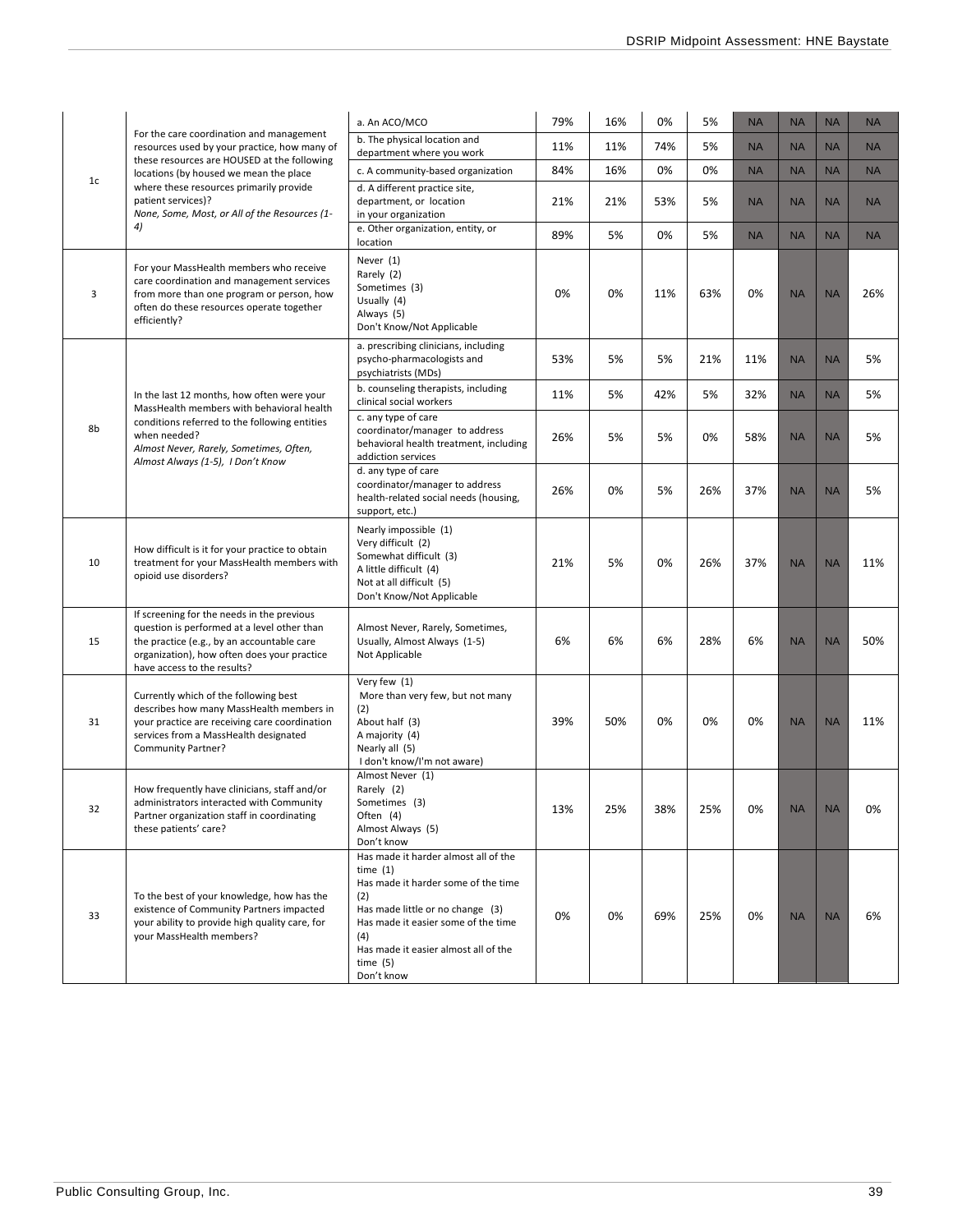<span id="page-40-0"></span>

| Q# | Question                                                                                                                                                         | <b>Question Components or Answer Choices</b>                                                                                                                                                                                                                                                                                                                                                                                                                                                                                                                                                      |     |     |     |     |     |           |           | Don't<br>Know |
|----|------------------------------------------------------------------------------------------------------------------------------------------------------------------|---------------------------------------------------------------------------------------------------------------------------------------------------------------------------------------------------------------------------------------------------------------------------------------------------------------------------------------------------------------------------------------------------------------------------------------------------------------------------------------------------------------------------------------------------------------------------------------------------|-----|-----|-----|-----|-----|-----------|-----------|---------------|
| 27 | In the past year, which of the following<br>resources has your practice accessed as<br>part of its involvement in this<br>MassHealth ACO? Select all that apply. | (1) The MassHealth ACO has provided resources<br>and/or assistance to help recruit providers and/or<br>staff<br>(2) The MassHealth ACO has provided resources<br>and/or assistance to help train providers and/or staff<br>(3) Providers and/or staff have taken part in trainings<br>made available directly by MassHealth<br>(4) Providers and/or staff have received training<br>focused on behavioral health and long-term services<br>and supports.<br>(5) DSRIP Statewide Investments (e.g. Student Loan<br>Repayment Program) have been provided to help in<br>training and/or recruiting. | 38% | 85% | 31% | 77% | 38% | <b>NA</b> | <b>NA</b> | <b>NA</b>     |

## **FOCUS AREA: WORKFORCE DEVELOPMENT**

## <span id="page-40-1"></span>**FOCUS AREA: HEALTH INFORMATION TECHNOLOGY AND EXCHANGE**

| Q#      | Question                                                                                                                                          | <b>Question Components or Answer Choices</b>                                                                                         | 1    | $\overline{2}$ | 3   |     | 5         | 6         |           | Don't<br>Know |
|---------|---------------------------------------------------------------------------------------------------------------------------------------------------|--------------------------------------------------------------------------------------------------------------------------------------|------|----------------|-----|-----|-----------|-----------|-----------|---------------|
| 13      | Which of the following<br>technologies are in use at your<br>practice? Select all that apply.                                                     | (1) Electronic health record<br>(2) Care management platform<br>(3) Population health management<br>platform<br>(4) Other technology | 100% | 72%            | 61% | 11% | <b>NA</b> | <b>NA</b> | <b>NA</b> | <b>NA</b>     |
| 13 EHR  | To what extent do you agree that<br>the Electronic Health Record<br>improves your ability to<br>coordinate care for your<br>MassHealth members?   | Strongly disagree, Disagree, Neither<br>agree nor disagree, Agree, Strongly<br>agree (1-5) I Don't Know                              | 0%   | 0%             | 6%  | 50% | 44%       | <b>NA</b> | <b>NA</b> | 0%            |
| 13 CMP  | To what extent do you agree that<br>the Care Management Platform<br>improves your ability to<br>coordinate care for your<br>MassHealth members?   | Strongly disagree, Disagree, Neither<br>agree nor disagree, Agree, Strongly<br>agree (1-5) I Don't Know                              | 0%   | 0%             | 15% | 31% | 38%       | <b>NA</b> | <b>NA</b> | 15%           |
| Q13 PHP | To what extent do you agree that<br>the Population Health Platform<br>improves your ability to<br>coordinate care for your<br>MassHealth members? | Strongly disagree, Disagree, Neither<br>agree nor disagree, Agree, Strongly<br>agree (1-5) I Don't Know                              | 0%   | 0%             | 18% | 45% | 36%       | <b>NA</b> | <b>NA</b> | 0%            |

## <span id="page-40-2"></span>**FOCUS AREA: CARE COORDINATION AND CARE MANAGEMENT**

| Q# | Question                                                                                                                                                                                  | <b>Question Components or Answer Choices</b>                                                                                                                                                                         |     |       |     | 4   |     | O         |           | Don't<br>Know |
|----|-------------------------------------------------------------------------------------------------------------------------------------------------------------------------------------------|----------------------------------------------------------------------------------------------------------------------------------------------------------------------------------------------------------------------|-----|-------|-----|-----|-----|-----------|-----------|---------------|
| 1a | Which of the following care<br>coordination and management<br>resources has your practice used in the<br>past 12 months for your MassHealth<br>members? Select all.                       | Community Health Workers (1)<br>Patient Navigators/Referral Navigators<br>(2)<br>Nurse Manager/Care Coordinator (3)<br>Any other (non-nurse) Care<br>Coordinator/Manager (4)<br>Social Worker (5)<br>Other title (6) | 63% | 58%   | 68% | 79% | 74% | 53%       | <b>NA</b> | <b>NA</b>     |
| 2  | In the past 12 months to what extent<br>have these coordination and<br>management resources helped your<br>practice's efforts to deliver high quality<br>care to your MassHealth members? | Not at all, A little, Somewhat, Mostly, A<br>great deal (1-5)                                                                                                                                                        | 5%  | $0\%$ | 37% | 5%  | 53% | <b>NA</b> | <b>NA</b> | <b>NA</b>     |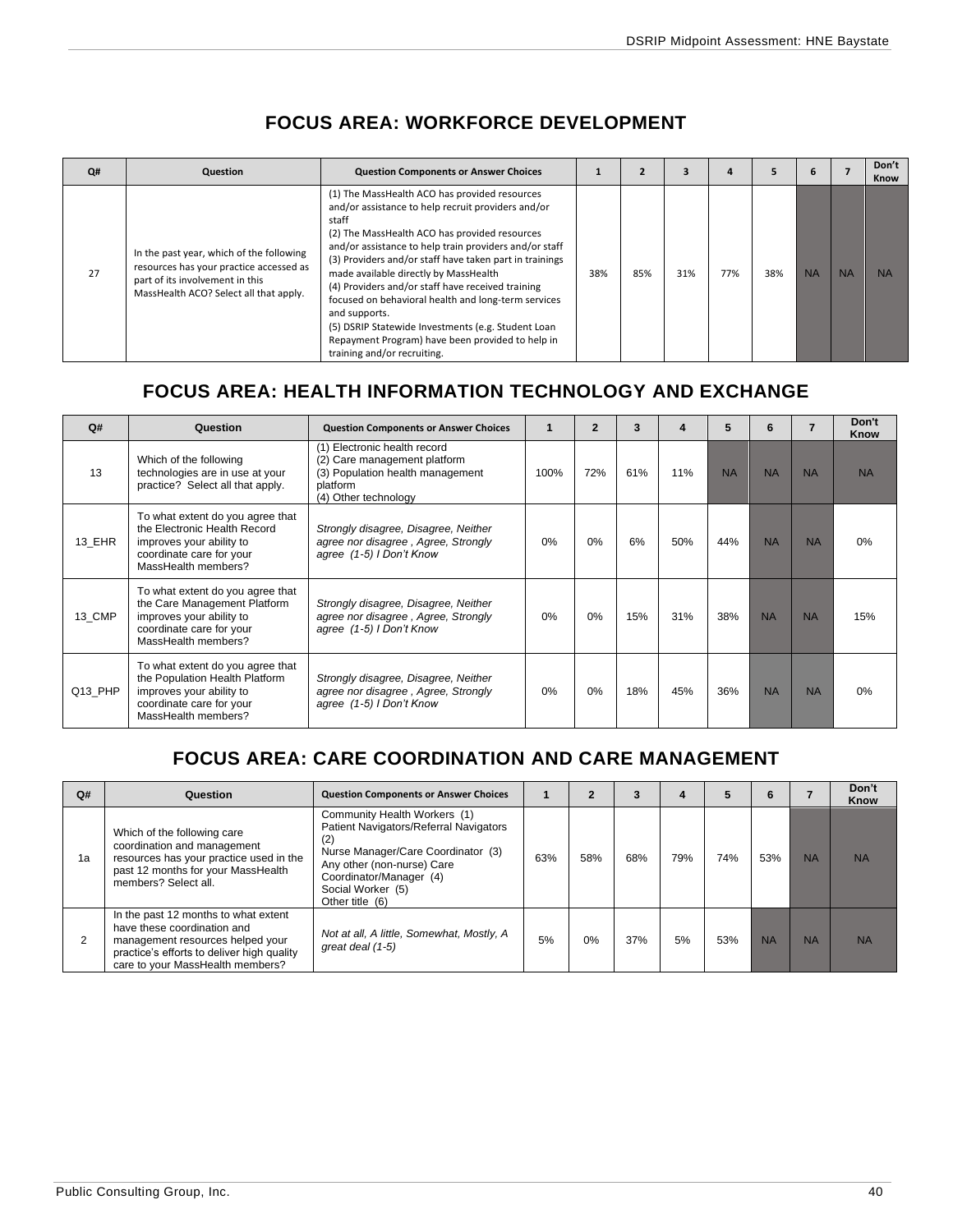|    |                                                                                                                                                                                                         | a. Learn the result of a test your<br>practice site<br>ordered                                                                                                                       | 0%    | 0%  | 5%  | 68% | 16% | <b>NA</b> | <b>NA</b> | 11%       |
|----|---------------------------------------------------------------------------------------------------------------------------------------------------------------------------------------------------------|--------------------------------------------------------------------------------------------------------------------------------------------------------------------------------------|-------|-----|-----|-----|-----|-----------|-----------|-----------|
|    | In the past 12 months, how often was it                                                                                                                                                                 | b. Know that a patient referred by your<br>practice site<br>was seen by the consulting clinician                                                                                     | 0%    | 0%  | 58% | 26% | 11% | <b>NA</b> | <b>NA</b> | 5%        |
| 4  | difficult for staff in your practice site to<br>do each of the following for your<br>MassHealth members?                                                                                                | c. Learn what the consulting clinician<br>recommends<br>for your practice site's patient                                                                                             | 0%    | 5%  | 74% | 5%  | 11% | <b>NA</b> | <b>NA</b> | 5%        |
|    | Always, Usually, Sometimes, Rarely,<br>Never Difficult (1-5)<br>Don't Know                                                                                                                              | d. Transmit relevant information about a<br>patient who your practice site refers to a<br>consulting<br>clinician                                                                    | 0%    | 0%  | 53% | 5%  | 37% | <b>NA</b> | <b>NA</b> | 5%        |
|    |                                                                                                                                                                                                         | e. Reach the consulting clinician caring<br>for a patient<br>when your staff need to                                                                                                 | 0%    | 5%  | 53% | 26% | 5%  | <b>NA</b> | <b>NA</b> | 11%       |
|    | To what extent do you agree or<br>disagree that providers and/or staff                                                                                                                                  | a. Arranging eye care from an<br>ophthalmologist or<br>optometrist                                                                                                                   | 0%    | 0%  | 0%  | 0%  | 32% | 63%       | <b>NA</b> | 5%        |
| 5  | follow a clear, established process for<br>each of the following?<br>There is no process in place, Strongly                                                                                             | b. Confirming that a diabetic eye exam<br>was<br>performed                                                                                                                           | 5%    | 21% | 0%  | 0%  | 53% | 16%       | <b>NA</b> | 5%        |
|    | Disagree, Disagree, Neither agree nor<br>disagree, Agree, Strongly Agree (1-6);<br>Don't Know/Not Applicable                                                                                            | c. Ensuring that [Practice Name]<br>receives the<br>ophthalmologist or optometrist consult<br>note                                                                                   | 26%   | 0%  | 0%  | 5%  | 26% | 37%       | <b>NA</b> | 5%        |
|    | For your complex high-need                                                                                                                                                                              | a. Any type of care<br>coordinator/manager                                                                                                                                           | 5%    | 21% | 16% | 5%  | 53% | <b>NA</b> | <b>NA</b> | <b>NA</b> |
| 6  | MassHealth patients, how often is any<br>type of care coordination or<br>management resource involved in                                                                                                | b. Any type of non-clinician (e.g.,<br>community<br>health worker)                                                                                                                   | 26%   | 5%  | 16% | 21% | 32% | <b>NA</b> | <b>NA</b> | <b>NA</b> |
|    | helping the patient adhere to the care<br>plan?<br>Almost Never, Rarely, Sometimes,                                                                                                                     | c. Targeted interventions for patients<br>who have been risk stratified into a high<br>need sub-group                                                                                | 32%   | 5%  | 11% | 21% | 32% | <b>NA</b> | <b>NA</b> | <b>NA</b> |
|    | Often, Almost Always (1-5)                                                                                                                                                                              | d. Home visits                                                                                                                                                                       | 32%   | 16% | 21% | 26% | 5%  | <b>NA</b> | <b>NA</b> | <b>NA</b> |
|    |                                                                                                                                                                                                         | a. Referral to community-based<br>services for health-related social needs                                                                                                           | 5%    | 21% | 11% | 37% | 26% | <b>NA</b> | <b>NA</b> | <b>NA</b> |
|    | For complex, high-need MassHealth<br>members, how often does your practice<br>use each of the following resources to                                                                                    | b. Communication with the patient<br>within 72 hours of discharge                                                                                                                    | 0%    | 0%  | 21% | 26% | 53% | <b>NA</b> | <b>NA</b> | <b>NA</b> |
| 7  | help the patient adhere to the care                                                                                                                                                                     | c. Home visit after discharge                                                                                                                                                        | 32%   | 11% | 26% | 26% | 5%  | <b>NA</b> | <b>NA</b> | <b>NA</b> |
|    | plan?<br>Almost Never, Rarely, Sometimes,<br>Often, Almost Always (1-5)                                                                                                                                 | d. Discharge summaries sent to primary<br>care clinician within 72 hours of<br>discharge                                                                                             | 0%    | 42% | 11% | 37% | 11% | <b>NA</b> | <b>NA</b> | <b>NA</b> |
|    |                                                                                                                                                                                                         | e. Standardized process to reconcile<br>multiple medications                                                                                                                         | 0%    | 21% | 5%  | 37% | 37% | <b>NA</b> | <b>NA</b> | <b>NA</b> |
|    | In the last 12 months, how often were<br>your MassHealth members with                                                                                                                                   | a. prescribing clinicians, including<br>psycho-pharmacologists and<br>psychiatrists (MDs)                                                                                            | 0%    | 0%  | 16% | 0%  | 84% | <b>NA</b> | <b>NA</b> | $0\%$     |
|    | behavioral health conditions referred<br>to the following entities                                                                                                                                      | b. counseling therapists, including<br>clinical social workers                                                                                                                       | 0%    | 0%  | 16% | 21% | 63% | <b>NA</b> | <b>NA</b> | 0%        |
| 8a | when needed?<br>Almost Never, Rarely, Sometimes,<br>Usually, Almost Always within the                                                                                                                   | c. any type of care coordinator/manager<br>to address behavioral health treatment,<br>including addiction services                                                                   | 21%   | 0%  | 16% | 21% | 42% | <b>NA</b> | <b>NA</b> | 0%        |
|    | practice site (1-5), Don't Know/Not<br>Applicable                                                                                                                                                       | d. any type of care coordinator/manager<br>to address health-related social needs<br>(housing, support, etc.)                                                                        | 21%   | 0%  | 16% | 21% | 42% | <b>NA</b> | <b>NA</b> | 0%        |
|    |                                                                                                                                                                                                         | a. Scheduling the appropriate behavioral<br>health<br>services                                                                                                                       | $0\%$ | 5%  | 0%  | 11% | 53% | 32%       | <b>NA</b> | 0%        |
|    | To what extent do you agree or<br>disagree that providers and/or staff                                                                                                                                  | b. Confirming that behavioral health<br>services were<br>received                                                                                                                    | 0%    | 32% | 0%  | 5%  | 32% | 32%       | <b>NA</b> | 0%        |
| 9  | follow a clear, established process for<br>MassHealth members obtaining the<br>following behavioral health services?<br>There is no process in place, Strongly<br>Disagree, Disagree, Neither agree nor | c. Ensuring that your practice site<br>receives the prescribing clinician,<br>counseling therapist, or any type of care<br>coordinator/manager's consult note, as<br>appropriate     | 21%   | 11% | 21% | 5%  | 16% | 26%       | <b>NA</b> | 0%        |
|    | disagree, Agree, Strongly Agree (1-6);<br>Don't Know/Not Applicable                                                                                                                                     | d. Establishing when a prescribing<br>clinician, counseling therapist, or any<br>type of care coordinator/manager will<br>share responsibility for co-managing the<br>patient's care | 21%   | 11% | 21% | 5%  | 16% | 26%       | <b>NA</b> | 0%        |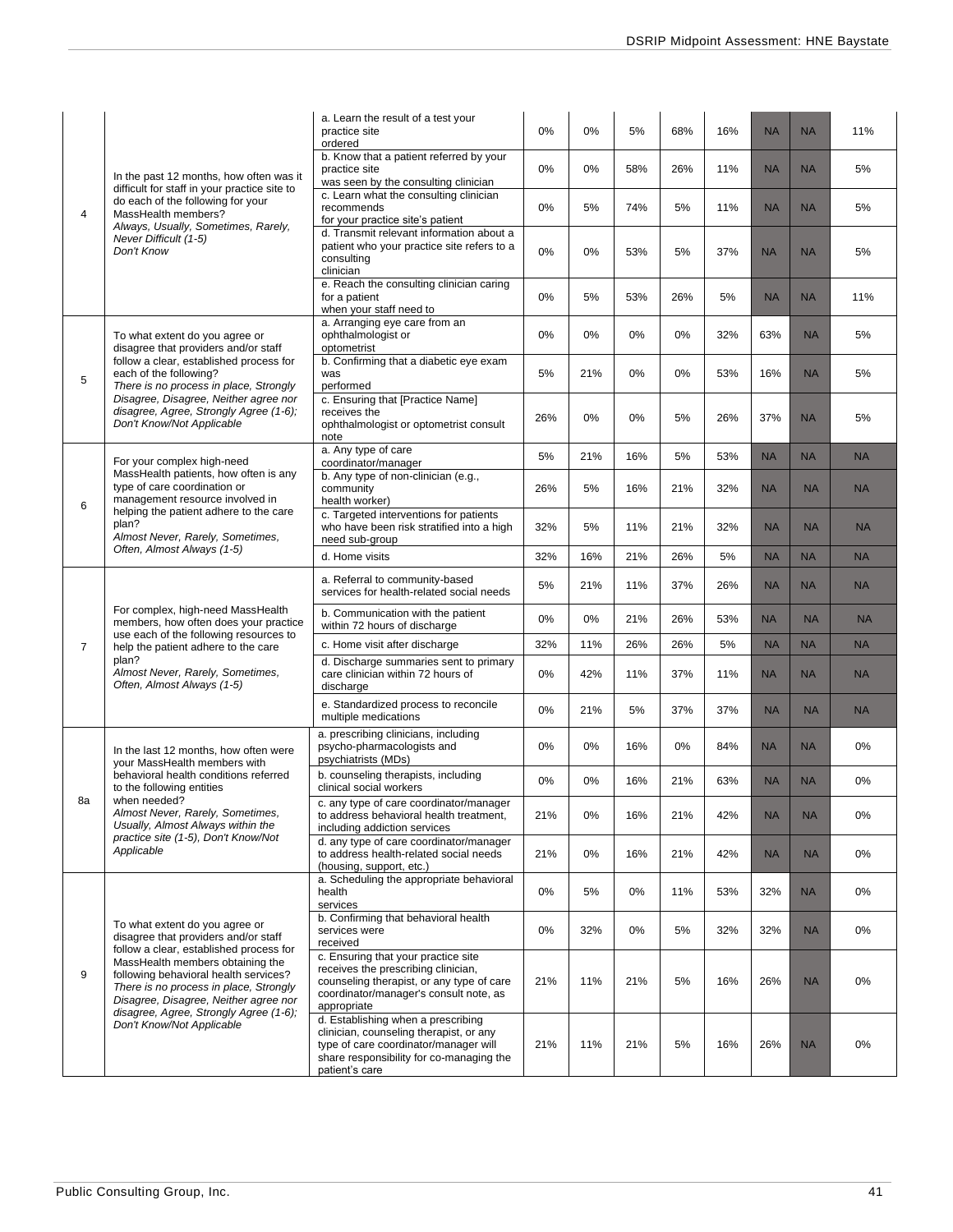|    |                                                                                                                                                                                                | a. Screening for service needs at home<br>that are<br>important for the patient's health?                                                                                                                                                                                                                                                                                                                                                                   | 21%  | 21% | 21% | 11% | 16% | 0%        | <b>NA</b> | 11%       |
|----|------------------------------------------------------------------------------------------------------------------------------------------------------------------------------------------------|-------------------------------------------------------------------------------------------------------------------------------------------------------------------------------------------------------------------------------------------------------------------------------------------------------------------------------------------------------------------------------------------------------------------------------------------------------------|------|-----|-----|-----|-----|-----------|-----------|-----------|
|    |                                                                                                                                                                                                | b. Choosing among LTSS providers?                                                                                                                                                                                                                                                                                                                                                                                                                           | 0%   | 21% | 21% | 42% | 0%  | 0%        | <b>NA</b> | 16%       |
|    | To what extent do you agree or<br>disagree that providers follow a clear,<br>established process for the following<br>activities?                                                              | c. Referring patients to specific LTSS<br>providers<br>with which your office has a<br>relationship?                                                                                                                                                                                                                                                                                                                                                        | 0%   | 21% | 21% | 21% | 21% | 0%        | <b>NA</b> | 16%       |
| 11 | There is no process in place, Strongly<br>Disagree, Disagree, Neither agree nor<br>disagree, Agree, Strongly Agree (1-6);                                                                      | d. Confirming that the recommended<br><b>LTSS</b><br>have been provided?                                                                                                                                                                                                                                                                                                                                                                                    | 0%   | 21% | 21% | 42% | 0%  | 0%        | <b>NA</b> | 16%       |
|    | Don't Know/Not Applicable                                                                                                                                                                      | e. Establishing relationships with LTSS<br>providers<br>who serve your patients?                                                                                                                                                                                                                                                                                                                                                                            | 21%  | 0%  | 21% | 42% | 0%  | 0%        | <b>NA</b> | 16%       |
|    |                                                                                                                                                                                                | f. Getting updates about a patient's<br>condition<br>from the LTSS providers?                                                                                                                                                                                                                                                                                                                                                                               | 0%   | 0%  | 21% | 63% | 0%  | 0%        | <b>NA</b> | 16%       |
| 17 | When MassHealth members receive<br>referrals to social service<br>organizations, how often is your<br>practice aware that those patients<br>have received support from those<br>organizations? | Almost Never, Rarely, Sometimes,<br>Usually, Almost Always (1-5)<br>Not Applicable                                                                                                                                                                                                                                                                                                                                                                          | 0%   | 17% | 50% | 6%  | 0%  | <b>NA</b> | <b>NA</b> | 28%       |
| 18 | Does your practice regularly provide<br>any of the following? Select all that<br>apply.                                                                                                        | Scheduling to enable same day<br>appointments (1)<br>Appointments on weekdays before 8 am<br>or after 5<br>pm $(2)$<br>Appointments on weekends (3)<br>Home visits carried out by practice staff<br>or a clinician (4)<br>Clinical pharmacy services provided<br>after<br>discharge at the practice site (5)<br>Care that is provided in part or in whole<br>by phone or electronic media (e.g.,<br>patient portal, e-mail, telemedicine<br>technology) (6) | 100% | 67% | 39% | 33% | 22% | 67%       | <b>NA</b> | <b>NA</b> |

## **FOCUS AREA: POPULATION HEALTH MANAGEMENT**

<span id="page-42-0"></span>

| Q# | Question                                                                                                                                                                           | <b>Question Components or Answer Choices</b>                                       | 1    | $\mathbf{2}$ | 3         | 4         | 5         | 6         | $\overline{7}$ | Don't<br>Know |
|----|------------------------------------------------------------------------------------------------------------------------------------------------------------------------------------|------------------------------------------------------------------------------------|------|--------------|-----------|-----------|-----------|-----------|----------------|---------------|
|    |                                                                                                                                                                                    | a. tobacco use                                                                     | 100% | <b>NA</b>    | <b>NA</b> | <b>NA</b> | <b>NA</b> | <b>NA</b> | <b>NA</b>      | <b>NA</b>     |
|    |                                                                                                                                                                                    | b. opioid use                                                                      | 44%  | <b>NA</b>    | <b>NA</b> | <b>NA</b> | <b>NA</b> | <b>NA</b> | <b>NA</b>      | <b>NA</b>     |
|    |                                                                                                                                                                                    | c. substance use                                                                   | 89%  | <b>NA</b>    | <b>NA</b> | <b>NA</b> | <b>NA</b> | <b>NA</b> | <b>NA</b>      | <b>NA</b>     |
|    |                                                                                                                                                                                    | d. polypharmacy                                                                    | 33%  | <b>NA</b>    | <b>NA</b> | <b>NA</b> | <b>NA</b> | <b>NA</b> | <b>NA</b>      | <b>NA</b>     |
|    |                                                                                                                                                                                    | e. depression                                                                      | 100% | <b>NA</b>    | <b>NA</b> | <b>NA</b> | <b>NA</b> | <b>NA</b> | <b>NA</b>      | <b>NA</b>     |
|    | For which of the following are<br>MassHealth members in your                                                                                                                       | f. low health literacy                                                             | 6%   | <b>NA</b>    | <b>NA</b> | <b>NA</b> | <b>NA</b> | <b>NA</b> | <b>NA</b>      | <b>NA</b>     |
|    | practice systematically<br>screened? Select if screening                                                                                                                           | g. food security or SNAP eligibility                                               | 72%  | <b>NA</b>    | <b>NA</b> | <b>NA</b> | <b>NA</b> | <b>NA</b> | <b>NA</b>      | <b>NA</b>     |
| 14 | takes place at any level<br>(Managed Care Organization,<br>Accountable Care                                                                                                        | h. housing instability                                                             | 94%  | <b>NA</b>    | <b>NA</b> | <b>NA</b> | <b>NA</b> | <b>NA</b> | <b>NA</b>      | <b>NA</b>     |
|    |                                                                                                                                                                                    | i. utility needs                                                                   | 44%  | <b>NA</b>    | <b>NA</b> | <b>NA</b> | <b>NA</b> | <b>NA</b> | <b>NA</b>      | <b>NA</b>     |
|    | Organization, Practice, CP)                                                                                                                                                        | j. interpersonal violence                                                          | 67%  | <b>NA</b>    | <b>NA</b> | <b>NA</b> | <b>NA</b> | <b>NA</b> | <b>NA</b>      | <b>NA</b>     |
|    |                                                                                                                                                                                    | k. transportation needs                                                            | 72%  | <b>NA</b>    | <b>NA</b> | <b>NA</b> | <b>NA</b> | <b>NA</b> | <b>NA</b>      | <b>NA</b>     |
|    |                                                                                                                                                                                    | I. need for financial assistance with medical<br>bills                             | 50%  | <b>NA</b>    | <b>NA</b> | <b>NA</b> | <b>NA</b> | <b>NA</b> | <b>NA</b>      | <b>NA</b>     |
|    |                                                                                                                                                                                    | m. Medicaid eligibility                                                            | 67%  | <b>NA</b>    | <b>NA</b> | <b>NA</b> | <b>NA</b> | <b>NA</b> | <b>NA</b>      | <b>NA</b>     |
|    |                                                                                                                                                                                    | n. none of the above                                                               | 0%   | <b>NA</b>    | <b>NA</b> | <b>NA</b> | <b>NA</b> | <b>NA</b> | <b>NA</b>      | <b>NA</b>     |
| 16 | How often are MassHealth<br>members referred from your<br>practice to social service<br>organizations to address<br>health-related social needs<br>(e.g., housing, food security)? | Almost Never, Rarely, Sometimes, Usually,<br>Almost Always (1-5)<br>Not Applicable | 0%   | 6%           | 17%       | 50%       | 6%        | <b>NA</b> | <b>NA</b>      | 22%           |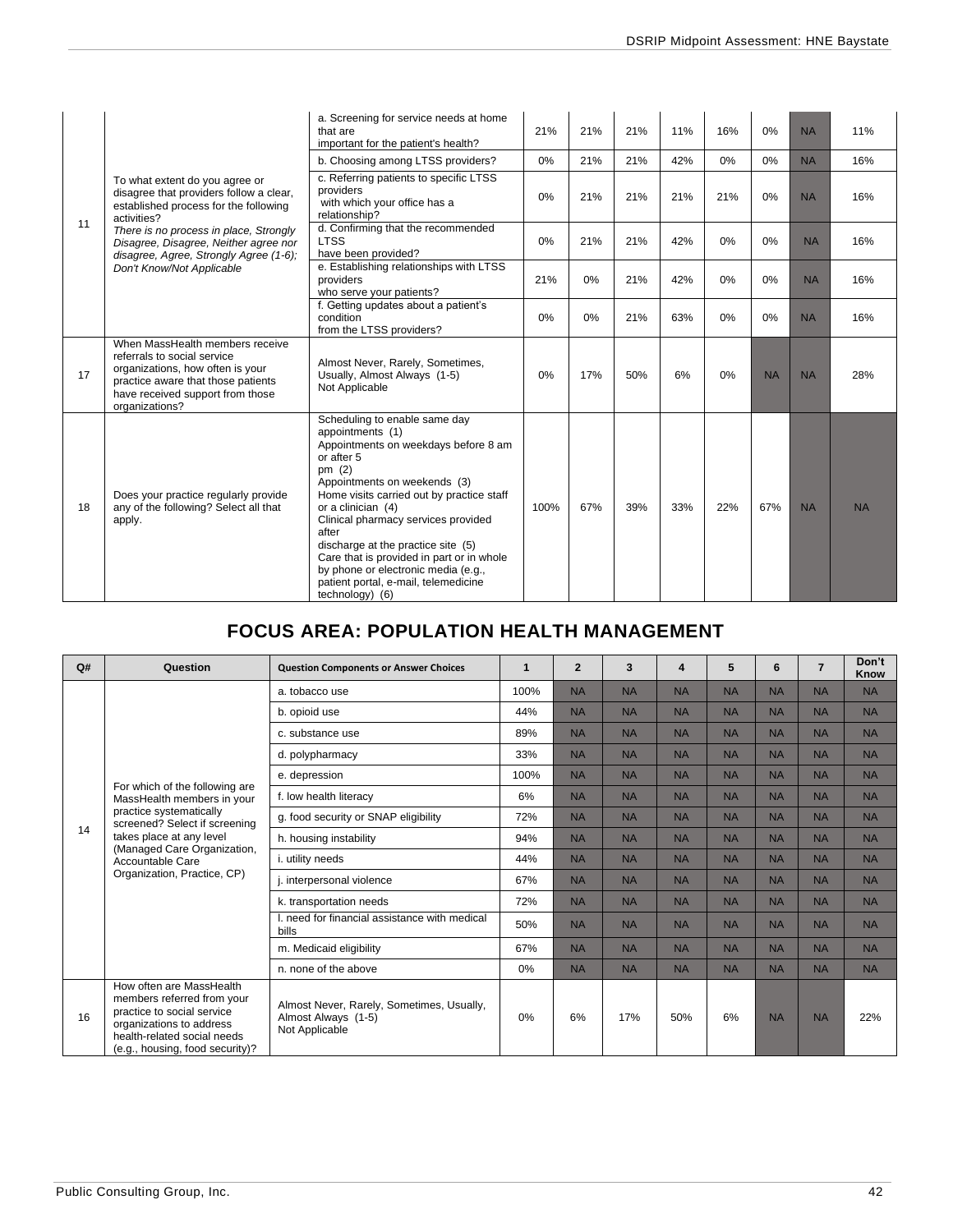| 19 | What is the main source of<br>information that your practice<br>uses to identify<br>which of your MassHealth<br>members are complex, high<br>need patients? Select one.                                                                                                                               | a. We perform an ad hoc review of<br>information from our own practice's<br>system(s) (e.g., EHR) when we think it is<br>relevant (1)<br>b. We regularly apply systematic risk<br>stratification algorithms in our practice using<br>our patient data (2)<br>c. We receive risk stratification information<br>from a managed care organization or<br>accountable care organization (3)<br>d. We do not have a way of knowing which<br>patients are complex/high need (4)<br>e. Don't know | 0% | 22% | 56% | 0%  | <b>NA</b> | <b>NA</b> | <b>NA</b> | 22%       |
|----|-------------------------------------------------------------------------------------------------------------------------------------------------------------------------------------------------------------------------------------------------------------------------------------------------------|-------------------------------------------------------------------------------------------------------------------------------------------------------------------------------------------------------------------------------------------------------------------------------------------------------------------------------------------------------------------------------------------------------------------------------------------------------------------------------------------|----|-----|-----|-----|-----------|-----------|-----------|-----------|
| 29 | Please select the option below<br>that best describes the<br>change in the past year in<br>your practice site's ability to<br>tailor delivery of care to meet<br>the needs of patients affected<br>by health inequities (e.g., by<br>using culturally and<br>linguistically appropriate<br>services): | Gotten a lot harder (1)<br>Gotten a little harder (2)<br>No change (3)<br>Gotten a little easier (4)<br>Gotten a lot easier (5)                                                                                                                                                                                                                                                                                                                                                           | 0% | 6%  | 89% | 6%  | 0%        | <b>NA</b> | <b>NA</b> | <b>NA</b> |
| 30 | How often does your practice<br>site use site-specific data to<br>identify health inequities within<br>its served population? For<br>example, data might include<br>EHR charts or ACO reports.                                                                                                        | Annually (1)<br>Bi-annually (2)<br>Quarterly (3)<br>Monthly (4)<br>On an ad hoc basis (5)<br>We do not have access to this type of data.<br>(6)<br>We have access to this type of data but do<br>no analyze it for health inequities. (7)                                                                                                                                                                                                                                                 | 6% | 0%  | 0%  | 11% | 50%       | 6%        | 28%       | <b>NA</b> |

## **GENERAL QUESTIONS**

<span id="page-43-0"></span>

| Q#   | Question                                                                                                                                                                                                                                  | <b>Question Components or Answer</b><br><b>Choices</b>                                                                                                                        | <b>Focus</b><br>Area | $\mathbf{1}$ | $\overline{2}$ | 3         | 4         | 5         | 6         | $\overline{7}$ | Don't<br>Know |
|------|-------------------------------------------------------------------------------------------------------------------------------------------------------------------------------------------------------------------------------------------|-------------------------------------------------------------------------------------------------------------------------------------------------------------------------------|----------------------|--------------|----------------|-----------|-----------|-----------|-----------|----------------|---------------|
| 20   | Our records show that your practice is<br>participating in the [ACO name] for some or all<br>of its MassHealth Medicaid patients. Is that<br>correct?                                                                                     | Yes $(1)$<br>I am not aware of this (2)                                                                                                                                       | General              | 100%         | 0%             | <b>NA</b> | <b>NA</b> | <b>NA</b> | <b>NA</b> | <b>NA</b>      | <b>NA</b>     |
| 20 O | Were you able to find a colleague who can help<br>you answer questions about<br>[ACO Name]?                                                                                                                                               | Yes $(1)$<br>No(2)                                                                                                                                                            | General              |              |                | <b>NA</b> | <b>NA</b> | <b>NA</b> | <b>NA</b> | <b>NA</b>      | <b>NA</b>     |
| 20a  | Very few (1)<br>Currently, which of the following best describes<br>A minority (2)<br>how many of your practice's patients are<br>22%<br>About half (3)<br>General<br>covered by [ACO Name]?<br>A clear majority (4)<br>Nearly all (5)    |                                                                                                                                                                               | 39%                  | 33%          | 6%             | 0%        | <b>NA</b> | <b>NA</b> | <b>NA</b> |                |               |
| 36   | Who owns your practice? (select one)                                                                                                                                                                                                      | a. Independently owned (1)<br>b. A larger physician group (2)<br>c. A hospital (3)<br>d. A healthcare system (may include<br>a hospital) (4)<br>e. Other (please specify) (5) | General              | 28%          | 0%             | 0%        | 61%       | 11%       | <b>NA</b> | <b>NA</b>      | <b>NA</b>     |
| 39   | Adult (1)<br>Which of the following best describes<br>Pediatric (2)<br>your practice site?<br>Both $(3)$                                                                                                                                  |                                                                                                                                                                               | General              | 6%           | 6%             | 89%       | <b>NA</b> | <b>NA</b> | <b>NA</b> | <b>NA</b>      | <b>NA</b>     |
| 40   | Currently which of the following best describes<br>how many of your practice's patients are<br>covered by any contracts with cost of care<br>accountability?                                                                              | Very few (1)<br>A minority (2)<br>About half (3)<br>A majority (4)<br>Nearly all (5)                                                                                          | General              | 22%          | 33%            | 39%       | 6%        | 0%        | <b>NA</b> | <b>NA</b>      | <b>NA</b>     |
| 41   | To what extent do providers and staff at your<br>practice site seem to agree that<br>"total cost of care" contracts will become a major<br>and sustained model of payment at your practice<br>in the near-term (i.e., within five years)? | Strongly disagree (1)<br>Disagree (2)<br>Neither agree nor disagree (3)<br>Agree (4)<br>Strongly agree (5)                                                                    | General              | $0\%$        | 6%             | 56%       | 11%       | 28%       | <b>NA</b> | <b>NA</b>      | <b>NA</b>     |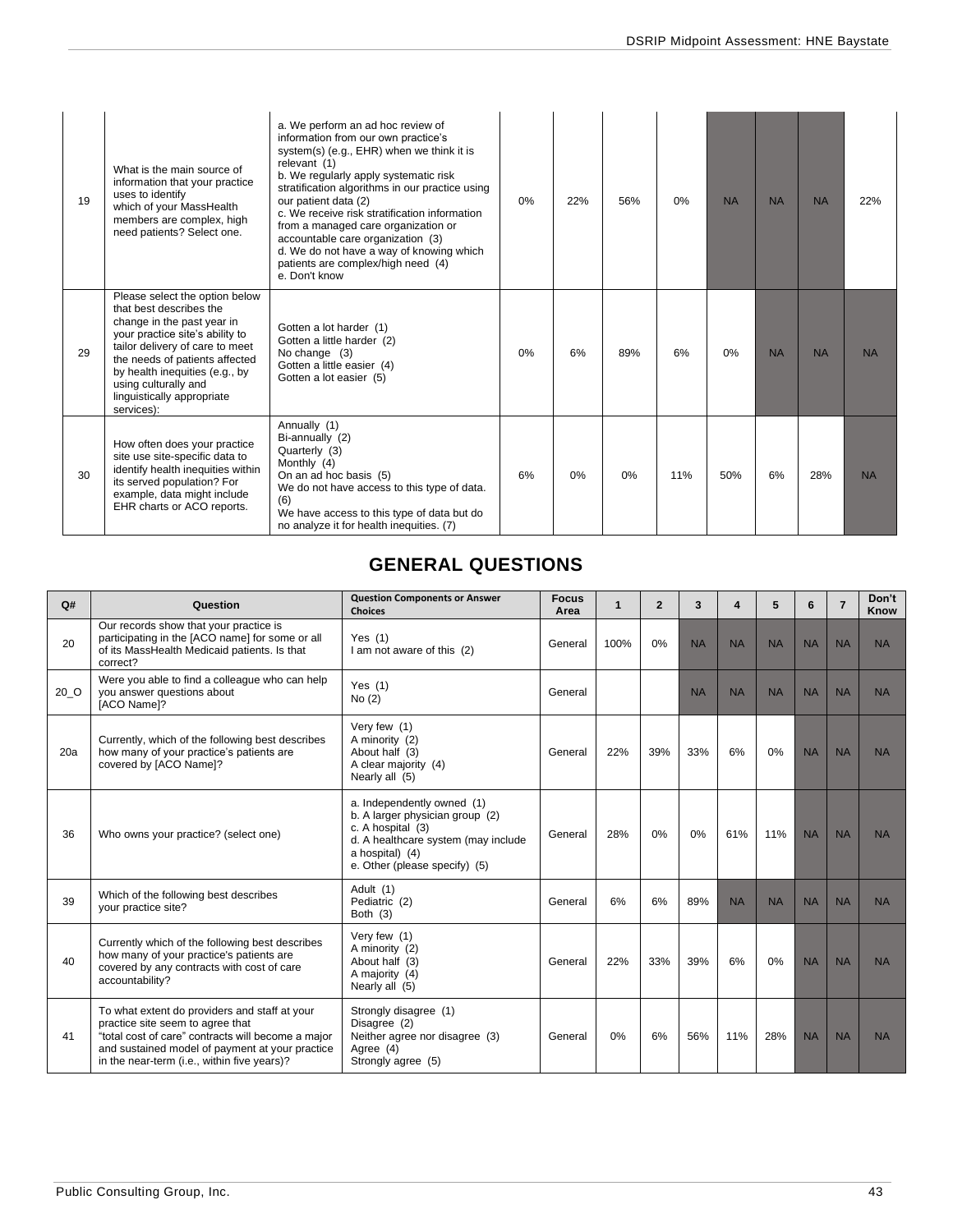| 42 | What is your professional discipline?<br>(select one)                     | a. Primary care physician (1)<br>b. Physician assistant/nurse<br>practitioner (2)<br>c. Registered nurse/nurse case<br>manager/LVN/LPN (3)<br>d. Professional administrator (e.g.,<br>practice manager) (4)<br>e. Other-please specify: (5) | General | 28% | $0\%$ | 6%        | 61%       | 6%        | <b>NA</b> | <b>NA</b> | <b>NA</b> |
|----|---------------------------------------------------------------------------|---------------------------------------------------------------------------------------------------------------------------------------------------------------------------------------------------------------------------------------------|---------|-----|-------|-----------|-----------|-----------|-----------|-----------|-----------|
| 43 | How long have you worked at this<br>practice site? (select one)           | a. Less than 6 months (1)<br>b. $6-12$ months $(2)$<br>c. $1-2$ years $(3)$<br>d. $3-5$ years $(4)$<br>e. More than 5 years (5)                                                                                                             | General | 0%  | 28%   | 11%       | 6%        | 56%       | <b>NA</b> | <b>NA</b> | <b>NA</b> |
| 44 | Did you ask a colleague for help in<br>answering questions on the survey? | Yes $(1)$<br>No $(2)$                                                                                                                                                                                                                       | General | 39% | 61%   | <b>NA</b> | <b>NA</b> | <b>NA</b> | <b>NA</b> | <b>NA</b> | <b>NA</b> |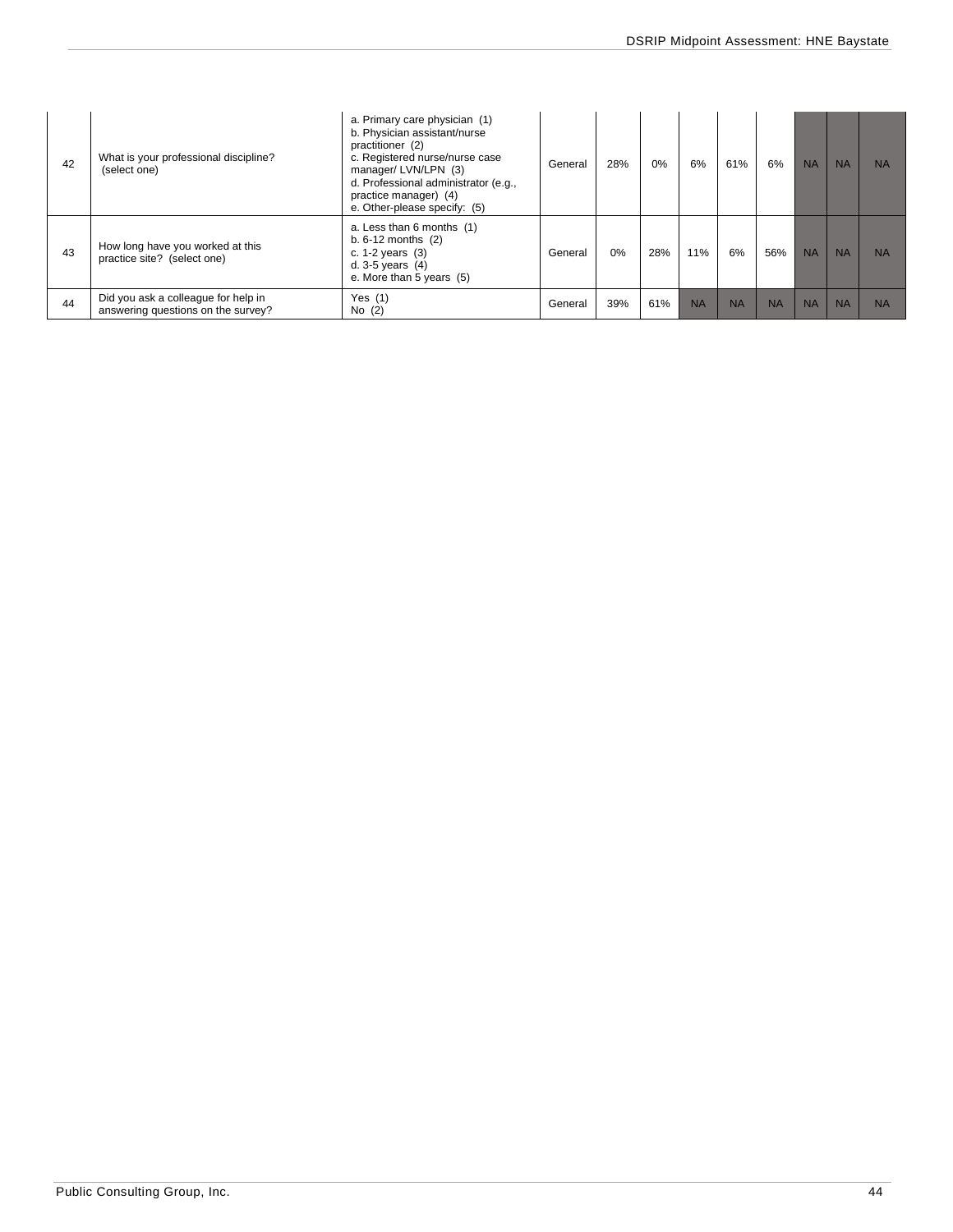## **APPENDIX IV: ACRONYM GLOSSARY**

<span id="page-45-0"></span>

| <b>ACPP</b>    | Accountable Care Partnership Plan                       |
|----------------|---------------------------------------------------------|
| <b>ACO</b>     | Accountable Care Organization                           |
| <b>ADT</b>     | Admission, Discharge, Transfer                          |
| <b>BHCP</b>    | <b>Behavioral Health Community Partner</b>              |
| <b>CCCM</b>    | Care Coordination & Care Management                     |
| <b>CCM</b>     | <b>Complex Care Management</b>                          |
| <b>CHA</b>     | <b>Community Health Advocate</b>                        |
| <b>CHW</b>     | <b>Community Health Worker</b>                          |
| <b>CMS</b>     | Centers for Medicare and Medicaid Services              |
| <b>CP</b>      | <b>Community Partner</b>                                |
| <b>CWA</b>     | <b>Community Wellness Advocate</b>                      |
| <b>DMH</b>     | Department of Mental Health                             |
| <b>DSRIP</b>   | Delivery System Reform Incentive Payment                |
| <b>ED</b>      | <b>Emergency Department</b>                             |
| <b>EHR</b>     | <b>Electronic Health Record</b>                         |
| <b>ENS</b>     | <b>Event Notification Service</b>                       |
| <b>EOHHS</b>   | <b>Executive Office of Health and Human Services</b>    |
| <b>FPL</b>     | <b>Federal Poverty Level</b>                            |
| <b>FPP</b>     | <b>Full Participation Plan</b>                          |
| <b>FQHC</b>    | <b>Federally Qualified Health Center</b>                |
| <b>HIE</b>     | <b>Health Information Exchange</b>                      |
| <b>HIT</b>     | <b>Health Information Technology</b>                    |
| <b>HRSN</b>    | <b>Health Related Social Need</b>                       |
| IA             | <b>Independent Assessor</b>                             |
| IE             | Independent Evaluator                                   |
| <b>JOC</b>     | Joint Operating Committee                               |
| KII            | Key Informant Interview                                 |
| <b>LGBTQ</b>   | lesbian, gay, bisexual, transgender, queer, questioning |
| <b>LCSW</b>    | Licensed Independent Clinical Social Worker             |
| <b>LPN</b>     | <b>Licensed Practical Nurse</b>                         |
| <b>LTSS CP</b> | Long Term Services and Supports Community Partner       |
| <b>MAeHC</b>   | Massachusetts eHealth Collaborative                     |
| <b>MAT</b>     | <b>Medication for Addiction Treatment</b>               |
| <b>MCO</b>     | Managed Care Organization                               |
| <b>MPA</b>     | <b>Midpoint Assessment</b>                              |
| <b>OBAT</b>    | <b>Office-Based Addiction Treatment</b>                 |
| <b>PCP</b>     | <b>Primary Care Provider</b>                            |
| <b>PFAC</b>    | Patient and Family Advisory Committee                   |
| <b>PHM</b>     | Population Health Management                            |
| QI             | <b>Quality Improvement</b>                              |
| QMC            | <b>Quality Management Committee</b>                     |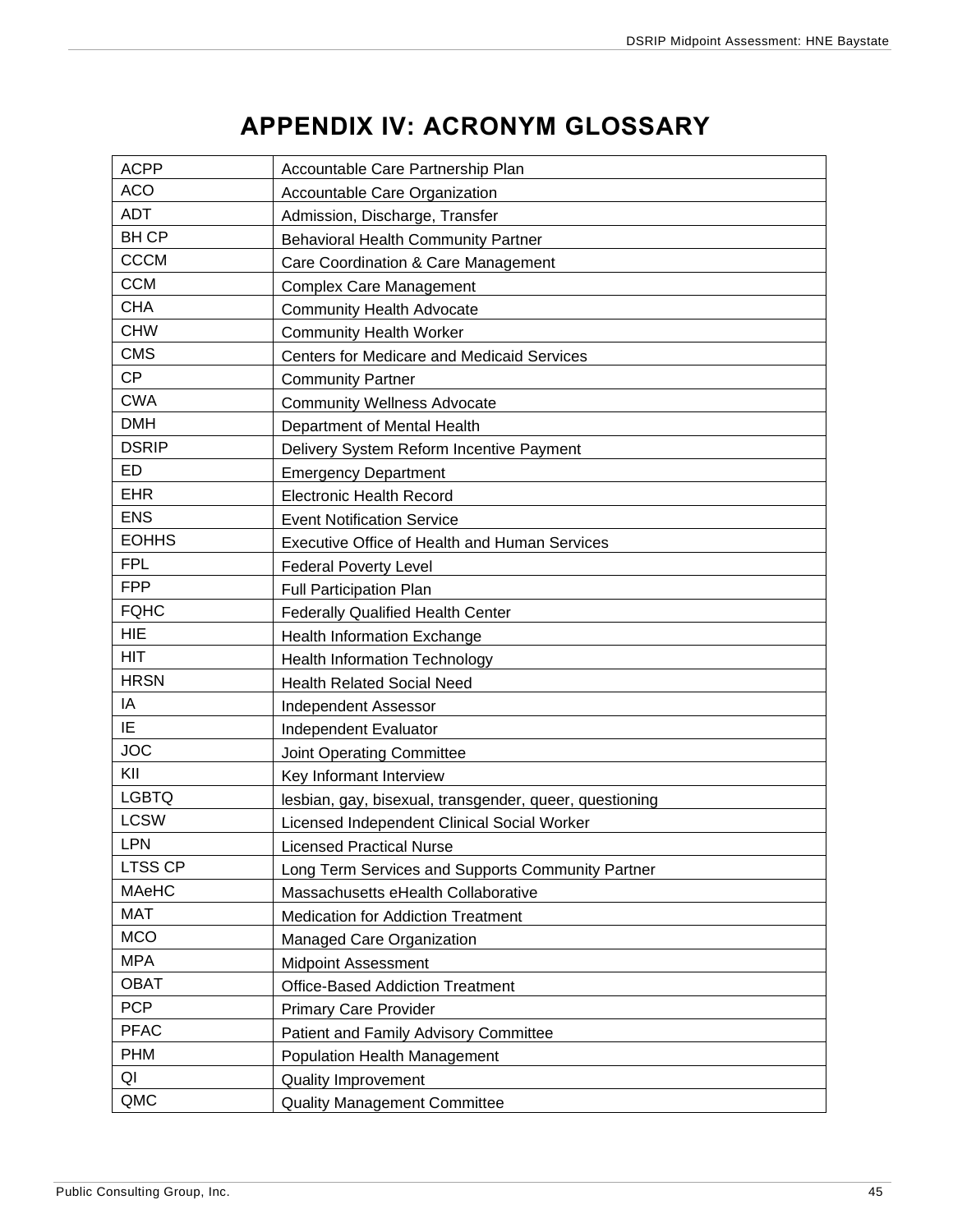| <b>RN</b>   | <b>Registered Nurse</b>           |
|-------------|-----------------------------------|
| <b>SFTP</b> | Secure File Transfer Protocol     |
| SMI         | <b>Serious Mental Illness</b>     |
| <b>SUD</b>  | Substance Use Disorder            |
| <b>SVP</b>  | Senior Vice President             |
| SWI         | Statewide Investments             |
| <b>TCOC</b> | <b>Total Cost of Care</b>         |
| <b>VNA</b>  | <b>Visiting Nurse Association</b> |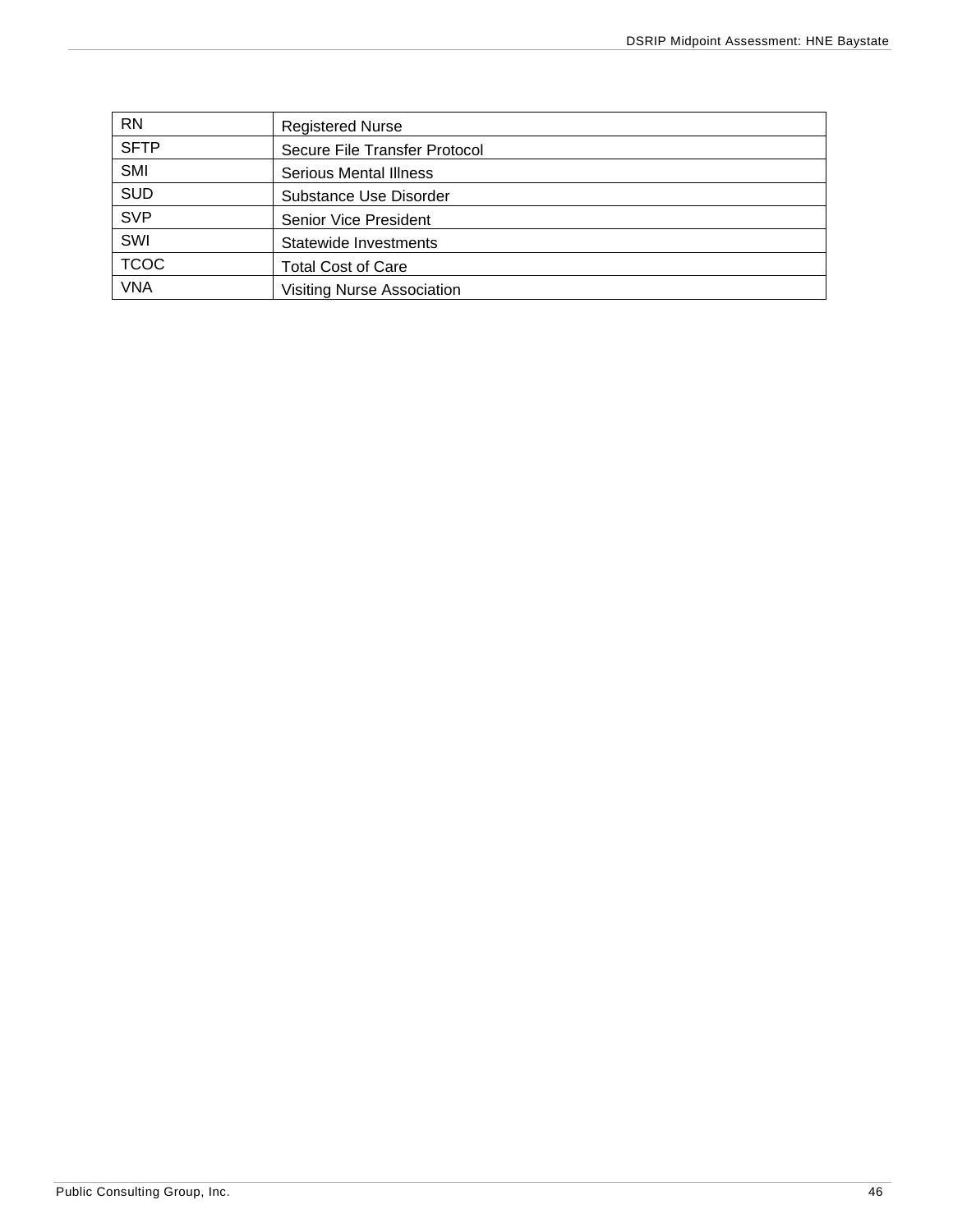## **APPENDIX V: ACO COMMENT**

<span id="page-47-0"></span>Each ACO was provided with the opportunity to review their individual MPA report. The ACO had a two week comment period, during which it had the option of making a statement about the report. ACOs were provided with a form and instructions for submitting requests for correction (e.g., typos) and a comment of 1,000 word or less. ACOs were instructed that the comment may be attached as an appendix to the public-facing report, at the discretion of MassHealth and the IA.

Comments and requests for correction were reviewed by the IA and by MassHealth. If the ACO submitted a comment, it is provided below. If the ACO requested a minor clarification in the narrative that added useful detail or context but had no bearing on the findings, the IA made the requested change. If a request for correction or change had the potential to impact the findings, the IA reviewed the MPA data sources again and attempted to identify documentation in support of the requested change. If documentation was identified, the change was made. If documentation was not identified, no change was made to the report but the information provided by the ACO in the request for correction is shown below.

#### ACO Comment

Integration of Systems and Processes

- providing role-specific and process-oriented training to staff at practice sites;
	- o Process-oriented training for care team staff occurs regularly at monthly All Care Team meetings. Role-specific training occurs at the practice-level by care management supervisors/management in 1:1 and team meeting settings.
- enabling PCP access to all member clinical information through an EHR, or web portal, and sites are able to access results of screenings performed by the ACO.
	- o At Caring Health Center using Epic-Ochin and/or DRIVS system, SDoH results appear as highlighted icons on the home page screen for each patient. All providers have access to PVIX (Pioneer Valley Information Exchange) the Care Needs Screen is viewable within that system. At the Baystate Health Centers, the healthcare maintenance function in CIS provides accessibility to individual screening results as well.

Workforce Development

- exploring opportunities for career development, educational assistance, ongoing licensing and credentialing or loan forgiveness for staff;
	- o Some providers applied for the DSRIP Statewide Investment (SWI) Loan Repayment program. We have sought HRSA and other funding for loan repayment for providers as applicable. We have a number of programs for career development, such as Baystate Education Research and Scholarship of Teaching (BERST) academy for all employees and faculty career development opportunities through our Office of Faculty Affairs. We built a career track for CHWs, including ongoing education. In addition, there are tuition reimbursement opportunities for staff who enroll in college courses. All staff have access to general career development webinars at no cost.
- providing detailed role-based trainings that have been made available to ACO staff other than CHWs;
	- $\circ$  We applied for a DSRIP NP residency program that is operational at the Baystate Health **Centers**